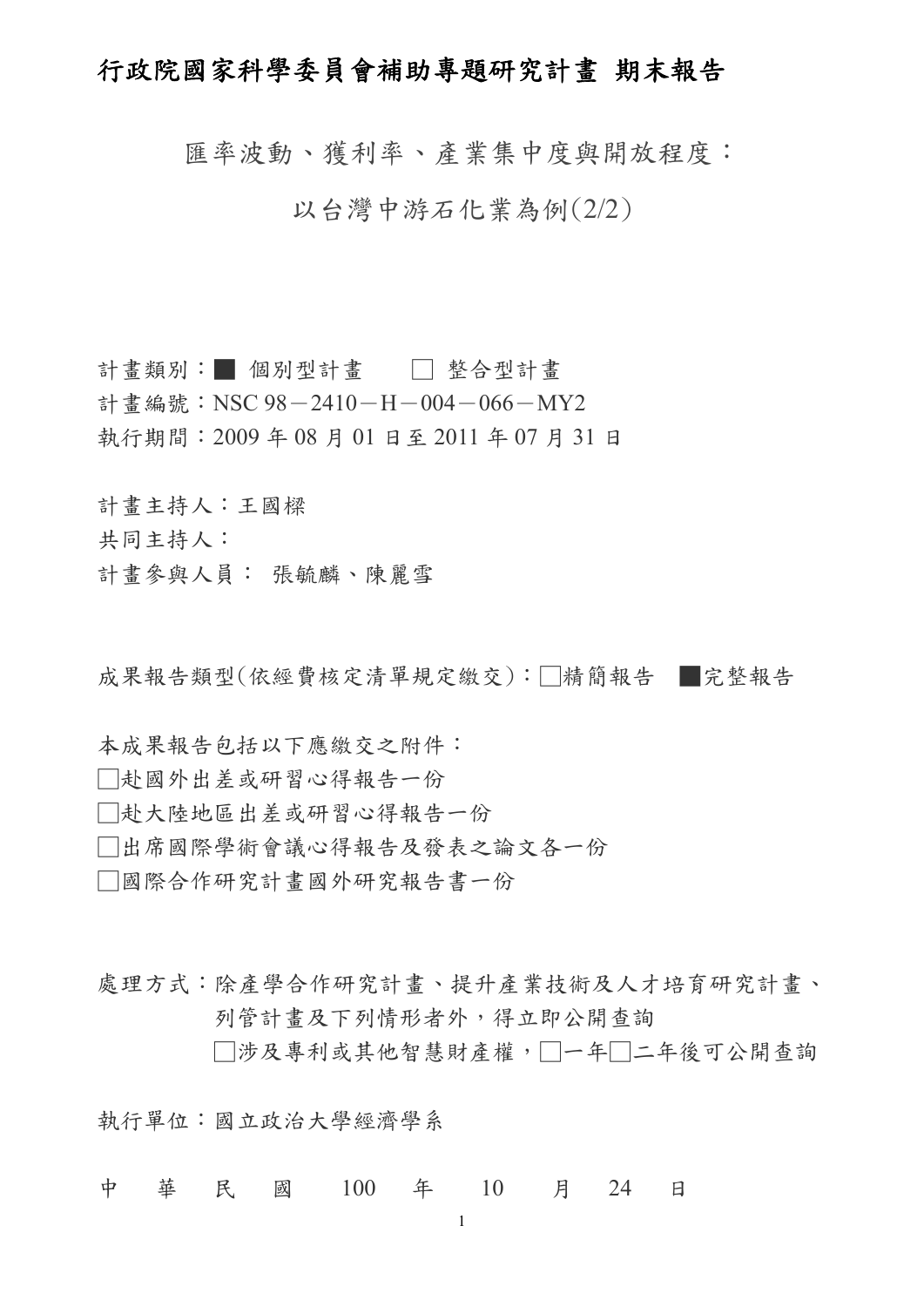匯率波動、獲利率、產業集中度與開放程度:

以台灣中游石化業為例

計畫主持人:王國樑

摘要:根據台灣中游石化產業的特性,本研 究首先建立一個在收入與成本面皆受匯率 影響的開放經濟體系寡占模型。其次,透過 數學推導,獲得匯率波動、本國內銷市場產 業集中度、進口集中度、進口比、本國廠商 生產要素進口比例、外國廠商的單位生產成 本與產業獲利率的因果關係式;以及本國廠 商的內外銷加權平均價格成本差異比、本國 內銷市場產業集中度與開放程度之間的因 果關係。然後,依據 1989 至 2002 年的台灣 中游石化產業資料,利用追蹤資料隨機效果 模型進行匯率波動與市場結構對本國廠商 內銷獲利率之影響的實證估計;另外,根據 1989 年至 1997 年的產業資料,利用三階段 最小平方法方法進行開放程度與市場結構 對本國廠商內外銷加權平均獲利率之影響 的實證分析。匯率波動與市場結構對本國廠 商內銷獲利率之影響的實證結果確認了理 論模型的推導結果,並顯示:進口集中度、 外國廠商的單位生產成本及要素進口集中 度的增加會提高匯率波動對本國廠商內銷 獲利率的影響程度;本國廠商生產要素進口 比例的增加會降低匯率波動對本國廠商內 銷獲利率的影響程度;且匯率僅有少部份會 轉嫁至台灣中游石化產業的本國廠商內銷 獲利率上;開放程度與市場結構對本國廠商 內外銷加權平均獲利率之影響的實證結果 印證台灣中游石化產業的本國廠商內外銷 加權平均價格成本差異比、本國內銷市場產 業集中度與貿易開放程度之間存在聯立關 係,且顯示:本國內銷市場產業集中度與本 國廠商進口生產要素的比例對本國廠商的 內外銷加權平均價格成本差異比具有正向 影響,進口集中度與匯率對本國廠商的內外 銷加權平均價格成本差異比具有負向影

響;本國廠商的內外銷加權平均價格成本差 異比、進口比與進口集中度對本國內銷市場 產業集中度具有正向影響,開放程度與市場 規模對本國內銷市場產業集中度具有負向 影響;進口比與進口集中度對開放程度具有 正向影響,本國內銷市場產業集中度對開放 程度具有負向影響。

關鍵詞:匯率波動、產業結構、價格成本比、 開放程度、三階段最小平方法

Abstract: Dependent upon the characteristics of Taiwan's midstream petrochemical industries, this paper builds an open-economy oligopoly model which takes the dependence of firms' revenues and costs on exchange rate into account. Then, causalities between exchange rate fluctuation, the degree of domestic concentration, the degree of import concentration, the import share, the share of imported input, foreign firms' unit cost of production and profitability are derived throughout the mathematical manipulation of the above model; the causalities among profitability, the degree of domestic concentration and trade openness also are derived and, then, establishes a simultaneous-equation system based on the causalities. Thereafter, the random effect model for panel data is used to estimate the causalities of exchange rate fluctuation, industry structure and profitability based on the 1989-2002 data of Taiwan's midstream petrochemical industries; the 3SLS is used to estimate the simultaneous-equation system based on the 1989-1997 data. The empirical results of the causalities of exchange rate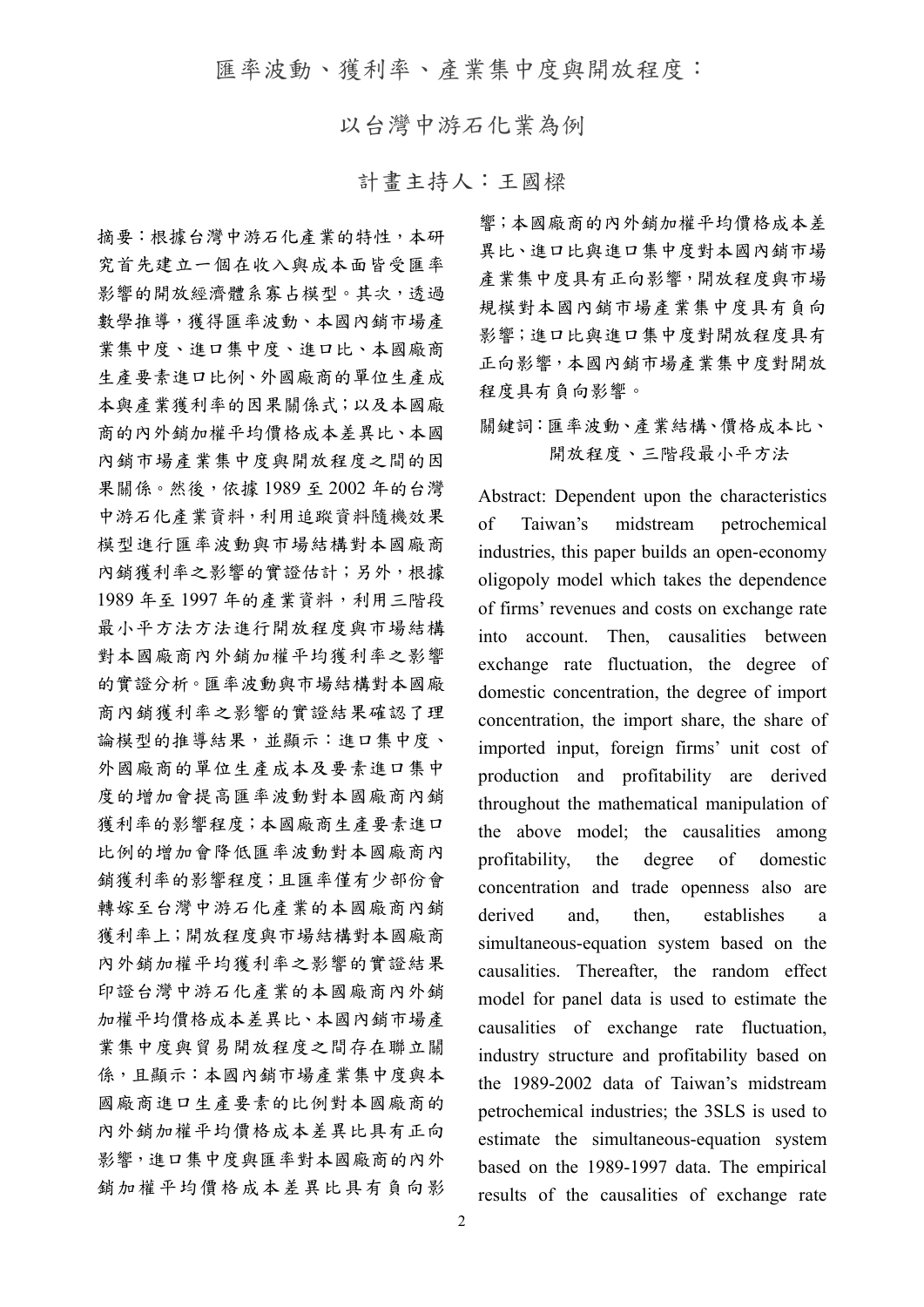fluctuation, industry structure and profitability confirm the derived causalities and show that an increase in the degree of import concentration, foreign firms' unit cost of production or the degree of import concentration of input makes the domestic firm's weighted average price-cost margin in the home country more sensitive to the movement in exchange rate; but an increase in the share of imported input makes the domestic firm's weighted average price-cost margin in the home country less sensitive to the movement in exchange rate; and the exchange rate is only seldom passed on to domestic firm's weighted average price-cost margin in the home country. The empirical results of the simultaneous-equation system confirm simultaneous relationships among domestic firms' weighted average price-cost margin in home and foreign countries, the degree of domestic concentration and trade openness. The results also show that the degree of domestic concentration and the degree of import concentration of input have positive influences on the domestic firms' weighted average price-cost margin in home and foreign countries, while the degree of import concentration and exchange rate have negative impacts on the domestic firms' weighted average price-cost margin in home and foreign countries; the domestic firms' weighted average price-cost margin in home and foreign countries, the import share and the degree of import concentration have positive influences on the degree of domestic concentration, while the impacts of trade openness and market size on the degree of domestic concentration are negative; the import share and the degree of import concentration have positive impacts on trade openness, while the influence of the degree of

domestic concentration on trade openness is negative.

*Key word*: exchange rate fluctuation, industry structure, price-cost margin, trade openness, 3SLS

# 壹、 緒論

 台灣缺乏天然資源,許多產品與原料必 須仰賴從國外進口,但又由於優越地理位置 與高教育水準人力資本(human capital),使 台灣製造的產品可以出口至世界各地,因 此,不論進口或出口對台灣經濟發展皆具有 舉足輕重地位。在1983-2010期間,進口與 出口值大致上呈現遞增的趨勢,且進口與出 口貿易依存度皆超過 30%,於 2001-2008 期 間更有逐年上升趨勢(請參考圖 1),突顯進 出口貿易對於台灣經濟的重要性與影響力 與日俱增。然而在浮動匯率 (floating exchange rates)制度下,不論原料與產品的 進口或出口皆會受匯率波動的影響,當匯率 上升(下降),即台幣貶值(升值)時,將有利 於出口(進口),但不利於進口(出口),因而 影響廠商的進口原料成本、國內產品在國內 與國外市場價格與收入,進而影響國內廠商 的獲利能力。



資料來源:(1)進出口值:財政部進出口貿易統計 [http://www.mof.gov.tw](http://www.mof.gov.tw/)。

(2)國內生產毛額:中華民國統計資訊網 [http://www.stat.gov.tw](http://www.stat.gov.tw/)。

- 註:進口貿易依存度=進口值/國內生產毛額;出口貿 易依存度=出口值/國內生產毛額。
- 圖 1 1983-2010 年進出口值與進出口貿易依 存度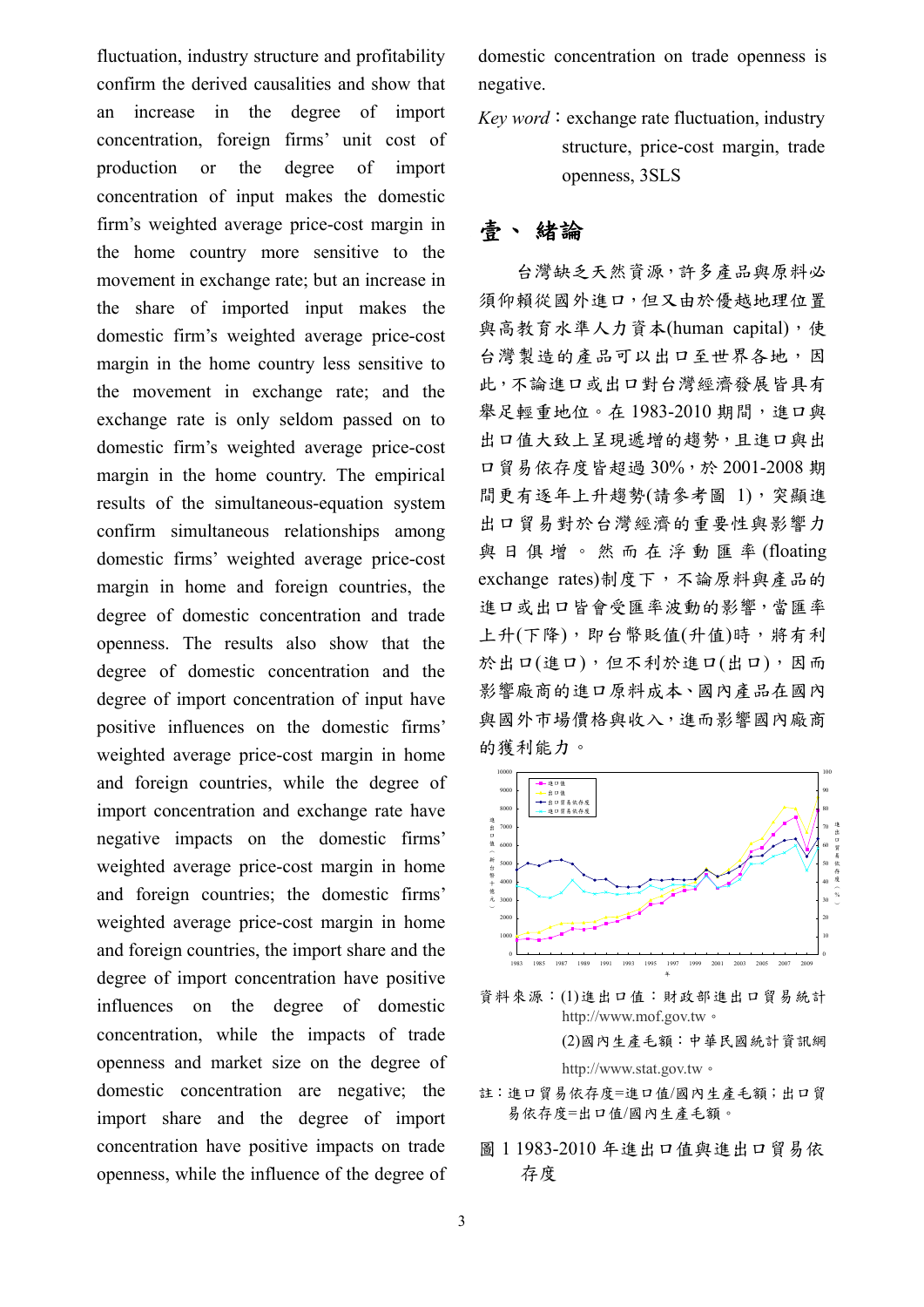1986 年受美國希望減少貿易逆差的壓 力下,台灣逐步降低外匯市場上的管制,由 原本的「固定匯率(fixed exchange rates)制 度」改採為「管理浮動匯率(managed floating exchange rates)制度」,使新台幣逐漸進入浮 動時期,然而台幣的大幅升值,卻未見貿易 餘額有同方向的改變(請參考圖 2),可知匯 率的升贬值不一定可顯著改善留易收支,亦 即浮動匯率不必然會自動調整貿易失衡,隱 含:匯率轉嫁效果(exchange rate pass through effect)不完全的現象可能存在。



- 資料來源:(1) 匯率:台灣經濟新報。
	- (2) 貿易餘額:財政部進出口貿易統計 [http://www.mof.gov.tw](http://www.mof.gov.tw/)。

圖 2 新台幣/美元匯率與貿易餘額

石油化學工業(簡稱石化業)為台灣的基 礎工業,在台灣經濟發展中扮演重要的角  $\hat{\mathcal{L}}$ ,產值約占製造業產值的 27.86%<sup>[1](#page-3-0)</sup>。正因 台灣缺乏天然資源,石油與天然氣等絕大部 份原料必須經由國外進口的石化業更為高 度依賴進口的產業。在自由化政策下,政府 於 1986 年開放石化原料進口,降低石化產 品的進口關稅與非關稅障礙,因而擴大台灣 石化業對外的開放程度。石化業可分為以石 油與天然氣為基礎原料,經由裂解、分離、 精製成石化基本原料的上游工業;將基本原 料透過聚合、氧化、氯化、烷化等化學反應 過程而製成各種中間原料的中游工業;將中 間原料經由各種加工製造程式而轉換成各

 $\overline{a}$ 

項日常生活所需之產品的下游工業。然而, 上游的石化產品為數不多,且多屬獨占市場 結構;下游的石化產品種類繁雜,且橫跨許 多產業,每個產業廠商家數眾多,因此,本 研究僅就中游石化業為研究對象。

 自 1986 年擴大中游石化業的開放程度 之後,政府亦減少外匯市場的管制,加深匯 率對台灣中游石化業的影響。對於單一產業 而言,匯率波動對廠商內銷獲利率的影響程 度亦可能存在匯率轉嫁效果不完全現象,且 Guncavdi 和 Orbay (2002)認為匯率波動對廠 商內銷獲利率的影響程度與該廠商所屬產 業市場之競爭程度息息相關。因此,本研究 希望藉由理論推導與實證分析來探討台灣 中游石化業的內銷獲利率受匯率波動影響 的情形,即台灣中游石化業是否存在匯率轉 嫁效果不完全的現象。此外,本文希望進一 步分析匯率波動對本國廠商內銷獲利率的 影響程度是否會隨著該市場結構不同而有 所差異。

同樣地,自 1986年以來,隨著石化產 品的進口關稅與非關稅障礙的下降,國內中 游石化業廠商內外銷加權平均獲利率(the weighted average price-cost margin in home and foreign countries,簡稱為  $PCM<sup>d</sup>$ )、本國 內銷市場產業集中度(domestic industrial concentration,簡稱為 H<sup>d</sup>)與開放程度 (openness,簡稱為OP)亦存在明顯的波動<sup>[2](#page-3-1)</sup>, 其中,本國內銷市場產業集中度本國廠商上 下起伏不定,但本國內銷市場產業集中度大 致為先降後升,可能原因為:在開放競爭初 期,開放程度的增加會造成本國市場競爭程 度增加,因而使本國內銷市場產業集中度下 降;之後,由於競爭程度增加造成本國廠商 的內外銷加權平均獲利率減少,在 1991-1993 年期間,本國內銷市場產業集中 度與本國廠商的內外銷加權平均獲利率皆 逐年下降,迫使效率不佳的本國廠商退出市 場,而使本國內銷市場產業集中度上升。而

<span id="page-3-1"></span><span id="page-3-0"></span><sup>1</sup> 27.86%為 1989-2009 年石化相關工業產值占製造業 比例的平均值。其中,石化相關產業包括紡織業、 成衣服飾業、化學材料業、化學製品業、石油及煤 製品業、橡膠製品業與塑膠製品業。

 $^2$  參考Metin-Ozcan et al. (2000),本研究的開放程度 以進口量加出口量除以國內廠商總銷售量來衡量。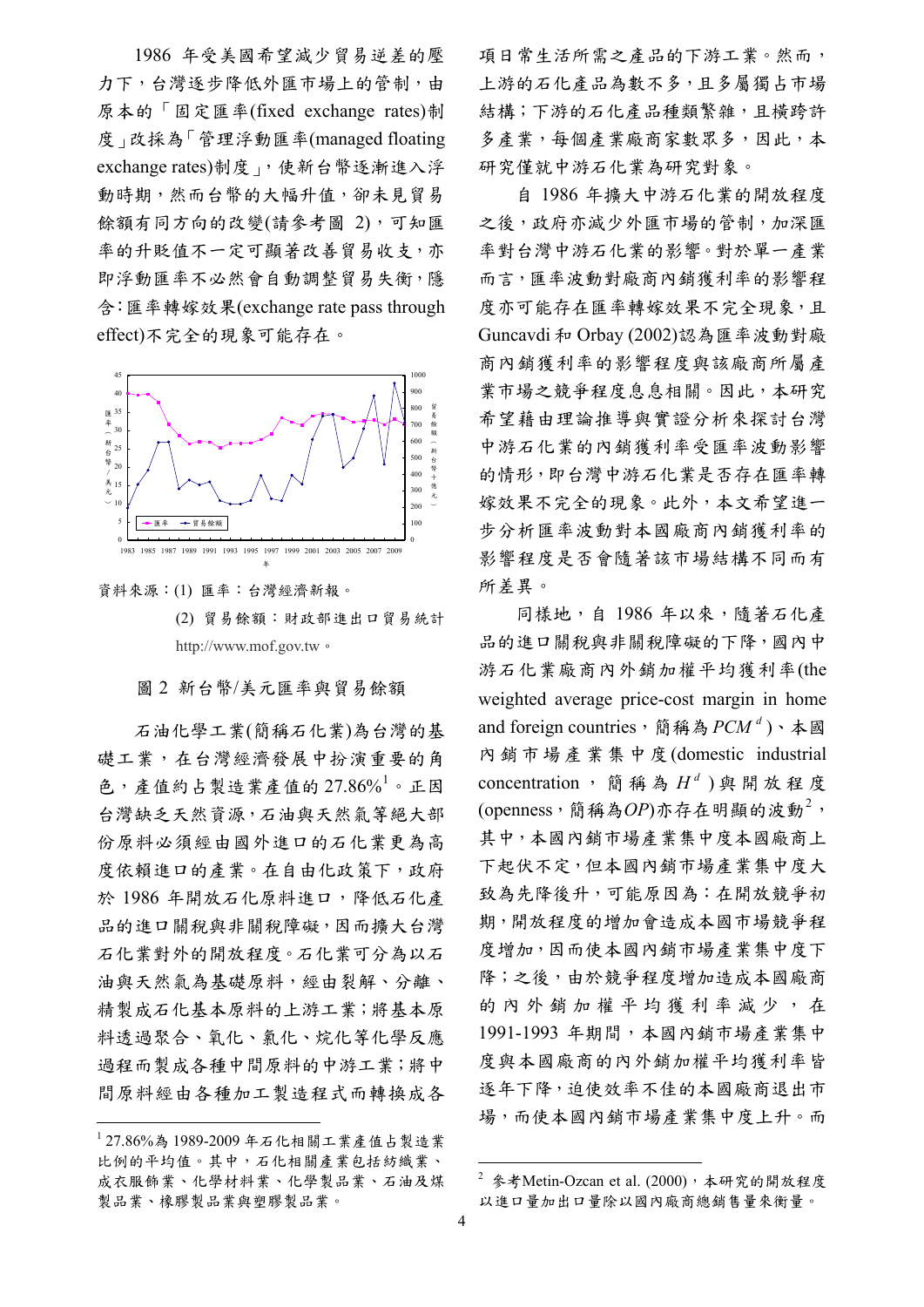開放程度大致為先升後降,顯示:在開放政 策初期,貿易自由化的程度與開放程度逐年 提升,本國廠商的競爭壓力也逐漸增加;但 1993 年之後,可能因為本國廠商競爭力的 提升進而減少進口,或是因為本國廠商為鞏 固本國市場而減少出口,導致出現開放程度 呈現下降的趨勢(請參考表 1)。上述現象顯 示,自開放政策以來,不僅僅匯率波動會對 本國廠商的內銷獲利率造成影響,本國廠商 的內外銷加權平均獲利率、本國內銷市場產 業集中度與開放程度之間亦可能存在相互 影響的關係,也就是說,此三者可能存在聯 立關係(simultaneous relationships)。因此, 本研究希望進一步藉由理論模型建立與推 導及實證分析來探討台灣中游石化業的本 國廠商內外銷加權平均獲利率、本國內銷市 場產業集中度與開放程度之間是否存在聯 立關係與其他重要影響因素。

表1 台灣地區15項中游石化產品國內廠商 獲利率、國內產業集中度與開放程度 的平均值

| 年    | PCM <sup>d</sup> | $H^d$ | OΡ    |
|------|------------------|-------|-------|
| 1989 | 0.413            | 0.754 | 0.654 |
| 1990 | 0.402            | 0.753 | 0.707 |
| 1991 | 0.446            | 0.743 | 0.956 |
| 1992 | 0.418            | 0.727 | 1.086 |
| 1993 | 0.404            | 0.691 | 0.962 |
| 1994 | 0.410            | 0.557 | 0.953 |
| 1995 | 0.403            | 0.588 | 0.901 |
| 1996 | 0.398            | 0.624 | 0.935 |
| 1997 | 0.385            | 0.624 | 0.927 |

<span id="page-4-0"></span>註:(1)在台灣,雖然不只 15 種的中游石化產品, 但由於某些產品的資料不完整,因此本表 僅篩選 15 種中游石化產品,包括: ABS, AN, BR、CPL, HDPE, LDPE, ME, PP, PS、PTA、PVA,PVC,SBR、SM 和 VCM。 (2)自 1998年後,政府不再提供本國內銷市 場產業集中度資料。

 除第一節為緒論外,本研究第二節為文 獻的整理;第三節理論模型的推論;實證模 型與結果在第四節建立、評估、闡釋與分 析;最後一節則為結論與建議。

## 貳、 文獻回顧

 有關探討匯率波動對產業或廠商經營 行為與績效之影響的既有文獻可分為兩主 要議題,一為匯率波動對價格的轉嫁效果; 一為匯率波動與產業獲利率之間的關係。在 匯率波動對價格的轉嫁效果方面,不論針對 大國或小國、進口或出口價格,相當多既有 文獻皆獲得匯率不完全轉嫁的結果[3](#page-4-0)。 Dornbusch (1987) 則以部分均衡分析法 (partial equilibrium approach),開啟匯率轉嫁 程度與市場結構關連性的研究;並發現市場 競爭程度愈大、進口比愈高或產品之間的替 代性愈高,則匯率轉嫁的程度愈大。之後, Sibert (1992)將理論模型擴展為非零猜測變 量模型,推導出價格、數量與收入的匯率轉 嫁程度會受國外廠商家數占整個市場廠商 家數的比例與市場競爭程度不同而有所差 異。此外,在實證分析上,Feinberg (1989) 利用數量設定猜測變量模型 (quantity-setting conjectural variations model) 分析美國製造業匯率轉嫁程度之情形,發現 進口生產要素金額占成本的比例或進口與 本國產品替代程度的提高會增加國內廠商 價格的轉嫁程度,但資本傾向與進入障礙的 提高會減少轉嫁程度。Menon (1996)以澳洲 製造業為研究對象,進一步指出多國籍公司 (multi-national corporations)的內部交易與非 貿易障礙對進口價格的匯率轉嫁程度有負 向的影響。Lee (1997)以韓國製造業為例,

 $3$  在進口匯率轉嫁效果方面,Hooper和Mann (1989) 與Yang (1997)以美國製造業為研究對象;Menon (1993) 以澳洲的汽車業為研究對象;Menon (1996) 以澳洲製造業為研究對象;Lee (1997) 以韓國製造業 為研究對象,皆獲得匯率不完全轉嫁的結果。在出 口匯率轉嫁效果方面,Miljkovic et al. (2003)以美國 的肉品業為研究對象;Ohno (1989)與Tange (1997)以 日本製造業為研究對象,Athukorala和Menon (1994) 除以整個日本製造業為研究對象外,並加以研究紡 織品、化學、金屬製品、一般機械、電機、運輸工 具與雜項製品等七個產業;Athukorala (1991)以韓國 製造業為研究對象,同樣地,皆獲得匯率不完全轉 嫁的結果。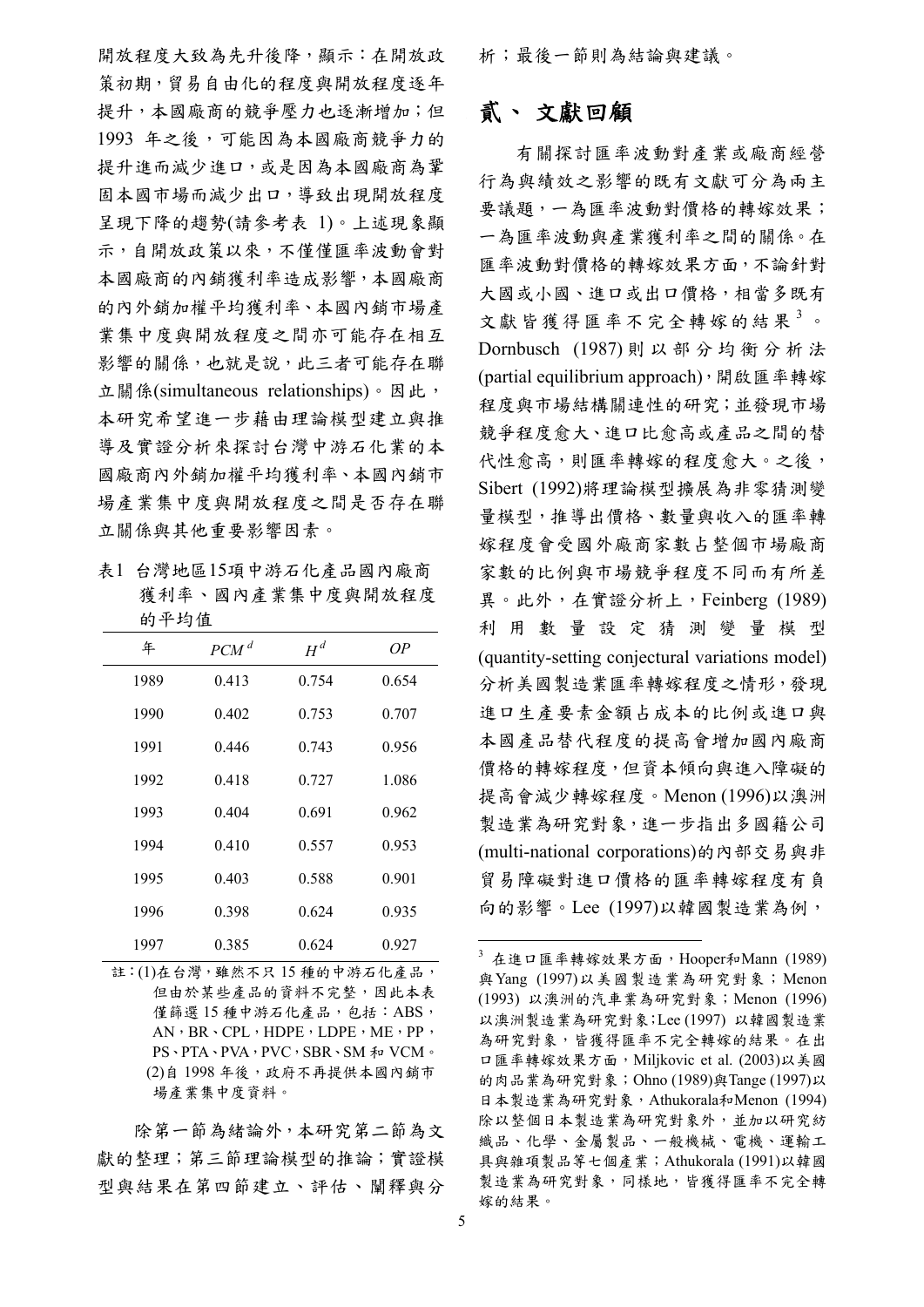發現即使在小型經濟體系,國內市場集中度 的提升依然會降低進口價格的匯率轉嫁程 度。王國樑和林淑芬 (2000)則利用開放體系 寡占模型的推導,探討單一產業台灣中游石 化業的進口價格匯率轉嫁彈性之影響因 素,實證結果發現進口集中度與本國廠商的 內銷獲利率對進口價格匯率轉嫁彈性有負 向的影響,國內外廠商之成本差異比則為倒 U型的影響。Kardasz和Stollery (2005)更將匯 率轉嫁效果分為直接效果與間接效果兩部 分[4](#page-5-0) ,以分析匯率對於本國廠商價格與進口 價格的影響,實證結果發現少數加拿大製造 產業在本國貨幣貶值時反而增加外國廠商 的競爭力。

在匯率波動對產業獲利率的影響方 面,Clarida (1997)探討實質匯率與美國製造 業利潤的關係,結果發現美元升值(貶值)會 減少(增加)製造業的利潤。Guncavdi和Orbay (2002)以土耳其的製造業為研究對象,探討 匯率、市場結構與本國廠商內銷獲利率的關 係,研究結果發現,當生產要素的進口比例 較低(較高)時,匯率的貶值會增加(減少)本 國廠商內銷獲利率;且匯率波動對本國廠商 內銷獲利率的影響程度會因市場集中度或 出口比的提高而降低。Tsui (2002)利用台灣 製造業進行分析,在同時考量廠商的成本面 與收入面下,探討匯率波動對獲利率的影 響,實證結果發現,當新台幣升值時,台灣 製造業透過進口原料價格的降低,而使獲利 率上升,且發現台灣製造業廠商對於出口至 不同國家存在差別取價<sup>[5](#page-5-1)</sup>。張美玲等(2006) 探討台灣中游石化業的國內廠商獲利率、國 內產業集中度、進口比與出口比之間的關 係,研究結果發現產業集中度對國內廠商獲 利率有顯著正向的影響,進口比、出口比、 外國廠商進口集中度與出口國家集中度對

 $\overline{a}$ 

國內廠商獲利率有顯著負向的影響,但匯率 對國內廠商獲利率不具顯著的影響。

至於開放程度對產業績效的影響,在理 論方面, Jacquemin et al. (1980)、 Pugel (1980)與Levinsohn (1993)認為在不完全競 爭的基礎下,貿易自由化會增加競爭壓力的 程度,因而減少廠商的超額利潤;但Yalçýn (2000)卻提出相反的意見,認為較高的開放 程度會促使國內廠商或國內與國外廠商互 相勾結,或是淘汰效率較差的廠商,競爭程 度會降低,產業的經營效率與利潤會因而提 升。在實證方面,Esposito和Esposito (1971) 發現進口比對產業價格成本差異比有顯著 負向的影響,而國內產業集中度對產業價格 成本差異比有正向的影響。Metin-Ozcan et al. (2000)以土耳其製造業為研究對象,發現就 整個製造業而言,開放程度對價格成本差異 比有負向的影響,但若將製造業分類,則僅 有在開放導向部門(open sectors)下,開放程 度對價格成本差異比有負向的影響;在貿易 調整部門(trade-adjusting sectors)與國內導向 部門(inward-looking sectors),開放程度對價 格成本差異比有正向的影響<sup>[6](#page-5-2)</sup>。而國內產業 集中度對於整個製造業、開放導向部門與國 內導向部門的價格成本差異比皆有正向的 影響,但對貿易調整部門則無顯著影響。 Pant和Pattanayak (2005)發現開放程度的提 升將可增加對印度製造業的利潤。 Akkoyunlu-Wigley和Mihci (2006)則是發現 進口比與出口比對於歐盟國家製造業的價 格成本差異比有負向的影響;但國內產業集 中度對歐盟國家製造業價格成本差異比的 影響卻是正向的。

 在探討匯率波動對價格或獲利率影響 的既有文獻裡,多數文獻僅考量匯率波動對 產品進出口價格之影響的面向,少有考慮匯 率波動亦會影響本國廠商價格<sup>[7](#page-5-3)</sup>;此外,本

<u>.</u>

<span id="page-5-2"></span><span id="page-5-0"></span><sup>4</sup> 直接效果為匯率變動對進口廠商的邊際成本所造 成之影響;間接效果為匯率變動使國內廠商的進口 原料價格發生變化,進而造成國內廠商邊際成本的 變動。

<span id="page-5-3"></span><span id="page-5-1"></span><sup>5</sup> 新台幣升值會使出口至美國的台灣製造業廠商減 少出口獲利率,但會使出口至中國大陸的台灣製造 業廠商增加出口獲利率。

 $^6$  在Metin-Ozcan et al. (2000)論文裡,貿易調整部門 為在 1980年以前為國內導向,但 1996年以後轉為 開放導向的部門。

Fienberg (1989) 、 Guncavdi 和 Orbay (2002) 與 Kardasz和Stollery (2005)中有探討匯率波動對本國廠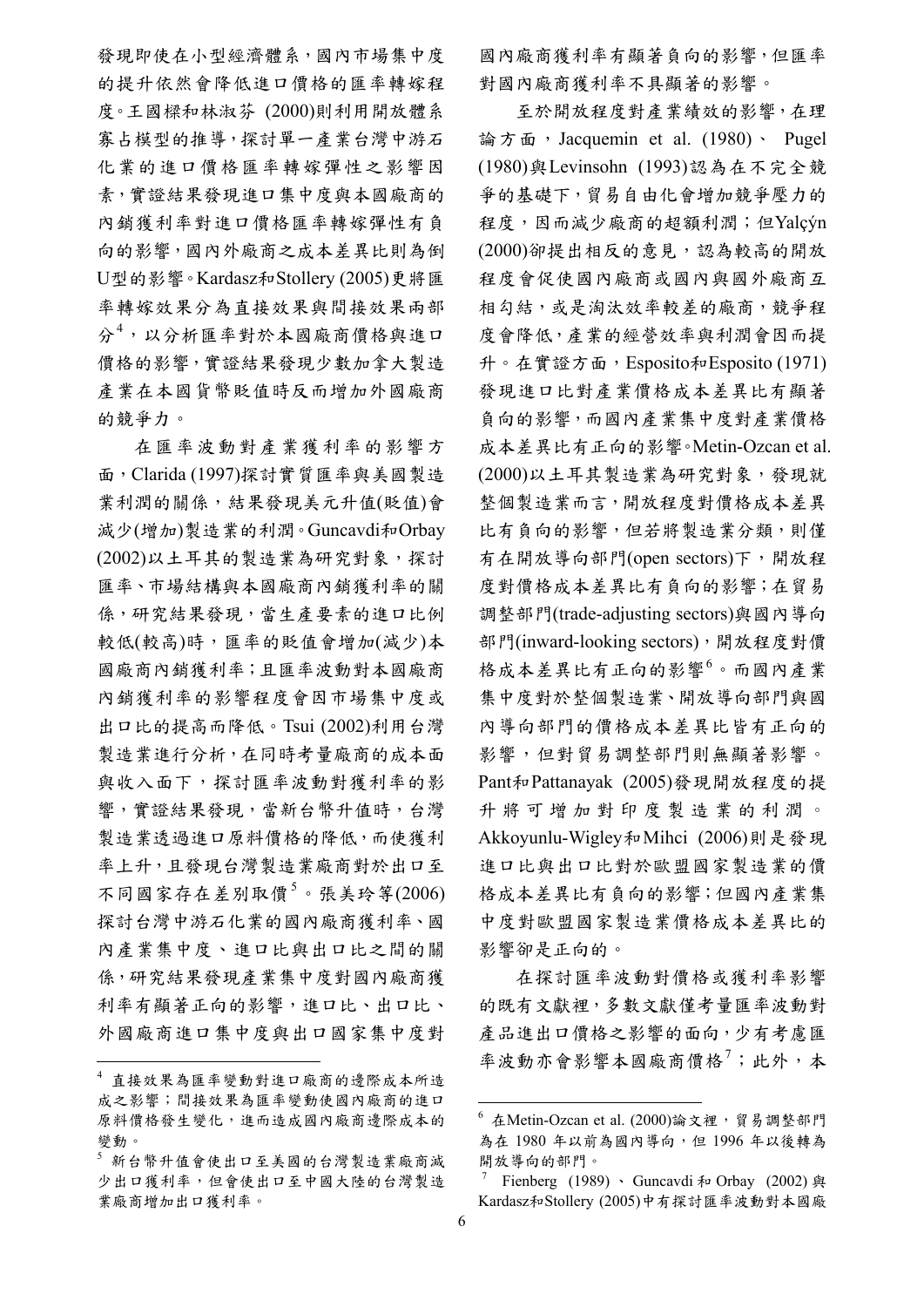國廠商的生產要素亦可能需從外國進口,因 而匯率的波動將會影響進口生產要素的價 格,但僅有Fienberg (1989)透過固定係數生 產函數來探討匯率對本國廠商價格的影響 [8](#page-6-0), Guncavdi和Orbay (2002)與Tsui (2002)透 過假設生產函數為固定規模報酬的 Cobb-Douglas生產函數,加以探討匯率波動 透過成本面對獲利率的影響,然而無論在理 論或實證上,本國內廠的價格或進口生產要 素的價格發生變化皆可能會影響本國廠商 的獲利率,若未加以考量將可能錯估本國廠 商獲利率受匯率波動的影響程度;在探討開 放程度對廠商獲利率影響的既有文獻裡,大 部分文獻亦未考慮生產函數型式的不同對 廠商獲利率的影響,也未考量開放程度與廠 商獲利率之間可能存在聯立關係;最後,大 部分的文獻忽略廠商之間可能存在非零猜 測變量,因而可能導致錯誤的推論(Sibert, 1992),而中游石化產業的市場結構一般而 言為獨占(monopoly)或寡占(oligopoly) 結 構,因此,本國廠商之間以及本國廠商與外 國廠商之間可能存在勾結行為。本研究考量 上述既有文獻的研究限制,並透過理論模型 推導匯率與市場結構對本國廠商內銷獲利 率的影響,以及開放程度與市場結構對本國 廠商內外銷加權平均獲利率的影響,且利用 1989 至 2002 年的台灣中游石化產業之產品 資料進行驗證<sup>[9](#page-6-1)</sup>。

## 參、 理論模型

 本質上台灣中游石化業具有下列特 性:(一)中游石化產品屬中間財 (intermediate goods),且各廠商生產的產品 具有齊質性(homogeneity);(二)市場結構

 $\overline{a}$ 

皆為獨占或寡占市場;(三)部份原料(即上 游石化業產品)需仰賴進口[10](#page-6-2)。基於上述特 性,並且參考Brander和Krugman (1983)、Dei (1990) · Bernhofen  $\frac{1}{4}$  Xu (2000) · Guncavdi 和Orbay (2002)與張美玲等(2006)的理論模 型,本研究將建立一個兩國寡占模型,首 先,將探討本國廠商內銷獲利率、匯率與市 場結構因素之間的關係;其次,將探討國內 廠商內外銷加權平均獲利率、本國市場內銷 產業集中度與開放程度之間是否存在聯立 關係與其他重要影響因素。假設在一開放經 濟體系中,存在兩個國家—本國與外國,本 國有 家廠商,外國有 家廠商;本國廠商 *n <sup>w</sup> n* 的生產技術較外國廠商無效率,且在生產中 所使用的部分原料需仰賴國外進口,但外國 廠商則僅使用當地國家的原料生產。此外, 參考Sibert (1992)、Wang和Wu (1999)與張美 玲等(2006)的作法,假設廠商之間可能存在 非零猜測變量。

就供給面而言,假設本國廠商i的生產 函數為固定規模報酬的 Cobb-Douglas 生產 函數,且使用本國生產要素 $k_i^h$ 與國外進口生 產要素 $k_i^m$ 進行生產,其生產函數為:  $x_i(k_i^h, k_i^m) = (k_i^h)^{1-s} (k_i^m)^s, \quad i = 1, 2, ..., n$ 

其中,  $x_i$ 為本國廠商i的產量; s為由外國 進口生產要素的比例。則在本國廠商*i* 產出 極大化的一階條件下,經由數學操作,可推 導出本國廠商i在本國市場的間接成本函數 (indirect cost function)為:

 $c_i^h(r^h, r^m, e; x_i^h, x_i^e) = A(r^h)^{1-s} (e \cdot r^m)^s (x_i^h + x_i^e)$ 

其中,  $A = (1-s)^{s-1}/s^s$ ;  $r^h$ 為國內生產要素的 單位成本; r<sup>m</sup>為由外國進口生產要素的單 位成本,以外國貨幣表示;*e* 為匯率,定義 為以本國貨幣表示的每單位外國貨幣價 格;  $x_i^h$ 與 $x_i^e$ 分別為本國廠商 $i$ 生產提供內銷 與外銷的數量。由於假設外國廠商 *j* 在生產 過程中只使用當地國家的生產要素,所以,

商價格的影響。

<span id="page-6-2"></span><span id="page-6-1"></span><span id="page-6-0"></span><sup>&</sup>lt;sup>8</sup> Athukorala  $\frac{1}{2}$  Menon (1994)  $\frac{1}{2}$  Kardasz  $\frac{1}{2}$  Stollery (2005)雖有考量到匯率波動會透過影響國內廠商的 進口原料價格,進而對出口產品與國內市場的產品 價格造成影響,但文中未對生產函數型式加以設定。 <sup>9</sup> 張美玲等(2006)雖獲得匯率對國內廠商獲利率不 具顯著的影響之實證結果,但其資料期間僅為 1989-1997 年。

 $10$  在 1989-2002 年期間, 部份台灣上游石化業產品 需由國外進口,例如:乙烯的進口比為 11%,丙烯 的進口比為 21%,丁二烯的進口比為 52%,苯的進 口比為 24%,正己烷的進口比為 38%。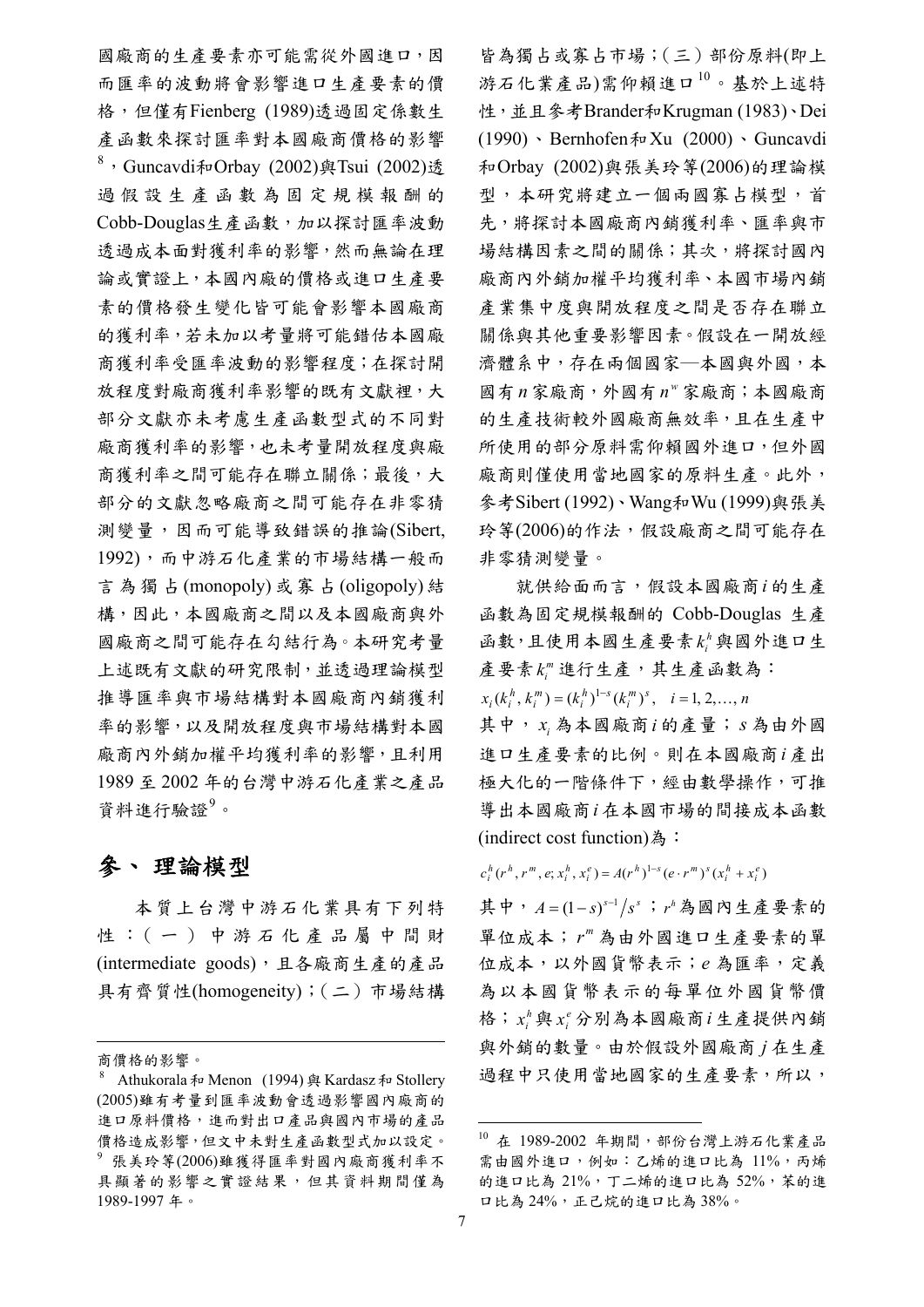外國廠商 *j* 的成本函數為:

 $c_j^w(x_j^f, x_j^m) = c^w(x_j^f + x_j^m), j = 1, 2, ..., n^w$ 

其中,  $c^v$ 為外國廠商 j 的單位生產成本, 以 外國貨幣表示;  $x_j^f$ 與 $x_j^m$ 分別為外國廠商  $j$ 生 產提供外國市場內銷與外銷的數量。由於本 國廠商的生產技術較外國廠商無效率,本研 究進一步假設本國廠商單位生產成本高於 外國廠商,即 $A(r^h)^{1-s}(e \cdot r^m)^s > e \cdot c^w$ 。

 就需求面而言,假設本國與外國市場的 需求函數分別為:

$$
Pd = Pd (Xh + Xm)
$$

$$
= Pd (Xd)
$$

與

 $= P^w(X^w)$  $P^w = P^w(X^e + X^f)$ 

其中, *<sup>d</sup> P* 與 *<sup>w</sup> P* 分別代表本國與外國市場價 格。 $X^h = \sum_{i=1}^n x_i^h$ 為本國廠商的總內銷量;  $=\sum^{n^{w}}_{j=1}x_{j}^{m}$  為外國廠商在本國市場的總 外銷量;  $X^e = \sum_{i=1}^n x_i^e$ 為本國廠商的總外銷 量;  $X^f = \sum_{j=1}^{n^w} x_j^f$  為外國廠商在外國市場的總 內銷量;  $X^d = X^h + X^m$ 代表本國市場的總 *h*  $X^h = \sum_{i=1}^n x_i^h$ *m*  $X^m = \sum\nolimits_{j=1}^n x_j^m$  $X^e = \sum_{i=1}^n x_i^e$  $X^f = \sum_{j=1}^n x_j^f$ 需求量;  $X^w = X^e + X^f$ 代表外國市場的總 需求量;為滿足需求法則,假設  $P^{d'} < 0$ 與  $P^{w'}$  < 0  $\circ$ 

 以本國貨幣表示,本國廠商*i*的利潤函 數可設定為[11](#page-7-0):

 $= P^d \cdot x_i^h + e \cdot P^w \cdot x_i^e - A(r^h)^{1-s} (e \cdot r^m)^s (x_i^h + x_i^e)$  $\pi_i^d = P^d \cdot x_i^h + e \cdot P^w \cdot x_i^e - c_i^h(r^h, r^m, e; x_i^h, x_i^e)$ 

 以本國貨幣表示,外國廠商 *j* 的利潤函 數可設定為:

 $\pi_j^w = P^d \cdot x_j^m + e \cdot P^w \cdot x_j^f - e \cdot c_j^w (x_j^f, x_j^m)$ 

 $P^d \cdot x_j^m + e \cdot P^w \cdot x_j^f - e \cdot c^w (x_j^f + x_j^m)$ 

<span id="page-7-1"></span>其中, π代表利潤。

 $\overline{a}$ 

 進一步在利潤極大化假設下,經由一階 條件數學操作,可得匯率波動與市場結構對

本國廠商內銷獲利率的影響,以及開放程度 與市場結構對本國廠商內外銷加權平均獲 利率的影響,其過程分別說明如下:

### **3.1** 匯率波動與市場結構對本國廠商

#### 內銷獲利率的影響

 經由數學操作(請參閱附錄 A),可得 本國廠商在本國市場的加權平均價格成本 差異比為:

$$
PCM^{h} = \{(1 - MR)[H^{d}(1 - \alpha) + \alpha] + \beta \cdot MR\}
$$
  
 
$$
\times [A(r^{h})^{1-s} (e \cdot r^{m})^{s} - e \cdot c^{w}]
$$
  

$$
\div \begin{cases} MR \cdot H^{m} \cdot A(r^{h})^{1-s} (e \cdot r^{m})^{s} \\ - e \cdot c^{w} \{(1 - MR)[H^{d}(1 - \alpha) + \alpha] + \beta \cdot MR\} \end{cases}
$$

其中,  $PCM^h \equiv [P^d - A(r^h)^{1-s} (e \cdot r^m)^s]/P^d$ 代 表本國廠商在本國市場的加權平均價格成 本差異比;  $MR \equiv X^m / X^d$ 代表進口比;  $\equiv \sum_{i=1}^n$  $h / V h$  $H^d = \sum_{i=1}^n (x_i^h/X^h)^2$  代表本國內銷市場產業 集中度;  $H^m = \sum_{j=1}^{n^w} (x_j^m / X^m)^2$  代表外國廠商 在本國市場的進口集中度; $\alpha$  =  $m / V$ *m*  $H^m \equiv \sum_{j=1}^n (x_j^m/X_j)$  $(x_{i}^{m}/X^{m})^{2}$  $\left( \partial \sum_{k=1}^n x_k^h / \partial x_i^h \right)$ *n*  $k=1, k\neq i$  $\partial \sum_{k=1,\,k\neq i}^n x_k^h \,/\, \partial x_i^h \Big) \cdot \bigl[ x_i^h \,/(X^h-x_i^h) \bigr] \,\, \textcolor{red}{\textbf{R}} \, \textcolor{red}{\textbf{\textit{\^{k}}}} \, \textcolor{red}{\textbf{\textit{\^{k}}}} \, \textcolor{red}{\textbf{\textit{\^{k}}}} \, \textcolor{red}{\textbf{\textit{\^{k}}}} \, \textcolor{red}{\textbf{\textit{\^{k}}}} \, \textcolor{red}{\textbf{\textit{\^{k}}}} \, \textcolor{red}{\textbf{\textit{\^{k}}}} \, \textcolor{red}{\textbf$ 國市場裡,本國廠商之間的猜測彈性 (conjectural elasticity) ;  $\beta = (\partial X^m / \partial x_i^h)$ ( ) *mh* ⋅ *<sup>i</sup> Xx* 代表在本國市場裡,本國廠商對 外國廠商的猜測彈性[12](#page-7-1)。且在廠商以營利為 日的之假設下, 0<PCM<sup>h</sup> <1, 即 MR·H<sup>m</sup> >  $\{(1-MR)\left[H^d(1-\alpha)+\alpha\right]+\beta\cdot MR\}>0$  ∘ 然後, 進一步可得本國廠商 PCM<sup>,</sup>的匯率彈性  $(\, \epsilon_{_{he}})$ 為:

$$
\varepsilon_{he} = \frac{dPCM^h}{de} \frac{e}{PCM^h}
$$

<span id="page-7-0"></span><sup>11</sup> 為求簡化分析,假設本國與外國廠商的固定成本 皆為零。

 $12$  Clark 和 Davies (1982)、Cubbin (1983) 與 Martin (1993)認為當廠商進行完全勾結(perfect collusion)行 為, 即形成聯合獨佔(joint monopoly)時,  $\alpha, \beta = 1$ ; 當廠商競爭行為如同完全競爭時, α,β = -1;當廠 商進行不完全勾結 (imperfect collusion) 時,則  $0 < \alpha, \beta < 1$ ; 當廠商競爭行為為不完全競爭時,則  $-1 < \alpha, \beta < 0$ .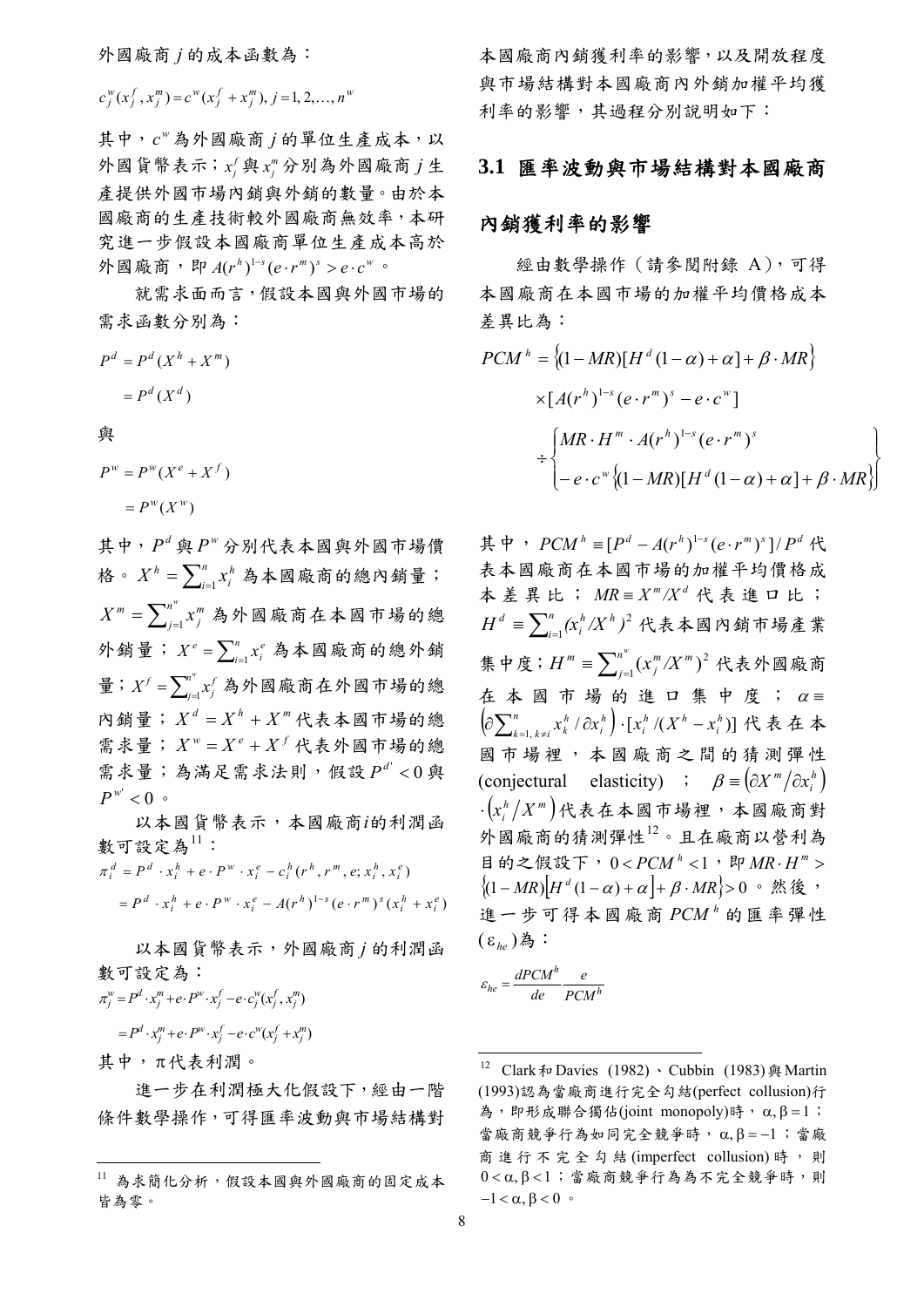$$
= \frac{\overline{C}^h \cdot e \cdot c^w (1-s)(Z - MR \cdot H^m)}{(MR \cdot H^m \cdot \overline{C}^h - e \cdot c^w \cdot Z)(\overline{C}^h - e \cdot c^w)}
$$

$$
= \left[ \frac{e \cdot c^w (1-s)}{(\overline{C}^h - e \cdot c^w)} \right] \left[ \frac{Z(\overline{C}^h - e \cdot c^w)}{(MR \cdot H^m \cdot \overline{C}^h - e \cdot c^w \cdot Z)} - 1 \right] \le 0
$$

$$
(1)
$$

其 中 ,  $\overline{C}^h = A(r^h)^{1-s} (e \cdot r^m)^s$  $Z = \{(1 - MR)[H^d(1-\alpha) + \alpha] + \beta \cdot MR\}$  · 當  $\varepsilon_{he}$ <0時,代表本國貨幣貶值時,將導致本 圆廠商的PCM<sup>h</sup>下降,表示在本國貨幣貶值 時本國廠商會透過內銷獲利率的減少以承 擔部份匯率波動的影響,亦即存在不完全匯  $\tilde{\ensuremath{\mathscr{F}}}$ 轉嫁;但當 $\varepsilon_{\ensuremath{hc}}$  = 0時,代表本國廠商的內 銷獲利率不受匯率波動的影響,亦即存在完 全匯率轉嫁。

比外,式 $(1)$ 顯示本國廠商  $PCM$ <sup> $h$ </sup>的匯率 彈性,即匯率波動對本國廠商 PCM<sup>,</sup>影響程 度之決定因素包含市場結構因素( *<sup>d</sup> H* 、  $H$ <sup>m</sup> 、 *MR* 、 *s*)、廠商行為(α、β)與競爭對 手的成本 $(c<sup>w</sup>)$ 。由於ε<sub>he</sub>為負值,因此,本 研究先對 ε<sub>he</sub> 取絕對值,再分別以 Η<sup>d</sup>、  $H^m \sim MR \sim s$ 與  $c^w$ 對 ε<sub>ke</sub> 的絕對值( $|\varepsilon_{k_e}|$ )做 偏微分[13](#page-8-0),獲得各解釋變數對本國廠商 的匯率彈性絕對值之影響方向如下: *<sup>h</sup> PCM* 1. 本國內銷市場產業集中度 $(H^d)$ 

$$
\frac{\partial |\varepsilon_{he}|}{\partial H^d} = -\frac{\overline{C}^h \cdot e \cdot c^w (1-s)(1-MR)(1-\alpha)MR \cdot H^m}{(MR \cdot H^m \cdot \overline{C}^h - e \cdot c^w \cdot Z)^2} < 0
$$

 $(2)$ 

當本國內銷市場產業集中度愈大時,代表本 國市場競爭程度愈小,本國廠商有一定的市 場力量,較無誘因自行吸收匯率變動的衝 擊,因而降低匯率波動對本國廠商內銷獲利 率的影響程度。因此,本國內銷市場產業集  $\frac{1}{2}$  中度對 $\varepsilon_{he}$  預期會有負向影響。

 $2.$  進口集中度 $(H<sup>m</sup>)$ 

 $\overline{a}$ 

$$
\frac{\partial |\varepsilon_{he}|}{\partial H^m} = \frac{\overline{C}^h \cdot e \cdot c^w (1-s) M R \cdot Z}{\left(M R \cdot H^m \cdot \overline{C}^h - e \cdot c^w \cdot Z\right)^2} > 0
$$
 (3)

當進口集中度愈大時,代表本國市場的進口 量由少數幾家外國廠商所壟斷,使得外國廠 商影響市場價格的能力增強,因此,當匯率 發生變動時,本國廠商較有誘因透過本身內 銷獲利率的改變減少市場占有率的損失,使 得匯率波動對本國廠商內銷獲利率的影響 程度變大。所以,進口集中度對  $\varepsilon_{\scriptscriptstyle h}$  預期會 有正向影響。 3. 進口比( *MR* )

$$
\frac{\partial |\varepsilon_{he}|}{\partial MR} = \frac{\overline{C}^h \cdot e \cdot c^w \cdot H^m \cdot (1-s)[H^d (1-\alpha) + \alpha]}{(MR \cdot H^m \cdot \overline{C}^h - e \cdot c^w \cdot Z)^2} > 0,
$$
  
if  $\alpha > 0$ ;  
?, otherwise

(4)

當本國廠商之間處於勾結狀態時 $(\alpha > 0)$ , 隨著進口比的增加,表示外國廠商欲提升其 在本國市場的市場占有率,因此,本國廠商 為防止市場占有率的流失會透過內銷獲利 率的改變來吸收匯率變動的衝擊,因而增加 匯率波動對本國廠商內銷獲利率的影響程 度。所以,在本國廠商之間處於勾結狀態  $\top$ ,進口比對 $|\varepsilon_{he}|$ 預期會有正向影響;在其 他情況下,上述預期影響方向則難以確定。 4. 本國廠商進口生產要素的比例(*s*)

$$
\frac{\partial |\varepsilon_{he}|}{\partial s} = \frac{e \cdot c^w (MR \cdot H^m - Z)(1-s) \left[ (e \cdot c^w)^2 Z - MR \cdot H^m \cdot (\overline{C}^h)^2 \right]}{\left[ (MR \cdot H^m \cdot \overline{C}^h - e \cdot c^w \cdot Z)(\overline{C}^h - e \cdot c^w) \right]^2}
$$

$$
\times \frac{\log \left[ \frac{(1-s)e \cdot r^m}{s \cdot r^h} \right]}{\left[ (MR \cdot H^m \cdot \overline{C}^h - e \cdot c^w \cdot Z)(\overline{C}^h - e \cdot c^w) \right]^2}
$$

$$
- \frac{e \cdot c^w (MR \cdot H^m - Z)\overline{C}^h}{(MR \cdot H^m \cdot \overline{C}^h - e \cdot c^w \cdot Z)(\overline{C}^h - e \cdot c^w)} < 0,
$$
  
if  $s < \frac{e \cdot r^m}{(e \cdot r^m + r^h)}$ 
$$
\ge 0, \quad s \ge \frac{e \cdot r^m}{(e \cdot r^m + r^h)}
$$

$$
(5)
$$

當本國廠商使用的外國進口要素量比例小 於進口生產要素價格與進口生產要素價格 加本國生產要素價格之比時,進口生產要素 比例的增加,加重對進口生產要素的依賴, 因而加深匯率對本國廠商成本的影響,降低 本國廠商透過內銷獲利率自行吸收匯率變 動的能力,因此,減少匯率波動對本國廠商 內銷獲利率的影響程度。所以,當本國廠商 使用的外國進口要素量比例小於進口生產

<span id="page-8-0"></span> $^{13}$  由於估計α與β的技術問題尚未突破,因此,本 研究未探討其對匯率彈性的影響。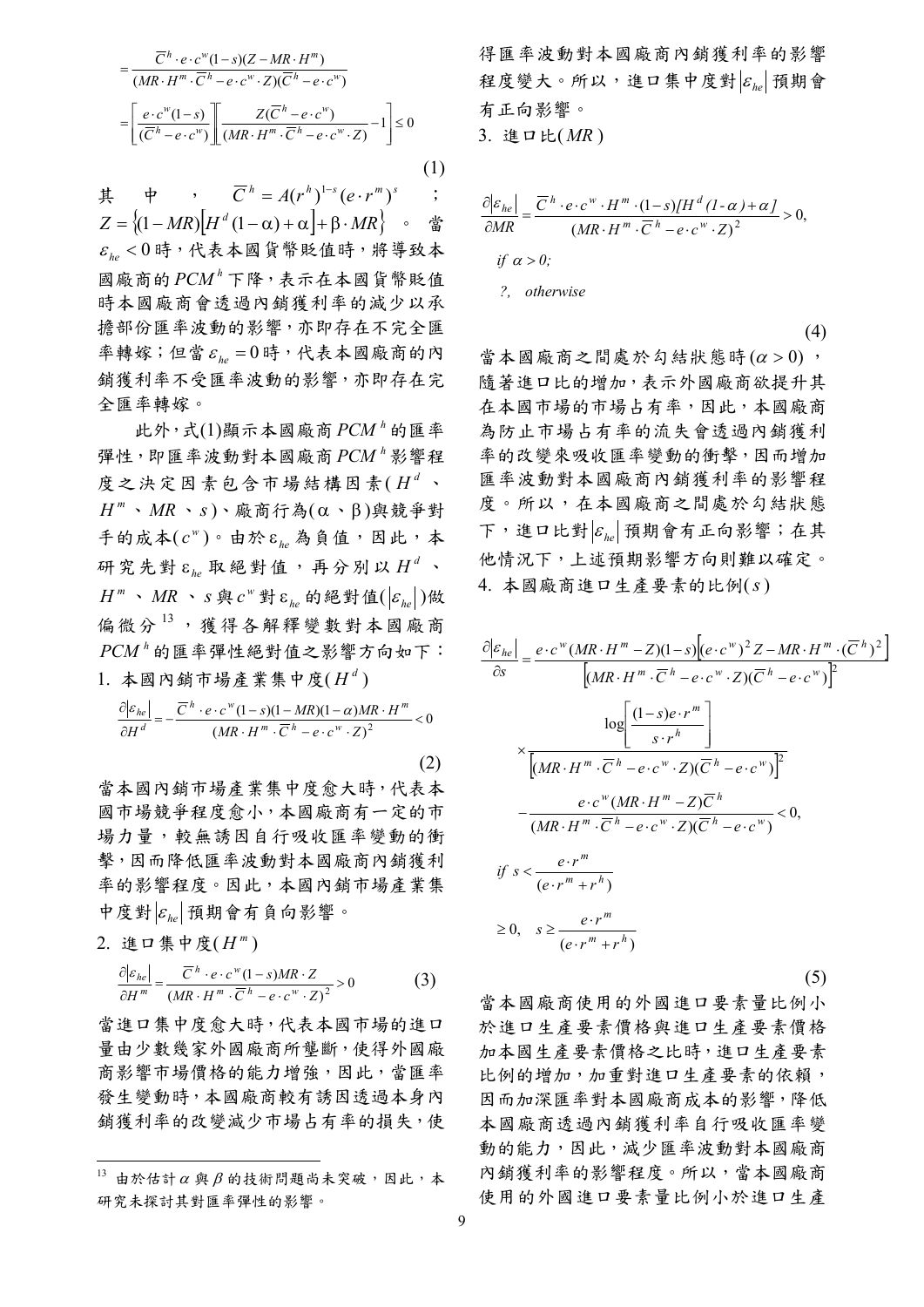要素價格與進口生產要素價格加本國生產 要素價格之比時,本國廠商進口生產要素的  $\left| \mathcal{E}_{h} \right|$ 預期會有負向影響;在其他情況 下,上述預期影響方向則相反。

5. 
$$
\oint \mathbb{R} \hat{\mathbb{B}} \hat{\mathbb{B}} \hat{\mathbb{B}} \hat{\mathbb{B}} \hat{\mathbb{B}} \hat{\mathbb{B}} \hat{\mathbb{B}} \hat{\mathbb{E}} \underline{\mathbb{E}} \hat{\mathbb{E}} \hat{\mathbb{X}} \hat{\mathbb{X}}(c^{\mathbf{w}})
$$
\n
$$
\frac{\partial |\varepsilon_{he}|}{\partial c^{\mathbf{w}}} = \frac{\overline{C}^h \cdot e \cdot (1-s) \cdot (MR \cdot H^m - Z)}{[(MR \cdot H^m \cdot \overline{C}^h - e \cdot c^{\mathbf{w}} \cdot Z)(\overline{C}^h - e \cdot c^{\mathbf{w}})]^2}
$$
\n
$$
\times \frac{[MR \cdot H^m (\overline{C}^h)^2 - Z(e \cdot c^{\mathbf{w}})^2]}{[(MR \cdot H^m \cdot \overline{C}^h - e \cdot c^{\mathbf{w}} \cdot Z)(\overline{C}^h - e \cdot c^{\mathbf{w}})]^2} > 0
$$
\n(6)

當外國廠商的生產成本增加時,表示外國廠 商與本國廠商的生產成本差距縮小,因此, 當匯率發生波動時,本國廠商可藉由改變內 銷獲利率,以增加自身的市場占有率,因而 提高匯率波動對本國廠商內銷獲利率的影 響程度。因此,外國廠商的單位生產成本對  $|\varepsilon_{k_0}|$ 預期會有正向影響。

 根據式(2)-(6),各解釋變數與匯率波動 對 εμ 的影響程度之關係彙總如下:

$$
|\varepsilon_{he}| = f(H^d, H^m, MR, s, c^w) \n(\frac{7}{2})
$$

其中,解釋變數下方括弧內的正負符號代表 該解釋變數對被解釋變數的預期影響方向。

#### **3.2** 開放程度與市場結構對本國廠商

#### 內外銷加權平均獲利率的影響

 同樣地,經由條件數學操作(請參閱附 錄 B),可得本國廠商的內外銷加權平均價 格成本差異比為:

$$
PCM^{d} = \frac{PCM^{m}}{MR \cdot H^{m}} (1 + \phi - OP)
$$
  
 
$$
\times \{ (1 - MR) \cdot \left[ H^{d} \cdot (1 - \alpha) + \alpha \right] + \beta \cdot MR \}
$$
 (8)

<span id="page-9-1"></span><span id="page-9-0"></span>其 中 ,  $PCM^d = (X^h / X^T) \cdot PCM^h$  $f + (X^e/X^T) \cdot PCM^w$ 代表本國廠商的內外銷  $m \ddot{\mathbf{\mathcal{R}}}$  平均價格成本差異比;  $X^T = X^h + X^e$ 代表本國廠商的總產量;  $PCM^{w} = (e \cdot P^{w} - \overline{C}^{h})/(e \cdot P^{w})$ 代表本國廠 商在外國市場的加權平均價格成本差異 比;  $PCM^{m}$  =  $[ (P^{d} - c^{w}) \cdot e] / P^{d}$  代表外國廠商 在本國市場的加權平均價格成本差異比;  $\phi$  =  $X^m/X^T$  代表進口量與本國廠商總產量 之比;  $OP \equiv (X^e + X^m) / X^T$ 代表開放程度

$$
(\text{Metin-Ozcan, et al., 2000}) \cdot \n\mathcal{L} \otimes \mathcal{L} \otimes \mathcal{L} \otimes \mathcal{L} \otimes \mathcal{L} \otimes \mathcal{L} \otimes \mathcal{L} \otimes \mathcal{L} \otimes \mathcal{L} \otimes \mathcal{L} \otimes \mathcal{L} \otimes \mathcal{L} \otimes \mathcal{L} \otimes \mathcal{L} \otimes \mathcal{L} \otimes \mathcal{L} \otimes \mathcal{L} \otimes \mathcal{L} \otimes \mathcal{L} \otimes \mathcal{L} \otimes \mathcal{L} \otimes \mathcal{L} \otimes \mathcal{L} \otimes \mathcal{L} \otimes \mathcal{L} \otimes \mathcal{L} \otimes \mathcal{L} \otimes \mathcal{L} \otimes \mathcal{L} \otimes \mathcal{L} \otimes \mathcal{L} \otimes \mathcal{L} \otimes \mathcal{L} \otimes \mathcal{L} \otimes \mathcal{L} \otimes \mathcal{L} \otimes \mathcal{L} \otimes \mathcal{L} \otimes \mathcal{L} \otimes \mathcal{L} \otimes \mathcal{L} \otimes \mathcal{L} \otimes \mathcal{L} \otimes \mathcal{L} \otimes \mathcal{L} \otimes \mathcal{L} \otimes \mathcal{L} \otimes \mathcal{L} \otimes \mathcal{L} \otimes \mathcal{L} \otimes \mathcal{L} \otimes \mathcal{L} \otimes \mathcal{L} \otimes \mathcal{L} \otimes \mathcal{L} \otimes \mathcal{L} \otimes \mathcal{L} \otimes \mathcal{L} \otimes \mathcal{L} \otimes \mathcal{L} \otimes \mathcal{L} \otimes \mathcal{L} \otimes \mathcal{L} \otimes \mathcal{L} \otimes \mathcal{L} \otimes \mathcal{L} \otimes \mathcal{L} \otimes \mathcal{L} \otimes \mathcal{L} \otimes \mathcal{L} \otimes \mathcal{L} \otimes \mathcal{L} \otimes \mathcal{L} \otimes \mathcal{L} \otimes \mathcal{L} \otimes \mathcal{L} \otimes \mathcal{L} \otimes \mathcal{L} \otimes \mathcal{L} \otimes \mathcal{L} \otimes \mathcal{L} \otimes \mathcal{L} \ot
$$

與

$$
OP = 1 + \phi - \frac{MR \cdot H^m \cdot PCM^d}{Z \cdot PCM^m}
$$
 (10)

 值得注意的是式 (8) 至 (10) 顯示出 、*H <sup>d</sup> PCM <sup>d</sup>* 與*OP*之間是互為相依的。換句 話說,這三條方程式的被解釋變數之間可能 存在聯立關係。此外,透過比較靜態分析獲 得各解釋變數對 *PCM <sup>d</sup>* 、 *<sup>d</sup> H* 與*OP*之影響方 向如下 $14:$  $14:$ 

#### 3.2.1  $PCM^d$  方程式

 分別以*H <sup>d</sup>* 、*OP*、*MR*與 *<sup>m</sup> H* 對式(8)進行 偏微分。

1. 本國內銷市場產業集中度 $(H<sup>d</sup>)$ <sup>[15](#page-9-1)</sup>

$$
\frac{\partial PCM}{\partial H^d} = \frac{(1 + \phi - OP) \cdot (1 - MR) \cdot (1 - \alpha) \cdot PCM^m}{H^m \cdot MR} > 0
$$
\n(11)

當本國內銷市場產業集中度愈大時,代表本 國市場競爭程度愈小,本國廠商愈有市場力 量影響市場價格進而提高獲利率。因此,本 國內銷市場產業集中度對*PCM <sup>d</sup>* 預期會有正 向影響。

2. 
$$
\begin{aligned} \n\text{2. } \n\mathbb{H} \n\mathcal{H} \n\mathcal{H} \n\mathcal{H} &= \frac{(OP)}{1 - MR} \cdot PCM^m \cdot Z}{H^m \cdot MR} < 0 \n\end{aligned} \n\tag{12}
$$

若開放程度下降,則在本國市場的競爭程度 將下降,因此,本國廠商將更有能力提高市 場價格,本國廠商的獲利率將增加。所以, 開放程度對*PCM<sup>d</sup>* 預期會有負向影響。 3. 進口比( *MR* )

<sup>1</sup>  $14$  同樣地,由於估計α與β的技術問題尚未突破, 以及計算 PCM<sup>m</sup> 所需的部分資料尚未取得,因此,  $A \rightarrow A \rightarrow A \rightarrow A$  *PCM*<sup>d</sup> 、 *H*<sup>d</sup> 與OP的影響。 15在利潤極大化的條件下,假設 0< PCM<sup>m</sup><1,此  $\mathcal{P}$  *i* (1+φ-*OP*) =  $X^h$  /  $X^T > 0$  ∘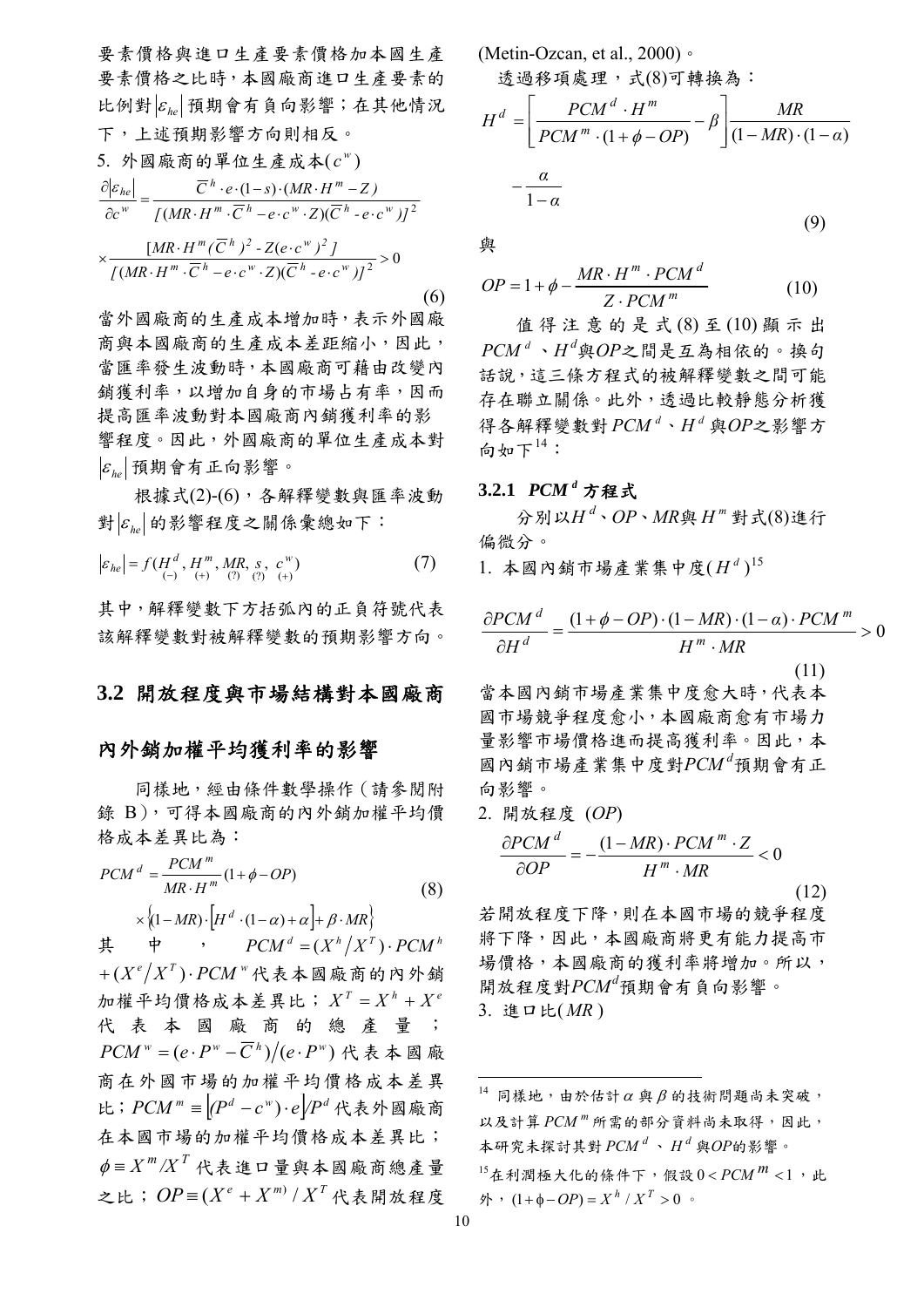$$
\frac{\partial PCM^{d}}{\partial MR} = -\frac{(1+\phi-OP) \cdot PCM^{m} \cdot \left[H^{d}(1-\alpha)+\alpha\right]}{H^{m} \cdot MR^{2}} < 0
$$
\n*, if*  $\alpha > 0$ ;  
\n? , otherwise. (13)

當本國廠商之間處於勾結狀態時  $(\alpha > 0)$ , 隨著進口比的增加,本國廠商面對較高的競 爭壓力,本國廠商會透過降低價格以防止市 場占有率的流失,因而減少獲利率。所以, 在本國廠商之間處於勾結狀態下,進口比對 *PCM <sup>d</sup>* 預期會有負向影響;在其他情況下, 上述預期影響方向則難以確定。

4. 進口集中度(
$$
H^m
$$
)

$$
\frac{\partial PCM^{d}}{\partial H^{m}} = -\frac{(1+\phi-OP) \cdot PCM^{m} \cdot Z}{\left(H^{m}\right)^{2} \cdot MR} < 0
$$
\n(14)

當進口集中度愈高時,代表外國廠商的談判 能力愈高,本國廠商較有誘因透過降低價格 以減少市場占有率的損失,因此,本國廠商 的獲利率將會下降。所以,進口集中度對 *PCM <sup>d</sup>* 預期會有負向影響。

 此外, 可進一步被分解以探討匯 *<sup>m</sup> PCM* 率(e) 與本國廠商進口生產要素的比例(s) 對本國廠商*PCM d* 的影響。經由數學操作後 (請參閱附錄C),可得此二個解釋變數對  $\frac{1}{2}$  **a** 蘭  $PCM$ <sup>*d*</sup> 的影響如下:

$$
\frac{\partial PCM^d}{\partial e} > 0 \quad \text{if } s < e \cdot c^w / \overline{C}^h
$$
\n
$$
\leq 0 \quad \text{if } s \geq e \cdot c^w / \overline{C}^h \tag{15}
$$

當本國廠商使用的外國進口要素比例小於 外國廠商成本與本國廠商成本之比時,匯率 的提升將增加外國廠商的成本,削減來自進 口的競爭壓力,因而本國廠商更有能力影響 市場價格,與獲取較高的獲利率。所以,本 國廠商使用的外國進口要素比例小於外國 廠商成本與本國廠商成本之比時,匯率對 *PCM <sup>d</sup>* 預期會有正向影響;在其他情況下, 上述預期影響方向則相反。

與

)( 0 )( 0 *hm m hm d m rre re sif rre re sif s PCM* +⋅ <sup>⋅</sup> ≥≥ +⋅ <sup>⋅</sup> << ∂ ∂ (16)

當本國廠商使用的外國進口要素量比例大 於進口生產要素價格與進口生產要素價格 加本國生產要素價格之比時,本國廠商可透

過購買相對較便宜的外國生產要素而降低 成本,增加獲利率。因此,當本國廠商使用 的外國進口要素量比例大於進口生產要素 價格與進口生產要素價格加本國生產要素 價格之比時,本國廠商進口生產要素的比例 對  $PCM^d$  預期會有負向影響; 在其他情況 下,上述預期影響方向則相反。

 根據式(11)-(16),各解釋變數對本國廠 商 的影響程度之關係彙總如下: *<sup>d</sup> PCM*

$$
PCMd = f(Hd, OP, MR, Hm, e, s) \t(17)
$$
  
(+) (-) (?) (-) (2) (2)

其中,解釋變數下方括弧內的正負符號代表 該解釋變數對被解釋變數的預期影響方向。

#### **3.2.2** *<sup>d</sup> H* 方程式

 分別以*PCM d* 、*OP*、*MR*與 *<sup>m</sup> H* 對式(9) 進行偏微分。 1. 本國廠商的內外銷加權平均價格成本差 異比 $(PCM^{d})$ 

$$
\frac{\partial H^d}{\partial PCM^d} = \frac{H^m \cdot MR}{(1 - MR) \cdot (1 + \phi - OP) \cdot (1 - \alpha) \cdot PCM^m} > 0
$$
\n
$$
\begin{aligned}\n\ddot{\mathcal{L}} &\times \mathbf{R} &\times \mathbf{R} &\times \mathbf{R} &\times \mathbf{R} &\times \mathbf{R} \\
\ddot{\mathcal{L}} &\times \mathbf{R} &\times \mathbf{R} &\times \mathbf{R} &\times \mathbf{R} &\times \mathbf{R} \\
\ddot{\mathcal{L}} &\times \mathbf{R} &\times \mathbf{R} &\times \mathbf{R} &\times \mathbf{R} &\times \mathbf{R} &\times \mathbf{R} &\times \mathbf{R} \\
\mathbf{R} &\times \mathbf{R} &\times \mathbf{R} &\times \mathbf{R} &\times \mathbf{R} &\times \mathbf{R} &\times \mathbf{R} &\times \mathbf{R} \\
\mathbf{R} &\times \mathbf{R} &\times \mathbf{R} &\times \mathbf{R} &\times \mathbf{R} &\times \mathbf{R} &\times \mathbf{R} &\times \mathbf{R} \\
\mathbf{R} &\times \mathbf{R} &\times \mathbf{R} &\times \mathbf{R} &\times \mathbf{R} &\times \mathbf{R} &\times \mathbf{R} &\times \mathbf{R} \\
\mathbf{R} &\times \mathbf{R} &\times \mathbf{R} &\times \mathbf{R} &\times \mathbf{R} &\times \mathbf{R} &\times \mathbf{R} &\times \mathbf{R} \\
\mathbf{R} &\times \mathbf{R} &\times \mathbf{R} &\times \mathbf{R} &\times \mathbf{R} &\times \mathbf{R} &\times \mathbf{R} &\times \mathbf{R} \\
\mathbf{R} &\times \mathbf{R} &\times \mathbf{R} &\times \mathbf{R} &\times \mathbf{R} &\times \mathbf{R} &\times \mathbf{R} &\times \mathbf{R} \\
\mathbf{R} &\times \mathbf{R} &\times \mathbf{R} &\times \mathbf{R} &\times \mathbf{R} &\times \mathbf{R} &\times \mathbf{R} &\times \mathbf{R} \\
\mathbf{R} &\times \mathbf{
$$

業集中度將會提升。結果,本國廠商的內外 銷加權平均價格成本差異比對*H <sup>d</sup>* 預期會有 正向影響。

2. 開放程度 (*OP*)

$$
\frac{\partial H^d}{\partial OP} = \frac{H^m \cdot MR \cdot PCM^d}{(1 - MR) \cdot ((1 + \phi - OP))^2 \cdot (1 - \alpha) \cdot PCM^m} > 0
$$
\n  
\n開放 程度的提供高代表示,
$$
\frac{\partial H^d}{\partial AP} = \frac{(19)}{(1 - MR) \cdot ((1 + \phi - OP))^2 \cdot (1 - \alpha) \cdot PCM^m}
$$
\n  
\n
$$
\frac{\partial H^d}{\partial AP} = \frac{19}{(1 - MR) \cdot R} = \frac{19}{(19)}
$$
\n  
\n
$$
\frac{\partial H^d}{\partial RP} = \frac{19}{(19)}
$$
\n  
\n
$$
\frac{\partial H^d}{\partial RP} = \frac{\partial H^d}{\partial RP} = \frac{\partial H^d}{\partial RP} = \frac{\partial H^d}{\partial RP} = \frac{\partial H^d}{\partial RP} = \frac{\partial H^d}{\partial RP} = \frac{\partial H^d}{\partial RP} = \frac{\partial H^d}{\partial RP} = \frac{\partial H^d}{\partial RP} = \frac{\partial H^d}{\partial RP} = \frac{\partial H^d}{\partial RP} = \frac{\partial H^d}{\partial RP} = \frac{\partial H^d}{\partial RP} = \frac{\partial H^d}{\partial RP} = \frac{\partial H^d}{\partial RP} = \frac{\partial H^d}{\partial RP} = \frac{\partial H^d}{\partial RP} = \frac{\partial H^d}{\partial RP} = \frac{\partial H^d}{\partial RP} = \frac{\partial H^d}{\partial RP} = \frac{\partial H^d}{\partial RP} = \frac{\partial H^d}{\partial RP} = \frac{\partial H^d}{\partial RP} = \frac{\partial H^d}{\partial RP} = \frac{\partial H^d}{\partial RP} = \frac{\partial H^d}{\partial RP} = \frac{\partial H^d}{\partial RP} = \frac{\partial H^d}{\partial RP} = \frac{\partial H^d}{\partial RP} = \frac{\partial H^d}{\partial RP} = \frac{\partial H^d}{\partial RP} = \frac{\partial H^d}{\partial RP} = \frac{\partial H^d}{\partial RP} = \frac{\partial H^d}{\partial RP} = \frac{\partial H^d}{\partial RP} = \frac{\partial H^d}{\partial RP} = \frac{\partial H^d}{\partial RP} = \frac{\partial H^d}{\partial RP} = \frac{\partial H^d}{\partial RP} = \frac{\partial H^d}{\partial RP} = \frac{\partial H^d
$$

$$
\frac{\partial H^d}{\partial MR} = \frac{H^m \cdot PCM^d - \beta \cdot (1 + \phi - OP) \cdot PCM^m}{(1 - MR)^2 \cdot (1 + \phi - OP) \cdot (1 - \alpha) \cdot PCM^m} > 0
$$
\n*, if*  $\beta < 0$ ;  
\n?; *otherwise.*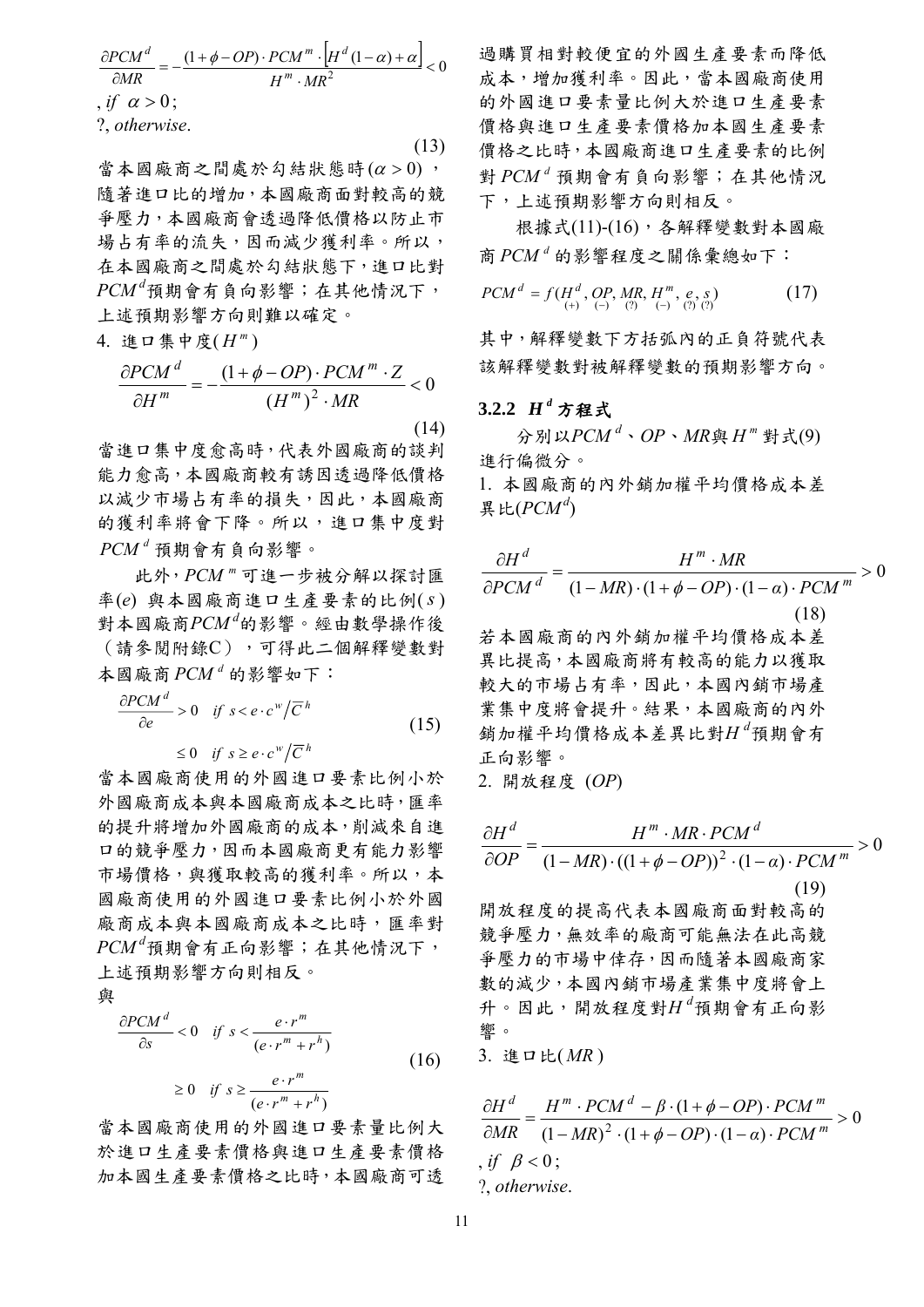在本國廠商與外國廠商在本國市場處於競  $\frac{1}{2}$  狀態下 $(B < 0)$ , 當進口比增加時, 代表 本國廠商面對來自外國廠商較高的競爭壓 力,本國廠商可能透過合併與之對抗,或者 無效率的廠商會因而退出市場,因此,本國 內銷市場產業集中度將會提高。所以,本國 廠商與外國廠商在本國市場處於競爭狀態 時,進口比對 $H^d$ 預期會有正向影響;在其他 情況下,上述預期影響方向則難以確定。 4. 進口集中度( $H<sup>m</sup>$ )

$$
\frac{\partial H^d}{\partial H^m} = \frac{MR \cdot PCM^d}{(1 - MR) \cdot (1 + \phi - OP) \cdot (1 - \alpha) \cdot PCM^m} > 0
$$
\n(21)

進口集中度愈高,外國廠商在本國市場擁有 愈高的市場力量,而本國廠商在面對愈高的 競爭壓力下,一方面本國廠商可能合併以對 抗外國廠商,另一方面無效率的國廠商可能 退出市場,因而本國內銷市場產業集中度會 隨著本國廠商家數的減少而上升。所以,進 口集中度對*Hd* 預期會有正向影響。

 根據式(18)-(21),各解釋變數對*H<sup>d</sup>* 的影 響程度之關係彙總如下:

$$
H^{d} = f(PCM^{d}, OP, MR, H^{m})
$$
\n(22)

其中,解釋變數下方括弧內的正負符號代表 該解釋變數對被解釋變數的預期影響方向。

#### **3.2.3** *OP* 方程式

 同樣地,分別以*PCM d* 、 *<sup>d</sup> H* 、*MR*與 *<sup>m</sup> H* 對式(10)進行偏微分。

1. 本國廠商的內外銷加權平均價格成本差 異比 $(PCM^{d})$ 

$$
\frac{\partial OP}{\partial PCM^d} = -\frac{H^m \cdot MR}{PCM^m \cdot Z} < 0 \tag{23}
$$

當本國廠商的內外銷加權平均價格成本差 異比增加時,本國廠商不僅較無意願出口, 且較有能力阻止外國廠商進入本國市場,因 此,開放程度將下降。所以,本國廠商的內 外銷加權平均價格成本差異比對 *OP* 預期會 有負向影響。

 $2.$  本國內銷市場產業集中度 $(H<sup>d</sup>)$ 

<span id="page-11-1"></span><span id="page-11-0"></span>
$$
\frac{\partial OP}{\partial H^d} = \frac{H^m \cdot MR \cdot PCM^d \cdot (1 - MR) \cdot (1 - \alpha)}{PCM^m \cdot Z^2} > 0
$$

(24)

本國內銷市場產業集中度愈高,本國廠商的 市場力量愈強,愈有能力提高市場價格以獲 取較高的獲利率,而市場價格的提高將吸引 更多的進口進入本國市場,進而提高開放程 度。因此,本國內銷市場產業集中度對 *OP* 預期會有正向影響。

3. 進口比( *MR* )

 $\frac{\partial OP}{\partial MR} = -\frac{H^m \cdot PCM^d \cdot [H^d(1-\alpha)+\alpha]}{PCM^m \cdot Z^2} < 0$ ∂*OP*  $H^m \cdot PCM$   $^d \cdot |H$  $\overline{\lambda MR}$ *m*  $m$  ·  $PCM$ <sup>d</sup> ·  $H^d(1-\alpha) + \alpha$ , *if*  $\alpha > 0$ ; ?, *otherwise*.  $(25)$ 

在本國廠商之間處於勾結狀態下 $(\alpha > 0)$ ,當 進口比增加時,代表本國廠商面對來自外國 廠商的競爭壓力較大,本國市場的市場價格 將下降,無效率的本國廠商將退出市場,因 而出口將減少,且出口減少的數量可能會大 於進口增加的數量[16](#page-11-0),因此,開放程度將會 下降。所以,本國廠商之間處於勾結狀態 時,進口比對*OP*預期會有負向影響;在其 他情況下,上述預期影響方向則難以確定。 4. 進口集中度( $H^m$ )

$$
\frac{\partial OP}{\partial H^m} = -\frac{MR \cdot PCM^d}{PCM^m \cdot Z} < 0 \tag{26}
$$

當進口集中度提高,代表本國廠商與外國廠 商在本國市場的勾結關係更容易維持,本國 廠商與外國廠商將減少產量以提高價格,因 而進口將減少,開放程度將下降。所以,進 口集中度對 *OP* 預期會有負向影響。

此外,*OP* 亦可進一步被分解以探討本國 廠商與外國廠商間的實質成本差異(*cd*)對 *OP* 的影響。經由數學操作後(請參閱附錄 C),可得此解釋變數對 *OP* 的影響如下:  $\frac{\partial OP}{\partial \theta} < 0$  (27)

∂ *cd* 本國廠商與外國廠商間的實質成本差異愈 大,代表本國廠商在本國與外國市場的競爭 能力愈低,因此,本國廠商的出口將減少, 外國廠商的進口將增加,且出口減少的數量 可能會大於進口增加的數量[17](#page-11-1),開放程度因 而降低。所以,本國廠商與外國廠商間的實 質成本差異對*OP*預期會有負向影響。

同樣地,根據式(23)-(27),各解釋變數

<sup>17</sup> 同註 16。

<sup>16</sup> 在台灣中游石化產業的架構下,台灣是屬於小型 開放經濟體系。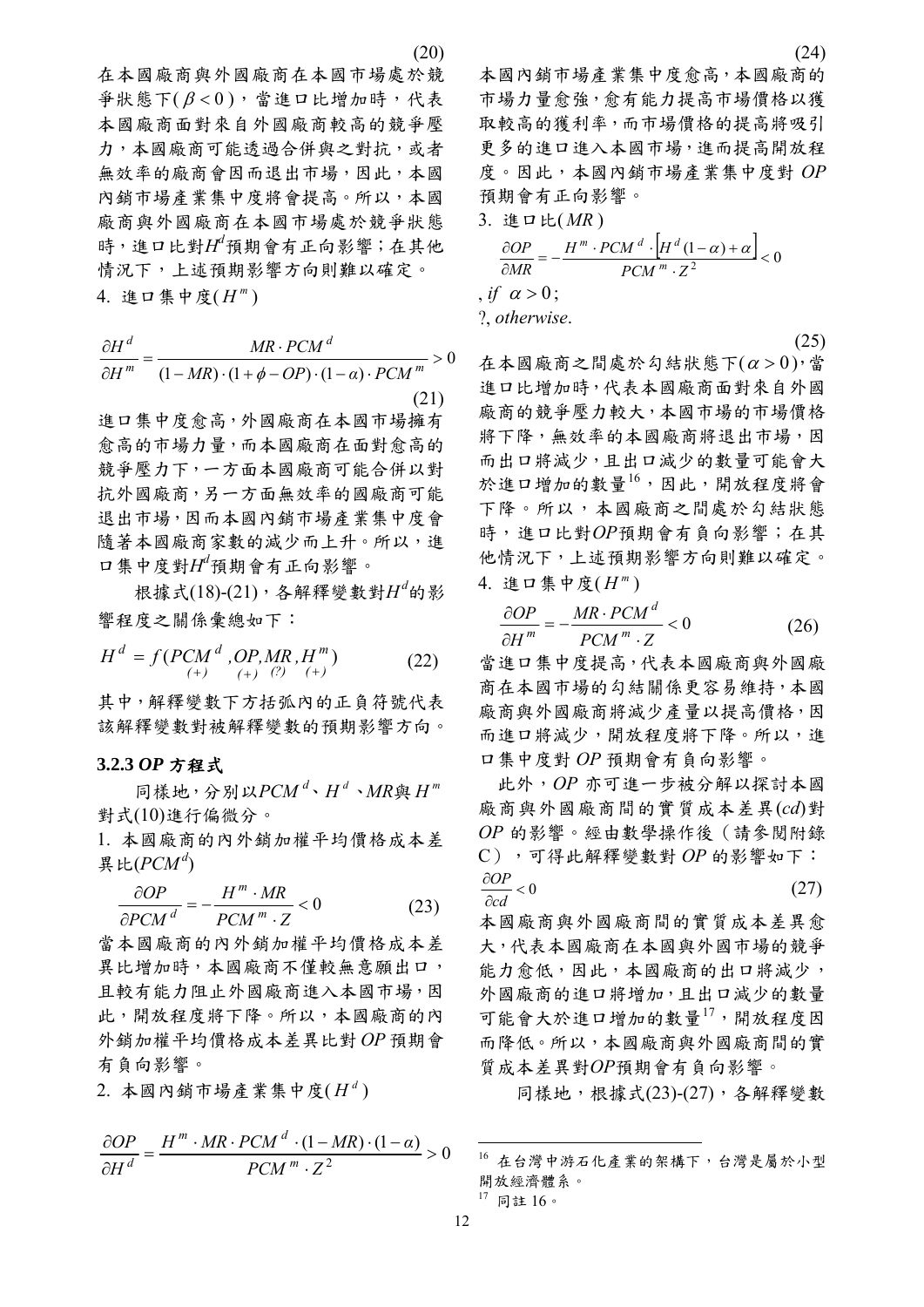對 *OP* 的影響程度之關係彙總如下:

$$
OP = f(PCM^{d}, H^{d}, MR, H^{m}, cd)
$$
  
(-) (+) , (+) (28)

其中,解釋變數下方括弧內的正負符號代表 該解釋變數對被解釋變數的預期影響方向。

## 肆、 實證模型與結果

#### **4.1** 實證模型

### **4.1.1** 匯率波動與市場結構對本國廠商內銷 獲利率的影響

 本研究除根據式 (7) 建立本國廠商  $PCM$ <sup> $h$ </sup>的實證模型外,尚考量要素市場供給 面的影響因素,加入要素進口集中度( $H^{km}$ ) 此一變數,因為不論在產品或要素市場,市 場結構皆會影響廠商的訂價能力,進而影響 廠商的獲利能力與對於匯率波動的應變能 力。在要素市場中,若要素供給廠商的集中 度提高,則要素供給廠商將有較高的市場力 量,一旦匯率發生波動時,要素供給廠商較 容易將匯率造成的影響轉嫁給本國廠商,因 而提高匯率波動對本國廠商內銷獲利率的 影響程度。所以,要素市場進口集中度對  $|\varepsilon_{\scriptscriptstyle{k}_{\scriptscriptstyle{0}}}|\,$ 預期會有正向的影響 $^{18}$  $^{18}$  $^{18}$ 。

综合上述,本研究的本國廠商 PCM<sup>h</sup>實 證方程式建立如下:

$$
pcm_{it}^{h} = a_0 + a_1le_{it} + a_2H_{it}^{d}le_{it} + a_3H_{it}^{m}le_{it} + a_4MR_{it}le_{it}
$$

$$
+ a_5s_{it}le_{it} + a_6lc_{it}^{w}le_{it} + a_7H_{it}^{km}le_{it}
$$

(29)

其中,  $a_2$  > 0,  $a_3 \cdot a_6 \cdot a_7$  < 0<sup>[19](#page-12-1)</sup>, 其餘係數 正負符號未定; *pcm*、*le*與 為取自然對 *<sup>w</sup> lc* 數後之數值; a<sub>1</sub>為測量與本國內銷市場產業 集中度、進口集中度、進口比、本國廠商進 口生產要素的比例、外國廠商的單位生產成 本、要素進口集中度等變數以外之匯率波動

對本國廠商 $PCM$ <sup> $h$ </sup>的影響。本研究將以式 (29)進行實證分析,此外,藉由式(29)可求 得本國廠商 PCM<sup>h</sup>的匯率彈性(ε<sub>he</sub>), 並且可 了解市場結構因素、廠商行為與競爭對手的 成本對本國廠商 PCM<sup>h</sup> 的匯率彈性之影 響。本國廠商 $PCM$ <sup> $h$ </sup>的匯率彈性為:

$$
\varepsilon_{he} = \frac{dpcm_{it}^h}{dle} = a_1 + a_2 H_{it}^d + a_3 H_{it}^m + a_4 M R_{it} + a_5 s_{it}
$$

$$
+ a_6 l c_{it}^w + a_7 H_{it}^{km}
$$
(30)

其中,同樣地,  $a_2$ >0,  $a_3 \cdot a_6 \cdot a_7$ <0, 其

餘係數正負符號未定。

### **4.1.2** 開放程度與市場結構對本國廠商內外 銷加權平均獲利率的影響

 為滿足式(17)、式(22)與式(28)之聯立方 程式模型的認定(identification)條件,本研究 參考既有文獻加入三個外生變數。首先, Carlton 和 Perloff (1994)認為若買方的集中 度愈高,買方愈有獨買力量以要求支付較低 的價格,因此,廠商的獲利率將下降。所以, 出口國家集中度 $(H^{ce})$ 對本國廠商  $PCM<sup>d</sup>$ 預 期有負向的影響。亦即:

 $\frac{\partial PCM}{\partial x}$  < 0 ∂ ∂ *ce d H*  $\frac{PCM^d}{I} < 0$ 

其次, Wang (1997) 與 Bhattacharya (2002)主張市場規模(*MS*)愈大,本國內銷市 場產業集中度愈低。因此,市場規模對 *<sup>d</sup> H* 預期會有負向的影響。亦即:

∂ *H <sup>d</sup>*

 $\frac{\partial H}{\partial MS}$  < 0 *MS*

 最後,Wang (1997)指出產能利用率(*CU*) 的提升,代表廠商愈具有規模經濟。有效率 的本國廠商可透過產能利用率的增加以達 到最低效率規模與減少平均成本,並用以驅 逐無效率的本國廠商。因此,產能利用率對  $H^d$  預期會有正向的影響。亦即:

$$
\frac{\partial H^d}{\partial CU} > 0
$$

综合上述,實證方程式建立如下:  $PCM^{d} = f(H^{d}, OP, MR, H^{m}, e, s, H^{ce})$  (31)

$$
H^{d} = f(PCM^{d}, OP, MR, H^{m}, MS, CU) \qquad (32)
$$

$$
OP = f(PCMd, Hd, MR, Hm, cd)
$$
  
(33)

<span id="page-12-0"></span><sup>18</sup> 要素市場中供給廠商的集中度應包含本國內銷市 場產業集中度與進口集中度,但由於無法取得要素 市場的本國內銷市場產業集中度,因此,僅以要素 市場進口集中度來衡量。

<span id="page-12-1"></span> $^{19}$  由於 $\varepsilon_{h}$  <  $0$ , 而理論模型中的比較靜態分析是以  $|\varepsilon_{he}|$ 進行分析,因此,實證模型中的係數方向會與 理論模型中的比較靜態分析中的預期影響方向相 反。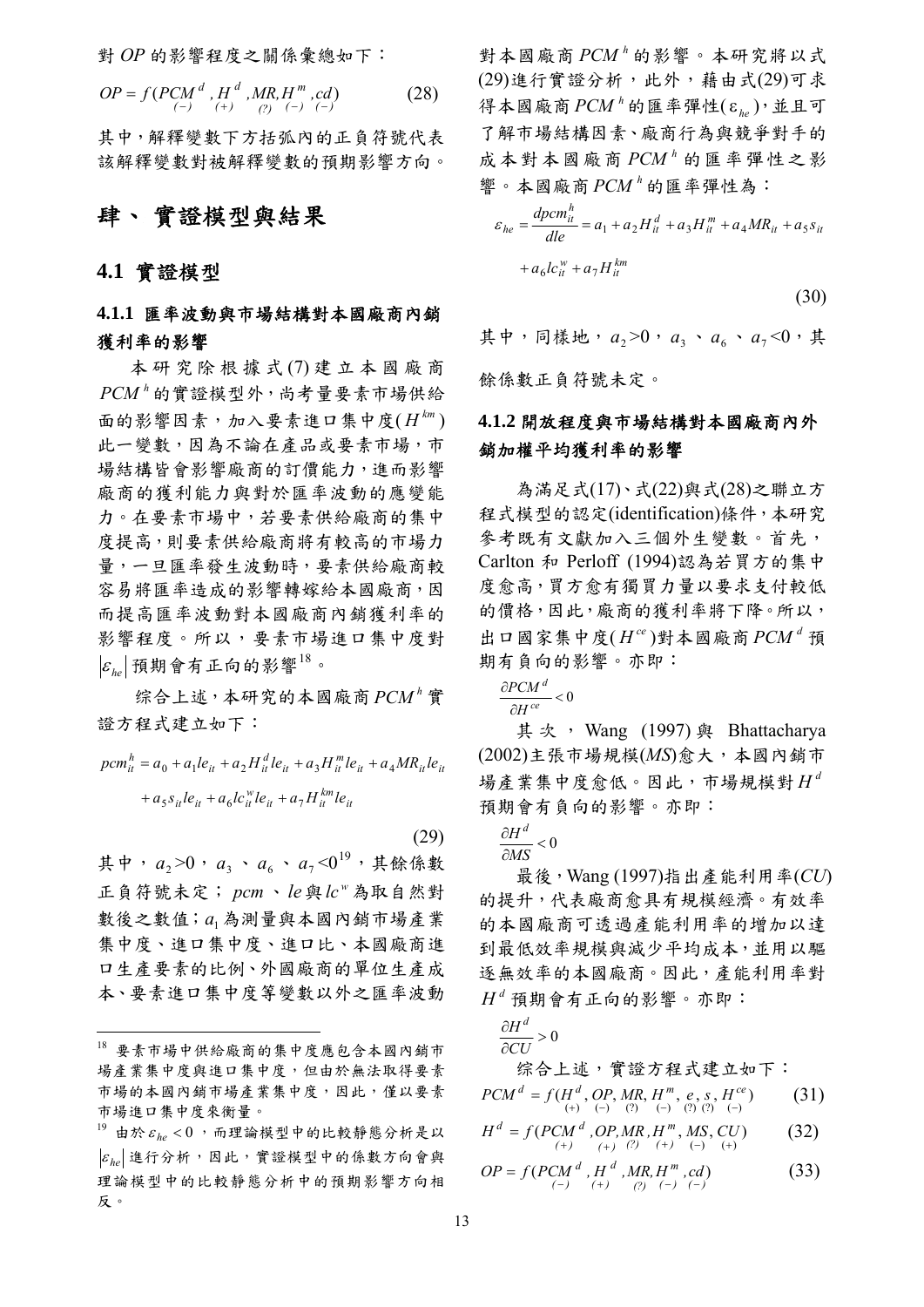#### **4.2** 資料說明

 本研究研究對象為台灣中游石化業的 產品 $^{20}$  $^{20}$  $^{20}$ ,雖然台灣中游石化產品不只15種, 但因部分產品的資料不完整,故本研究僅選 擇 15 種資料較為完整之產品作為研究對象 [21](#page-13-1)。此外,本國內銷市場產業集中度的資料 僅有 1989 年至 1997 年,因此,本研究在匯 率波動與市場結構對本國廠商內銷獲利率 之影響的實證研究上,首先以 1989 年至 1997 年的資料進行分析(模型一),若本國內 銷市場產業集中度在實證結果中不具顯著 影響,則將其自實證模型中刪除,並將研究 期間擴展為 1989 年至 2002 年再進行分析 (模型二) [22](#page-13-2);在開放程度與市場結構對本國 廠商內外銷加權平均獲利率之影響的實證 研究上,則以 1989 年至 1997 年的資料進行 分析 $23$ 。

 雖然本研究實證模型中所使用的解釋 與被解釋變數共有 14 個,但資料計算處理 上稍為複雜,相關變數衡量方法與資料來源 請參考表  $2^{24}$  $2^{24}$  $2^{24}$ 。

### **4.3** 實證結果

 $\overline{a}$ 

### **4.3.1** 匯率波動與市場結構對本國廠商內銷 獲利率的影響

 在進行迴歸分析前,本研究首先檢定解 釋變數間是否因為具有相關性而存在線性 重合(multicollinearity)之問題,透過變異膨 脹因子(variance inflation factor,簡稱VIF)進 行檢定,結果顯示:在模型一中各解釋變數 的VIF值最高為 1.58,在模型二中各解釋變 數的VIF值最高為 1.48,表示各解釋變數之 間的相關性並不嚴重或不存在[25](#page-13-3)。且由於資 料為結合橫斷面與時間序列兩種特徵的追 蹤資料(panel data),因此,本研究先進行 Hausman檢定(Hausman test), 以判斷該實證 模型適用於隨機效果模型(random effects model) 或固定效果模型 (fixed effects model),此檢定的虛無假設為適用隨機效果 模型。檢定結果發現模型一與模型二皆不拒 絕虛無假設,表示此兩模型皆適合於隨機效 果模型下進行估計(請參考表 3)。此外,表 3 的實證結果顯示,模型一中匯率與本國內銷 市場產業集中度的交乘項不具統計顯著 性,表示可能在小型開放經濟體系裡,本國 內銷市場產業集中度不再是國內壟斷力的 良好指標(Jacquemin et al., 1980), 或在貿易 逐漸自由化的情況下,本國內銷市場產業集 中度並非是影響匯率轉嫁彈性的重要因素 (王國樑和林淑芬,2000)。因此,本研究進 一步將本國內銷市場產業集中度刪除,並將 研究期間擴展為 1989 年至 2002 年的模型 二,且以模型二實證結果進行詮釋<sup>[26](#page-13-5)</sup>。

<span id="page-13-1"></span><span id="page-13-0"></span><sup>20</sup> 本研究的產業資料係依據行業標準分類七位碼。  $21$  此 15 種產品分別為: ABS(樹脂)、AN(丙烯晴)、 BR(聚丁二烯橡膠)、CPL(己內硫氨)、HDPE(高密度 聚乙烯)、LDPE(低密度聚乙烯)、ME(三聚氰胺)、 PP(聚丙烯)、PS(聚苯乙烯)、PTA(絕對苯二甲酸)、 PVA(聚乙烯醇)、PVC(聚氯乙烯)、SBR(苯乙烯丁二 烯橡膠)、SM(苯乙烯)、VCM(氯乙烯)。

<span id="page-13-2"></span><sup>22</sup> 由於台灣中游石化業中部分產品的製造廠商僅有 一或兩家,有關單位為避免過度揭露廠商資訊,因 此,在 2002 年後已不再公佈僅有一,兩家廠商之中 游石化產品的相關資料,因而無法蒐集到 2002 年以 後的資料。

<span id="page-13-3"></span><sup>23</sup> 在開放程度與市場結構對本國廠商內外銷加權平 均獲利率之影響的實證研究上,本國內銷市場產業 集中度為其中之ㄧ的被解釋變數,因此,僅能以 1989 年至 1997 年的資料進行分析。

<span id="page-13-5"></span><span id="page-13-4"></span><sup>24</sup>由於無法取得各別進口廠商的進口資料,因此,本 研究參考王國樑與林淑芬(2000)的作法,將每一個進 口國家視為一家進口廠商。

<sup>25</sup> 若VIF=1,表示該解釋變數與其他解釋變數之間不 存在相關性;若VIF<5,表示該解釋變數與其他解釋 變數的相關性並不嚴重或不存在;若VIF>10,表示 該解釋變數與其他解釋變數之間具有高度相關性 (Greene, 2000)。

<sup>26</sup>為了獲取較佳的結果,且匯率與進口比的交乘項不 具統計顯著性,因此,將其自模型二中刪除。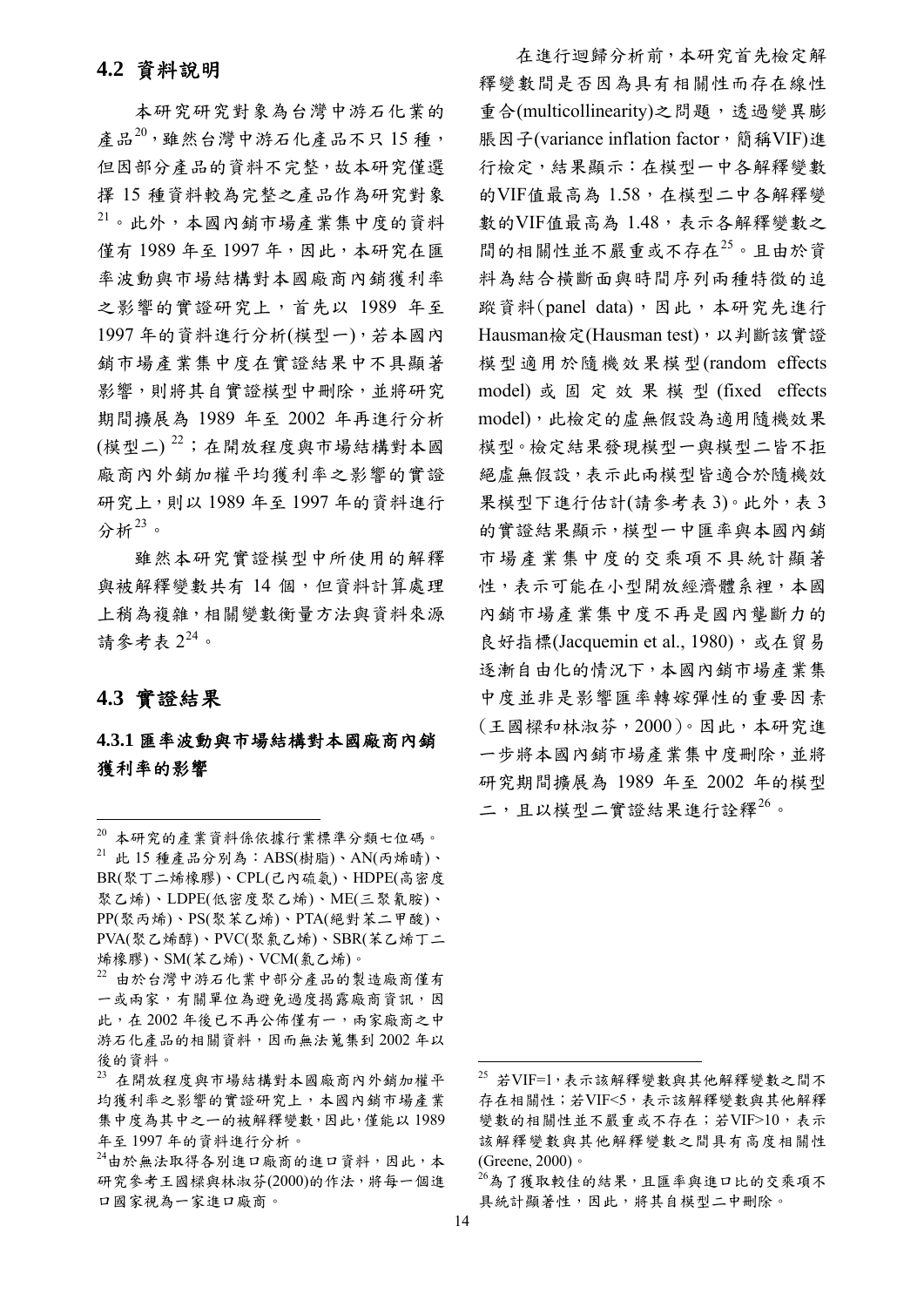|  | 表2相關變數之衡量方法與資料來源 |  |
|--|------------------|--|
|  |                  |  |

| 變數名稱               | 衡量方式                                                                                                                                     | 資料來源                                            |
|--------------------|------------------------------------------------------------------------------------------------------------------------------------------|-------------------------------------------------|
| $P^d$              | 內銷值/ $X^h$                                                                                                                               | (1)                                             |
| $P^m$              | 進口值/ $X^m$                                                                                                                               | (3)                                             |
| $e\cdot P^w$       | 出口值/ $X^e$                                                                                                                               | (3)                                             |
| $\overline{C}^h$   | $\sum$ 第h種原料的使用比例x第h種原料的單位價格                                                                                                             | $(1)$ & $(2)$                                   |
| $PCM$ <sup>h</sup> | $(P^d - \overline{C}^h)/P^d$                                                                                                             | $(1)$ & $(2)$                                   |
| $\mathit{PCM}^w$   | $(e \cdot P^w - \overline{C}^h)/(e \cdot P^w)$                                                                                           | $(1) \cdot (2) \& (3)$                          |
| $PCM$ <sup>d</sup> | $PCM^{h} \cdot X^{h}/X^{T} + PCM^{w} \cdot X^{e}/X^{T}$                                                                                  | $(1) \cdot (2) \& (3)$                          |
| MR                 | $X^m/(X^h+X^m)$                                                                                                                          | (1) & (3)                                       |
| OP                 | $(X^e + X^m)/X^T$                                                                                                                        | (1) & (3)                                       |
| $\boldsymbol{e}$   | $\sum_{i=1}^{m}$ 第h種原料的 $[\sum_{i=1}^{n^{\infty}}(\tilde{A}_{i})$ 個國家匯率×第j個國家進口原料比例)]<br>×第h種原料使用比例                                      | $(3)$ & $(4)$                                   |
| $H^d$              | $\sum_{i}^n (x_i^h / X^h)^2$                                                                                                             | (5)                                             |
| $H^m$              | $\sum_{i=1}^{n} (x_j^m / X^m)^2$                                                                                                         | (3)                                             |
| $\boldsymbol{S}$   | $\sum$ 第h種原料的使用比例×第h種原料的進口比例                                                                                                             | (3)                                             |
| $c^w$              | $\sum_{l=1}^{m}$ 第/種原料的使用比例×外國市場第/種原料的單位價格                                                                                               | (6)                                             |
| c d                | $(\overline{C}^h - e \cdot c^w)/P^d$                                                                                                     | $(1) \cdot (2) \cdot$<br>$(3) \cdot (4) \& (6)$ |
| $H^{km}$           | $\sum_{h=1}^{m}$ 第h種原料的 $\sum_{j=1}^{n^w} (\ddot{\mathfrak{F}}_j)$ 個國家的進口量/總進口量) <sup>2</sup> ]×第h種原料使用比例                                | (3)                                             |
| $H^{ce}$           | $\sum_{i=1}^{n^{\ast\ast}}(\textit{H}\,\mathsf{D}\,\mathcal{\hat{I}}\,\textit{\AA})/\textit{H}\,\mathsf{M}\,\mathsf{B}\,\textit{\AA})^2$ | (1)                                             |
| M <sub>S</sub>     | $X^T + X^m - X^e$                                                                                                                        | (1) & (3)                                       |
| ${\cal C}{\cal U}$ | 產量/產能                                                                                                                                    | (2)                                             |

資料來源:(1) 經濟部統計處,中華民國台灣地區工業生產統計月報;

(2) 台灣地區石油化學工業同業公會,中華民國的石油化學工業年報;

(3) 財政部關稅總局統計處,中華民國進出口貿易統計月報;

- (4) 中央銀行,中華民國台灣地區金融統計月報;
- (5) 經濟部統計處;

(6) Schnell Publishing Company, Inc., Chemical Market Reporter。

在模型二中,所有解釋變數係數符號如 理論模型推導結果。在除了本國內銷市場產 業集中度、進口集中度、進口比、本國廠商 進口生產要素的比例、外國廠商的單位生產

成本、要素進口集中度等變數以外,匯率對 本國廠商 有正向的影響;在匯率波動 *<sup>h</sup> PCM* 對本國廠商PCM<sup>,2</sup>之影響程度的變化上,進 口集中度的增加顯著地提高匯率波動對本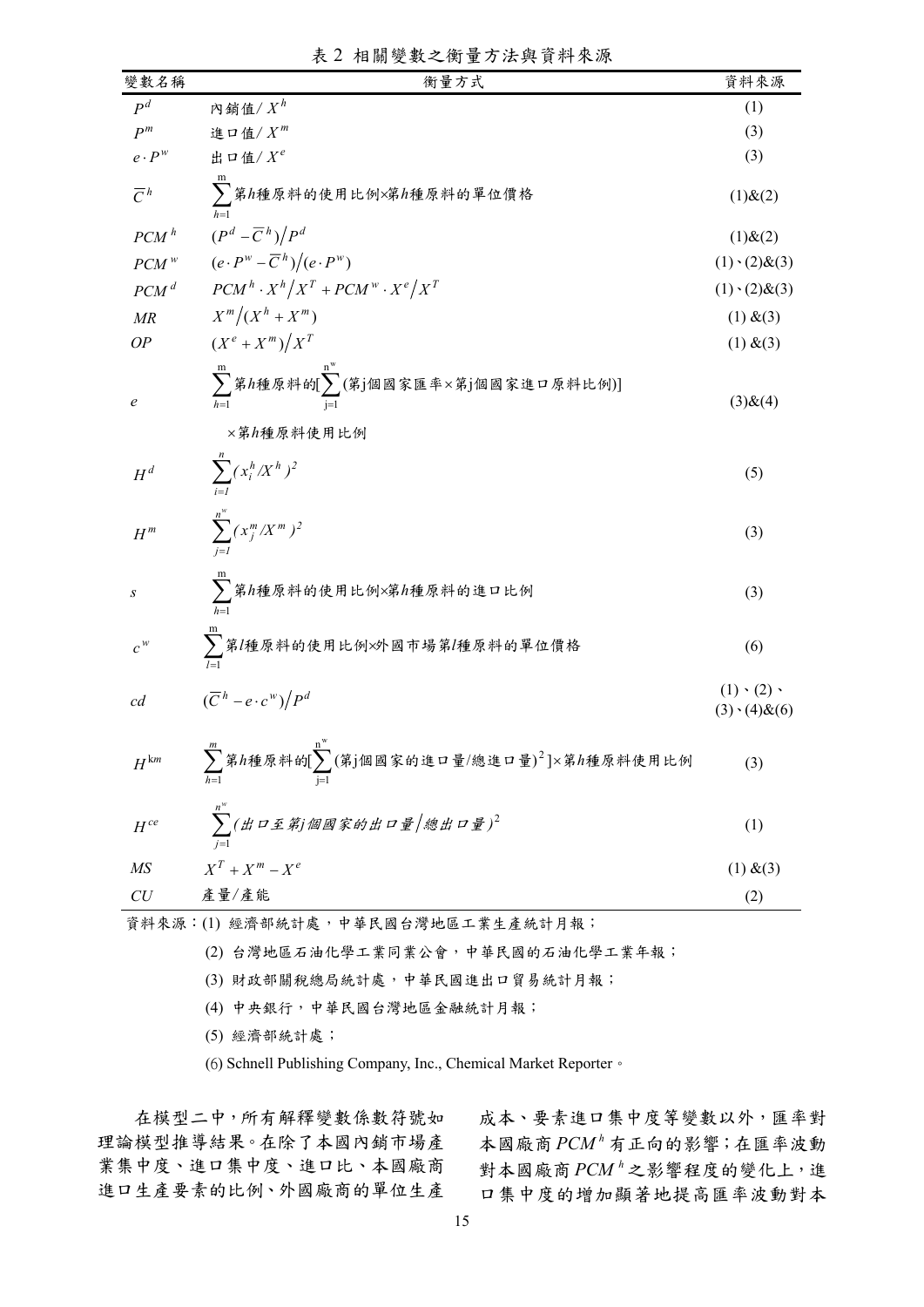國廠商 的影響程度,表示進口集中度 *<sup>h</sup> PCM* 較高的中游石化產業,可能因為外國廠商影 響市場價格的能力較強,因此,本國廠商會 透過本身內銷獲利率的改變減少市占率的 損失,所以造成匯率波動對內銷獲利率的影 響程度變大;本國廠商進口生產要素比例的 提高如預期地減少匯率波動對本國廠商 的影響程度,且具有 5%的統計顯著 *<sup>h</sup> PCM* 水準,表示進口生產要素比例較高的中游石 化產業,可能因為匯率對本國廠商成本的影 響力加深,因而降低本國廠商透過內銷獲利 率自行吸收匯率變動的能力,使得匯率波動 對內銷獲利率的影響程度降低;在 10%的顯

著水準下,如預期的,外國廠商單位生產成 本的增加會提高匯率波動對本國廠商 的影響程度,表示外國廠商與本國廠 *<sup>h</sup> PCM* 商的生產成本差距縮小,本國廠商可能會藉 由改變內銷獲利率,以增加市場占有率,所 以造成匯率波動對內銷獲利率的影響程度 提高。在 10%的顯著水準下,要素進口集中 度的增加如預期地會提高匯率波動對本國 廠商 的影響程度,表示要素進口集中 *<sup>h</sup> PCM* 度較高的中游石化產業,可能因為要素供給 廠商的市場力量較強,因此,會將匯率造成 的影響轉嫁給本國中游石化廠商,所以增加 匯率波動對內銷獲利率的影響程度。

| 被解釋變數              |              | $lpcm^h$    |
|--------------------|--------------|-------------|
| 解釋變數               | 模型一          | 模型二         |
| Constant           | 3.7568***    | $3.6147***$ |
|                    | (0.3103)     | (0.1626)    |
| $l$ e              | 1.3179***    | $0.6492*$   |
|                    | (0.4808)     | (0.3697)    |
| $H^d$ le           | $-0.0001$    |             |
|                    | (0.0010)     |             |
| $Hm$ le            | $-0.0036**$  | $-0.0019*$  |
|                    | (0.0014)     | (0.0010)    |
| <b>MRle</b>        | 0.0011       |             |
|                    | (0.0015)     |             |
| sle                | 0.0015       | $0.0020**$  |
|                    | (0.0012)     | (0.0008)    |
| lc <sup>w</sup> le | $-0.2160***$ | $-0.1019*$  |
|                    | (0.0716)     | (0.0581)    |
| $H^{km}$ le        | $-0.0001$    | $-0.0012*$  |
|                    | (0.0010)     | (0.0006)    |
| Adj- $R^2$         | 0.1326       | 0.0633      |
| Hausman test       | 8.76         | 4.69        |
| 樣本數                | 133          | 205         |

表 3 匯率波動與市場結構對本國廠商內銷獲利率之影響實證結果

註:表中括弧內數字為標準差,\*\*\*、\*\*與\*分別代表在 1%、5%與 10%之顯著水準下具統計顯著性。

根據式(30)與表 3 中模型二的估計係數 可進一步求得本國廠商PCM<sup>,</sup>的平均匯率 彈性為-0.0096,代表匯率貶值 1%時,本國 廠商  $PCM^h$ 會減少 0.0096%, 表示本國廠商 的內銷獲利率較不受匯率波動的影響,亦即 本國廠商較不需要透過內銷獲利率的改變 來承擔匯率波動的影響,可能原因為台灣中

游石化業的市場結構皆為獨占或寡占市 場,本國廠商皆有相當的市場力量,且其產 品為下游石化業產品的重要原料,難以被替 代,因而可將大部分匯率波動的影響轉嫁給 需求者,使得本國廠商的內銷獲利率較不受 匯率波動影響。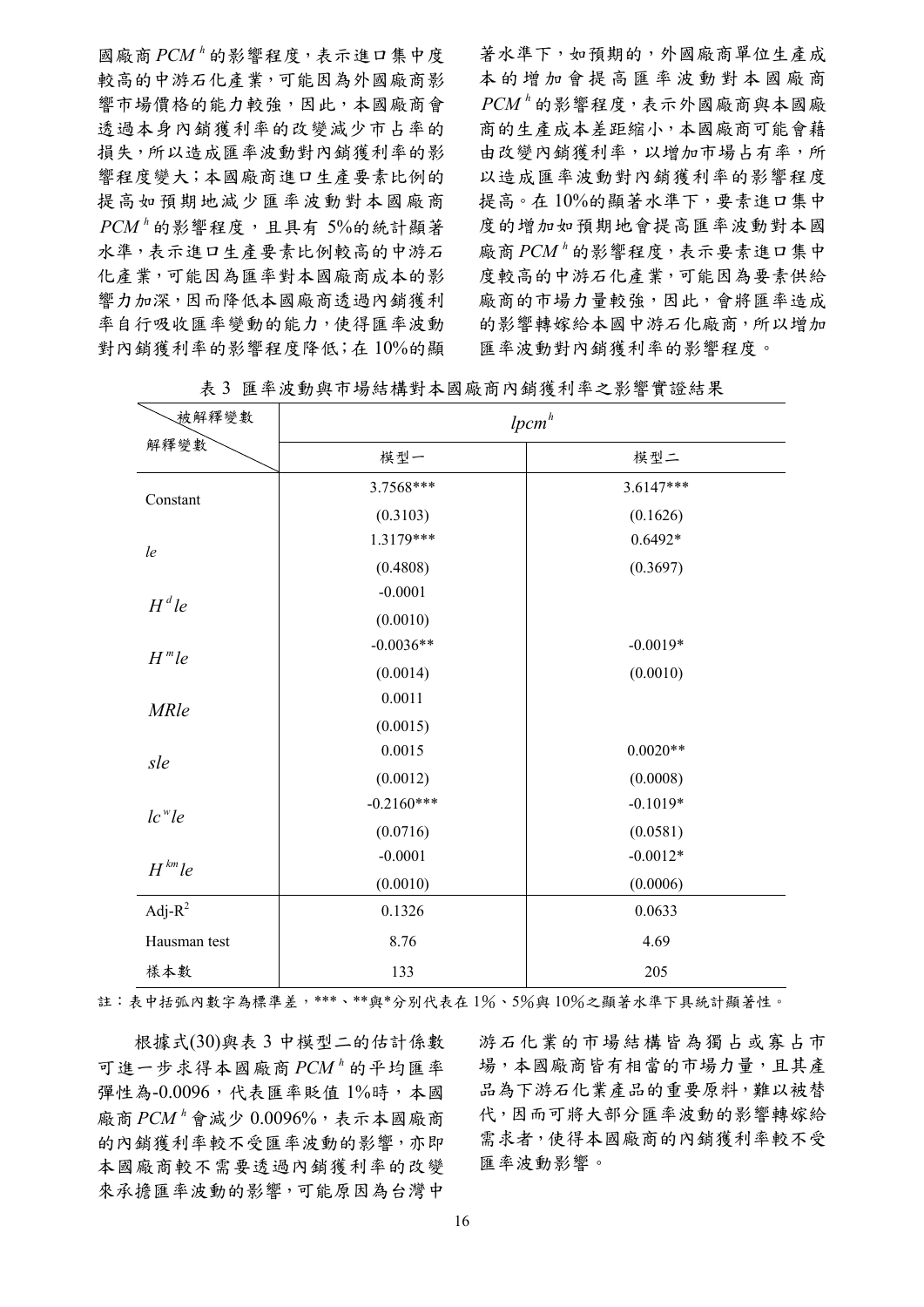### **4.3.2** 開放程度與市場結構對本國廠商內外 銷加權平均獲利率的影響

由於式(31)至式(33)之間可能存在聯立 關係,若是利用最小平方估計法(ordinary least squares,簡稱為 OLS)進行迴歸分析, 可能導致聯立偏誤(simultaneous) (Gujarati, 1988),因此,本研究採用聯立迴歸方法以 避免此項問題;此外,根據 Gujarati (1988) 於估計前需先透過階條件(order condition) 與秩條件(rank conditions)檢定認定問題,其 中,式(31)屬適度認定(exactly identified), 式 (32) 與 式 (33) 屬 過 度 認 定 (exactly identified);最後,在方程式的分配為正確的 前提下,三階段最小平方估計法(three-stage least squares,簡稱為 3SLS)對於參數的估計 較兩階段最小平方估計法(two-stage least squares method)有效率(Wooldridge 2002),因 此,本研究採用 3SLS 進行實證結果的估計。

 3SLS 估計的實證結果列於表 4。 *<sup>d</sup> PCM* 方程式中本國內銷市場產業集中度、進口集 中度、匯率與本國廠商進口生產要素比例的 估計係數具有統計顯著性,其中,在 5%的 統計水準下,本國內銷市場產業集中度如預 期地對  $PCM^d$ 具有正向影響,表示本國內銷 市場產業集中度愈高,本國廠商愈具有市場 力量影響市場價格進而提高獲利率,此結果 與 Stalhammar (1991)、Bennenbroek 和 Harris (1995)、McDonald (1999)、DeLorme et al. (2002)與 Thompson (2002)的研究發現相一 致;進口集中度的係數在 1%的統計水準下 為負的,表示擁有較高進口集中度的外國廠 商,具有較強的市場力量與本國廠商談判, 因而本國廠商會透過降低價格以維持市場 占有率,因此,本國廠商的獲利率將會下  $\mathbb{R}$ ; 匯率對  $PCM^d$ 具有負向影響, 且具  $10\%$ 的統計顯著性,表示匯率的提升會增加本國 廠商進口外國生產要素量的成本,因而降低 本國廠商的獲利率,此結果說明:本國廠商 使用的外國進口要素比例大於外國廠商成 本與本國廠商成本之比;在 5%的統計水準

下,本國廠商進口生產要素的比例對 *<sup>d</sup> PCM* 具有正向影響,表示本國廠商可透過購買外 國進口生產要素比例的增加而降低成本,進 而提高獲利率。

 $A \oplus H^d$ 方程式中,本國廠商的內外銷 加權平均價格成本差異比與 *<sup>d</sup> H* 存在正向 關係,且具有 10%的統計顯著性,表示當本 國廠商的內外銷加權平均價格成本差異比 提高,本國廠商具有較高的能力以獲取較大 的市場占有率,因此,提高本國內銷市場產 業集中度;與預期相反,開放程度的係數為 顯著負的,可能原因為開放程度的提高會增 加本國市場的競爭程度,降低廠商的市場占 有率,因而減少本國內銷市場產業集中度; 進口比與進口集中度的係數在 1%的統計水 準下為正的,換言之,在本國市場中進口比 或進口集中度較高的外國廠商對於本國廠 商具有較強的威脅,因而部分本國廠商可能 會合併,或者無效率的廠商可能會退出市 場,因此,本國內銷市場產業集中度會隨著 本國廠商家數的減少而上升;符合預期地, 市場規模在 1%的統計水準下對 *<sup>d</sup> H* 具有負 向影響,表示當市場規模擴大時,本國內銷 市場產業集中度將會降低,此結果亦驗證 Wang (1997)與 Bhattacharya (2002)的論點。

 在 *OP* 方程式中,與預期相反的,本 國內銷市場產業集中度的係數為顯著負 向,可能原因為本國內銷市場產業集中度的 提高,使本國廠商較有能力阻止外國廠商進 入本國市場,亦可提高本國廠商的獲利率, 因而本國廠商會較專注於本國市場,因此, 開放程度會下降;在 1%的統計水準下,進 口比對 *OP* 具有正向影響,可能原因為當進 口比提高時, 出口減少的數量可能小於進 口增加的數量;進口集中度在 1%的統計水 準下對 *OP* 具有正向影響,可能原因為進口 集中度的提高代表外國廠商較有能力影響 市場價格進而獲取較高的利潤,在利潤的提 高下,外國廠商較有意願進口至本國市場, 因而提高開放程度。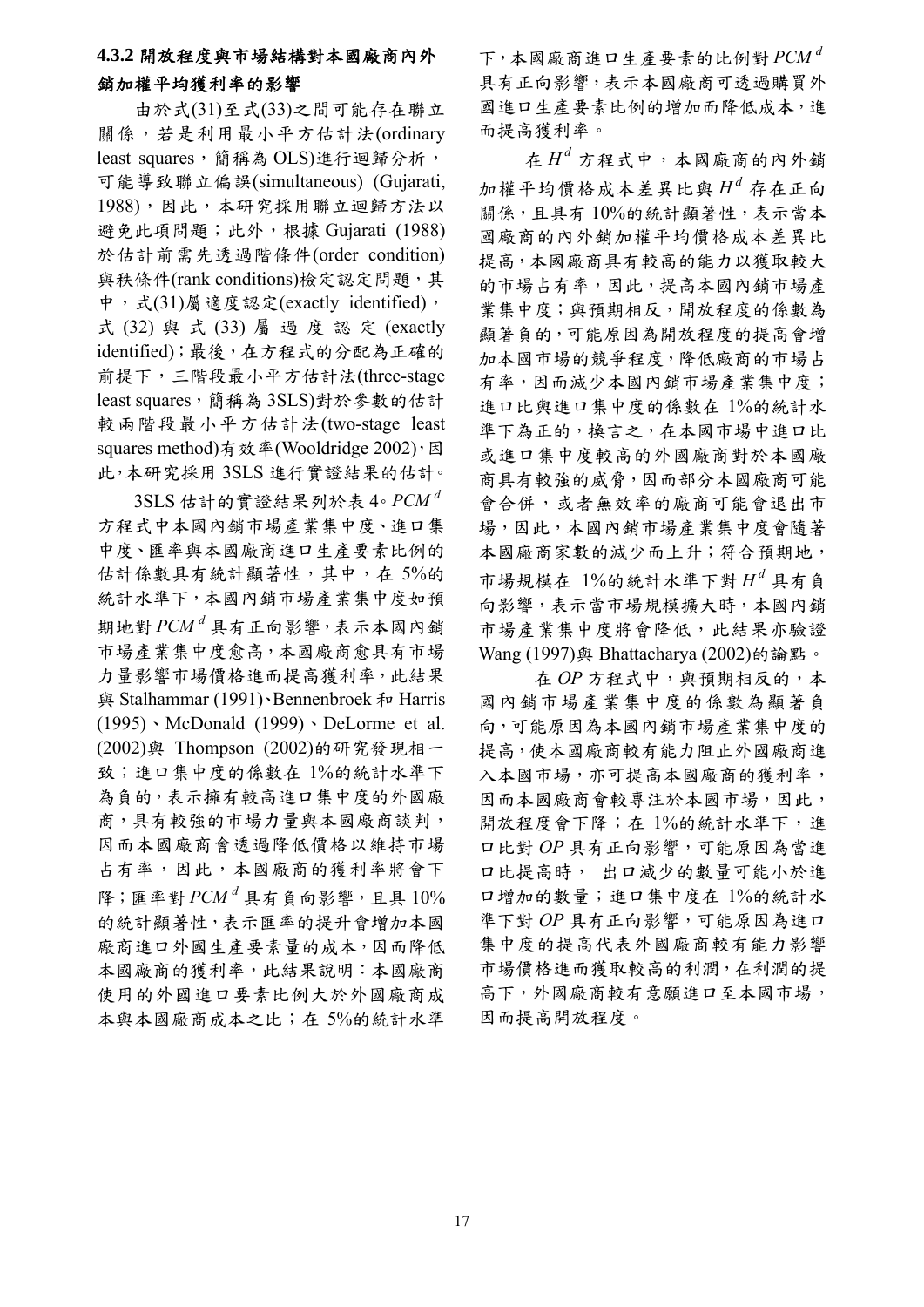|  |  |  |  |  | 表4 開放程度與市場結構對本國廠商內外銷加權平均獲利率之影響實證結果 |
|--|--|--|--|--|------------------------------------|
|--|--|--|--|--|------------------------------------|

| 被解釋變數              | $PCM$ <sup>d</sup> | $H^d$         | OP           |
|--------------------|--------------------|---------------|--------------|
| 解釋變數               | $0.4212***$        | $0.2409**$    | 0.0384       |
| Constant           | (0.0714)           | (0.1155)      | (0.1875)     |
| $PCM$ <sup>d</sup> |                    | $0.1974*$     | 0.0079       |
|                    |                    | (0.1087)      | (0.1815)     |
| $H^d$              | $0.1606**$         |               | $-0.5300***$ |
|                    | (0.0698)           |               | (0.1203)     |
| OP                 | $-0.0404$          | $-0.2656***$  |              |
|                    | (0.0463)           | (0.0557)      |              |
| MR                 | 0.2415             | 1.0894***     | 2.9037***    |
|                    | (0.1646)           | (0.1783)      | (0.1658)     |
|                    | $-0.5786***$       | $0.7120***$   | $0.4164*$    |
| $H^{\hskip1pt m}$  | (0.1198)           | (0.1397)      | (0.2405)     |
| cd                 |                    |               | 0.1210       |
|                    |                    |               | (0.1789)     |
| $\boldsymbol{e}$   | $-0.0049*$         |               |              |
|                    | (0.0025)           |               |              |
| $\boldsymbol{S}$   | $0.1776**$         |               |              |
|                    | (0.0691)           |               |              |
| $H^{\it ce}$       | 0.0072             |               |              |
|                    | (0.0663)           |               |              |
| MS                 |                    | $-1.76E-7***$ |              |
|                    |                    | $(3.87E-8)$   |              |
| $\cal{C}U$         |                    | 0.0522        |              |
|                    |                    | (0.0917)      |              |
| 樣本數                | 135                |               |              |

註:表中括弧內數字為標準差,\*\*\*、\*\*與\*分別代表在 1%、5%與 10%之顯著水準下具統計顯著性。

### 伍、 結論與建議

 台灣自 1986 年以來,逐漸調降石化產 品的進口關稅與非關稅障礙,亦降低外匯市 場管制,於是匯率對台灣中游石化業的影響 乃隨之加深。在同時考量廠商收入與成本 面,並根據台灣中游石化業的特性下,本研 究建立一個開放經濟體系寡占理論模型,透 過數學推導,本研究發現本國貨幣貶值,會 使本國廠商的內銷獲利率減少,且此減少程 度會受該產業的本國內銷市場產業集中 度、進口集中度、進口比、本國廠商進口生 產要素比例與外國廠商的單位生產成本之 影響;本研究亦獲得本國廠商的內外銷加權 平均價格成本差異比、本國內銷市場產業集 中度與開放程度之間的因果關係。然後,本 研究根據理論模型推論結果與參考既有文 獻,第一,建立一條以本國廠商內銷獲利率 為被解釋變數,以匯率一個單項解釋變數, 以及匯率分別與本國內銷市場產業集中 度、進口比、本國廠商進口生 產要素比例、外國廠商的單位生產成本與要 素市場進口集中度相乘的六個交乘項解釋 變數的實證模型;第二,建立一條包含本國 廠商的內外銷加權平均價格成本差異比、本 國內銷市場產業集中度與開放程度三條方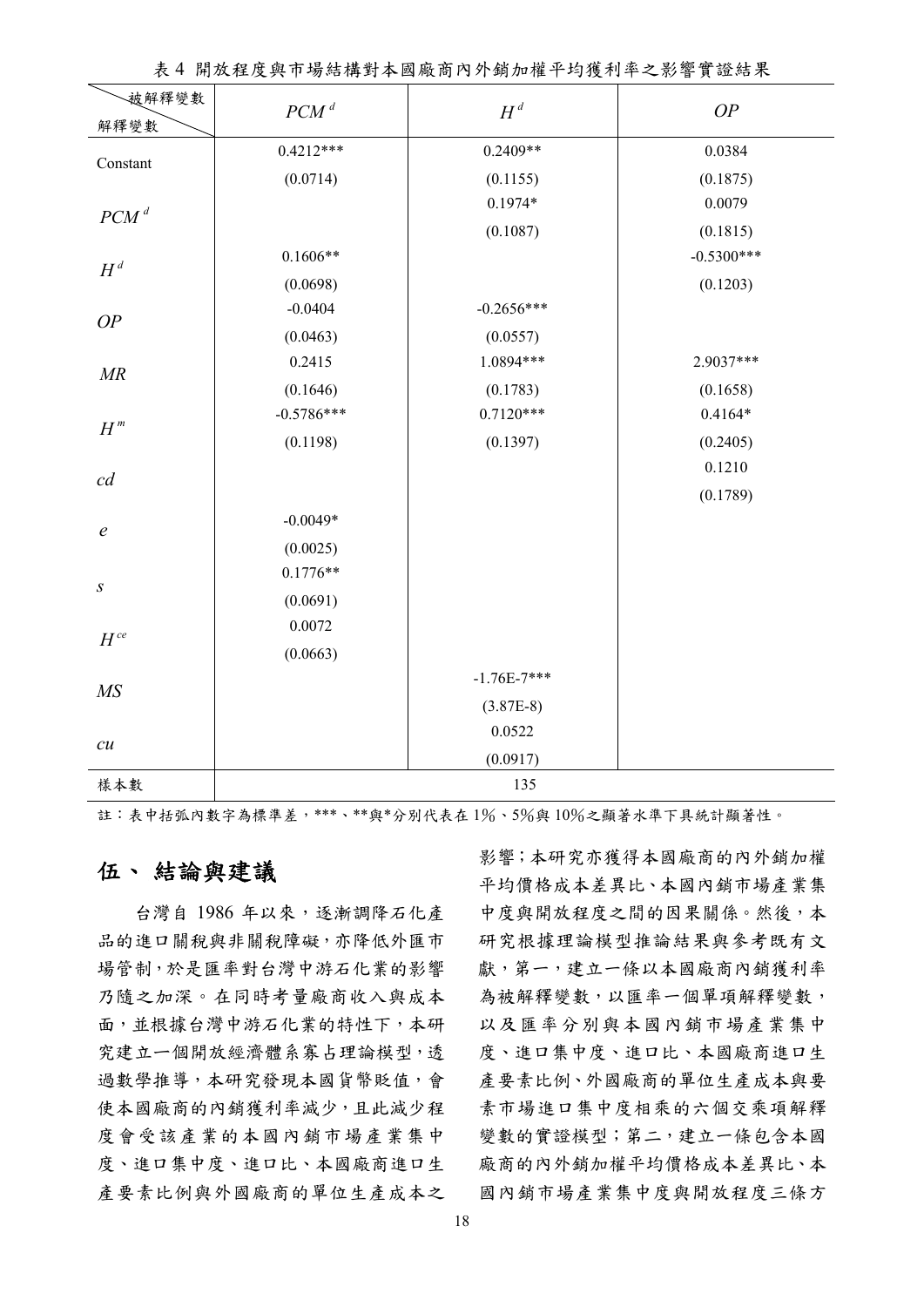程式的聯立實證模型。之後,根據 1989年 至 2002 年台灣中游石化業產品的產業資 料,利用追蹤資料隨機效果模型對第一個實 證模型進行分析;根據 1989 年至 1997 年的 產業資料,利用 3SLS 方法對第二個實證模 型進行分析。

匯率波動與市場結構對本國廠商內銷 獲利率之影響的實證結果驗證了理論推導 結果,且顯示:在小型開放經濟體系裡,本 國內銷市場產業集中度不再是國內壟斷力 的良好指標,或在貿易逐漸自由化的情況 下,本國內銷市場產業集中度並非是影響匯 率轉嫁彈性的重要變數;由於外國廠商在本 國市場的壟斷力提高,進口集中度的增加, 會使本國廠商吸收較多的匯率衝擊以應 映,所以增加匯率波動對內銷獲利率的影響 程度;由於匯率對本國廠商成本的影響力增 加,本國廠商進口生產要素比例的提高,會 使本國廠商自行吸收匯率變動的能力降 低,所以減少匯率波動對內銷獲利率的影響 程度;由於外國廠商與本國廠商的生產成本 差距縮小,外國廠商單位生產成本的增加, 會使本國廠商改變內銷獲利率以獲取更大 的市占率,所以增加匯率波動對內銷獲利率 的影響程度;由於要素供給者壟斷力的提 升,要素市場進口集中度的增加,會使要素 供給廠商將較多匯率波動的影響轉嫁給本 國廠商,所以增加匯率波動對內銷獲利率的 影響程度;由於台灣中游石化業的本國廠商 有相當的市場力量,且產品難以被取代,所 以匯率波動的影響僅有少部份會轉嫁至本 國廠商內銷獲利率上。

開放程度與市場結構對本國廠商內外 銷加權平均獲利率之影響的實證結果印證 台灣中游石化產業的本國廠商的內外銷加 權平均價格成本差異比、本國內銷市場產業 集中度與開放程度之間存在聯立關係,且顯 示:由於市場力量的增加,本國內銷市場產 業集中度的提高,會使本國廠商的獲利率增 加;由於外國廠商談判能力的提升,進口集 中度的增加,會使本國廠商的獲利率下降; 由於本國廠商進口外國生產要素成本的增 加,匯率的上升,會使本國廠商的獲利率降 低;由於成本的降低,本國廠商進口生產要 素比例的增加,會使本國廠商的獲利率提 高。由於本國廠商獲取較大市場占有率之能 力的提高,本國廠商的內外銷加權平均價格 成本差異比的增加,會使本國內銷市場產業 集中度提高;由於本國市場競爭程度的增 加,開放程度的提高,使本國內銷市場產業 集中度下降;由於外國廠商威脅的增加,進 口比或進口集中度的提高,會使本國內銷市 場產業集中度上升;市場規模的擴大,會使 本國內銷市場產業集中度降低。由於本國廠 商阻止外國廠商進入本國市場之能力的提 高,本國內銷市場產業集中度的提高,會使 開放程度下降;由於出口減少的數量可能小 於進口增加的數量,進口比的提高,會使開 放程度增加;由於外國廠商在本國市場獲利 率的增加,進口集中度的提高,會使開放程 度增加。

最後,由於本國廠商外銷市場的相關資 料在蒐集上仍存在瓶頸,本研究無法對本國 廠商外銷市場進行實證分析;此外,本國廠 商間與本國廠商對外國廠商的猜測彈性因 估計的技術問題尚未突破,亦無法納入實證 模型中,以上瓶頸有待未來進一步研究時克 服。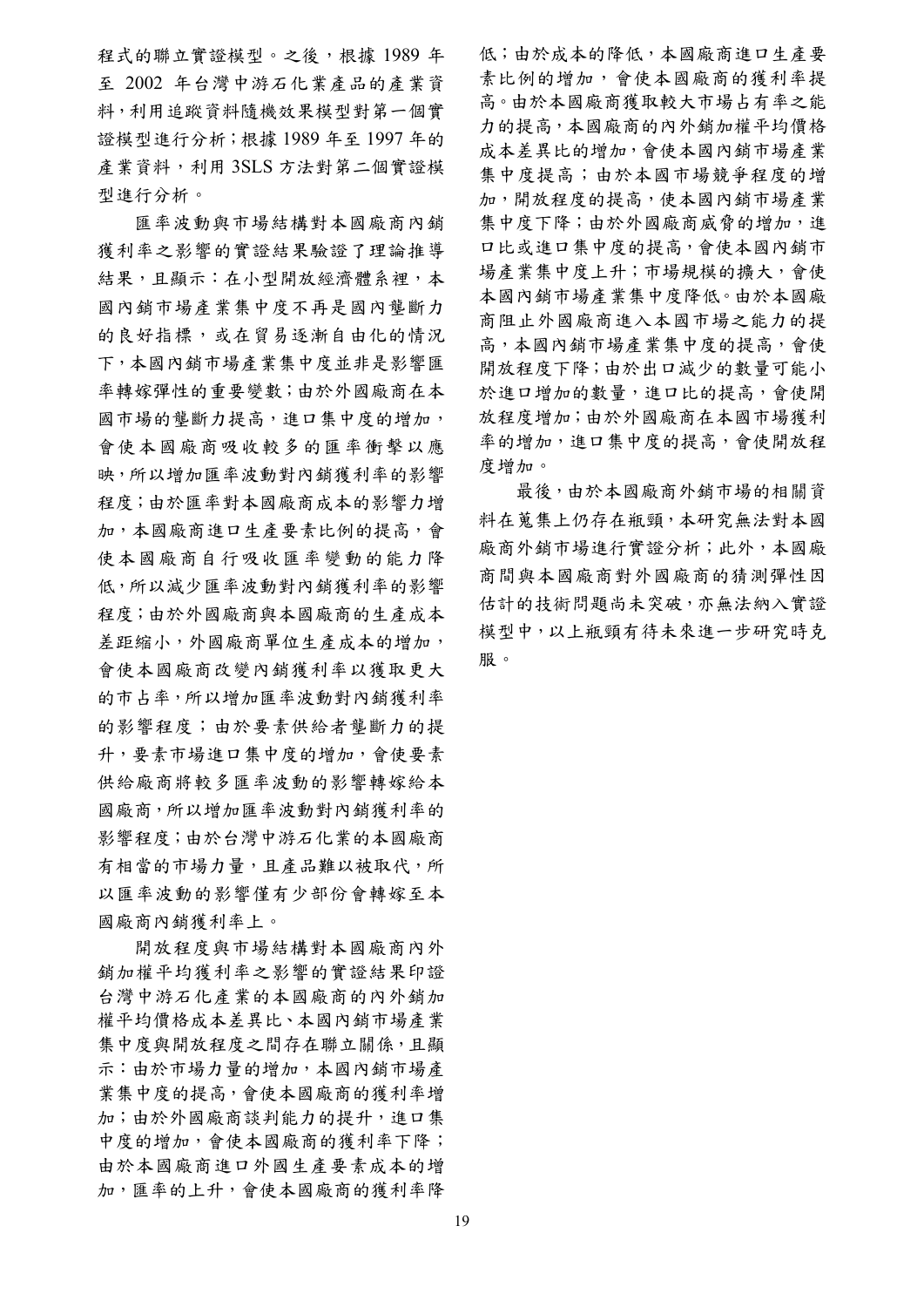# 參考文獻

- 王國樑、林淑芬 (2000), "台灣中游石化業 進口價格匯率轉嫁彈性之探討",經濟 論文, 28(1), 97-126。
- 張美玲、王淑卿、王國樑 (2006),"獲利率、 集中度、進口比與出口比:以台灣中游 石化業為例", 管理學報, 23(6), 677-690。
- Akkoyunlu-Wigley, A. and S. Michi (2006), "Effects of the Customs Union with the European Union on the Market Structure and Pricing Behaviour of the Turkish Manufacturing Industry," *Applied Economics*, 38, 2443-2452.
- Athukorala, P. (1991), "Exchange Rate Pass-Through: The Case of Korean Exports of Manufactures," *Economics Letters*, 35(1), 79-84.
- Athukorala, P. and J. Menon (1994), "Pricing to Market Behaviour and Exchange Rate Pass-Through in Japanese Exports," *The Economic Journal*, 104(423), 271-281.
- Bennenbroek, N. and R. I. D. Harris (1995), "An Investigation of the Determinants of Profitability in New Zealand Manufacturing Industries in 1986-87," *Applied Economics*, 27, 1093-1101.
- Bernhofen, D. M. and P. Xu (2000), "Exchange Rates and Market Power: Evidence from the Petrochemical Industry," *Journal of International Economics*, 52, 283-297.
- Bhattacharya, M. (2002), "Industrial Concentration and Competition in Malaysian Manufacturing," Applied Economics, 34, 2127-2134.
- Brander, J. and P. Krugman (1983), "A Reciprocal Dumping Model of International Trade," *Journal of International Economics*, 15, 313-321.
- Carlton, D. W. and J. M. Perloff (1994), *Modern Industrial Organization*, Addison-Wesley.
- Clarida, R. H. (1997), "The Real Exchange Rate and US Manufacturing Profits: A Theoretical Framework with Some

Empirical Support," *International Journal of Finance and Economics*, 2, 177-188.

- Clark, R. and S. W. Davies (1982), "Market Structure and Price-Cost Margins," *Economica*, 49, 277-287.
- Cubbin, J. (1983), "Apparent Collusion and Conjectural Variation in a Differentiated Oligopoly," 8, 305-315.
- Dei, F. (1990), "A Note on Multinational Corporations in a Model of Reciprocal Dumping," *Journal of International Economics*, 29, 161-171.
- DeLorme, C. D., P. G. Klein, D. R. Kamerschen and L. F. Voeks (2002), "Structure, Conduct and Performance: A Simultaneous Equations Approach," Applied Economics, 35, 13-20.
- Dornbusch, R. (1987), "Exchange Rates and Prices," *American Economic Review*, 77, 93-106.
- Esposito, L. and F. F. Esposito (1971), "Foreign Competition and Domestic Industry Profitability," *Review of Economics and Statistics*, 53, 343-353.
- Fienberg, R. M. (1989), "The Effect of Foreign Exchange Movements on US Domestic Prices," *Review of Economics and Statistics*, 71, 505-511.
- Gelfand, M. D. and P. T. Spiller (1987), "Entry Barriers and Multiproduct Oligopolies- Do They Forebear or Spoil?" *International Journal of Industrial Organization*, 7, 101-113.
- Greene, W. H. (2000), *Econometric Analysis*, 4th Edition, New Jersey: Prentice Hall.
- Gollop, F. and M. Roberts (1979), "Firm Interdependence in Oligopolistic Markets," *Journal of Econometrics*, 10, 313-331.
- Gujarati, D. N. (1988) Basic Econometrics.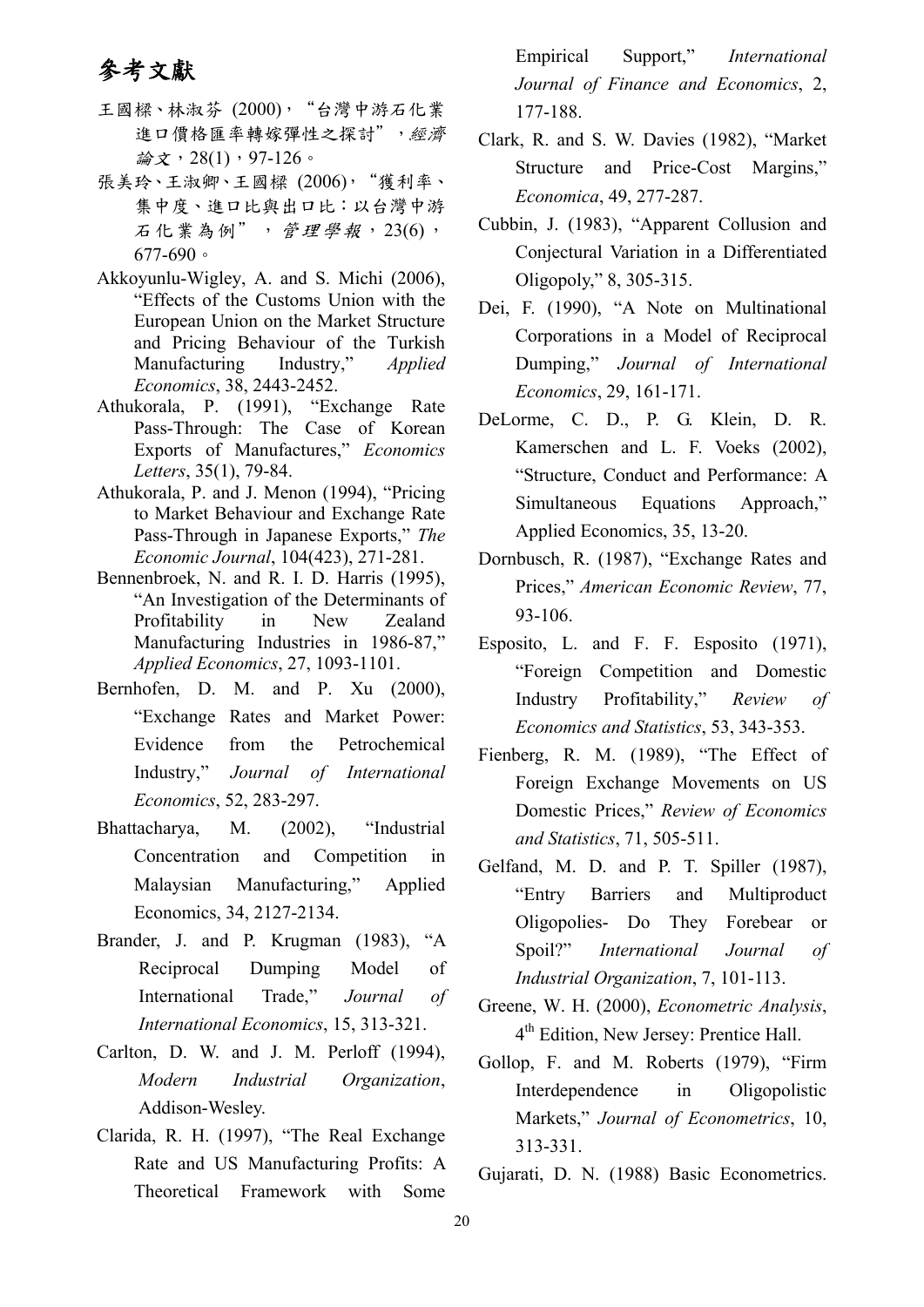2<sup>nd</sup> Edition, New York: Mc Graw-Hill.

- Guncavdi, O. and B. Z. Orbay (2002), "Exchange Rates, Market Structure and Price-Cost Margins: Evidence from a Developing Country," *Applied Economics*, 34, 783-789.
- Hay, D. A. and D. J. Morris (1991), *Industrial Economics and Organisation: Theory and Evidence*, Oxford: Oxford University Press.
- Hooper, P. and C. L. Mann (1989), "Exchange Rate Pass-Through in the 1980s: The Case of U.S. Imports of Manufactures," *Brookings Papers on Economic Activity*, 1989(1), 297-337.
- Jacquemin, E., de. Ghellick and C. Huveneers (1980), "Concentration and Performance in a Small Open Economy," *Journal of Industrial Economics*, 29, 131-144.
- Kardasz, S. W. and K. R. Stollery (2005), "Exchange Rate Pass-through in Canadian Manufacturing: its Direct and Indirect Components," *Applied Economics*, 37, 1763-1776.
- Lee, J. (1997), "The Response of Exchange Rate Pass-Through to Market Concentration in a Small Economy: the Evidence from Korea," *Review of Economics and Statistics*, 79(1), 142-145.
- Levinsohn, J. (1993), "Testing the Imports as Market-Discipline Hypothesis," *Journal of International Economics*, 35, 1-22.
- Martin, S. (1993), *Advanced Industrial Economics*, Basil Blackwell Ltd, Oxford.
- McDonald, J. D. (1999), "The Determinants of Firm Profit-Ability in Australian Manufacturing," *The Economic Record*, 75, 115-126.
- Menon, J. (1993), "Exchange Rate Pass-Through: Australian Imports of Motor Vehicles," *International Economic*

*Journal*, 7, 93-109.

- Menon, J. (1996), "The Degree and Determinants of Exchange Rate Pass-Through: Market Structure, Non-tariff Barriers and Multinational Corporations," *Economic Journal*, 106, 434-444.
- Metin-Ōzcan, K. E. Voyvoda and E. Yeldan (2000), "On the Patterns of Trade Liberalization, Oligopolistic Concentration and Profitability: Reflections from Post-1980 Turkish Manufacturing," *Department of Economics Discussion Paper*, Bilkent University, Ankara.
- Miljkovic, D., G. W. Brester and J. M. Marsh (2003), "Exchange Rate Pass-Through, Price Discrimination, and US Meat Export Prices," *Applied Economics*, 35, 641-650.
- Ohno, K. (1989), "Export Pricing Behavior of Manufacturing: A U.S.-Japan Comparison," *International Monetary Fund Staff Papers*, 36, 550-579.
- Pant, M. and . Pattanayak (2005), "Does Openness Promote Competition? A Case Study of Indian Manufacturing," *Economic and Political Weekly*, 24, 4226-4321.
- Sibert, A. (1992), "Exchange Rates, Market Structure, Prices and Imports," *Economic Record*, 68, 233-239.
- Spiller, P. and E. Favaro (1984), "The Effect of Entry Regulation on Oligopolistic Interaction: The Uruguayan Banking Sector," *Rand Journal of Economics*, 15, 244-254.
- Stalhammar, N. (1991), "Domestic Market Power and Foreign Trade: the Case of Sweden," International Journal of Industrial Organization, 9, 407-424.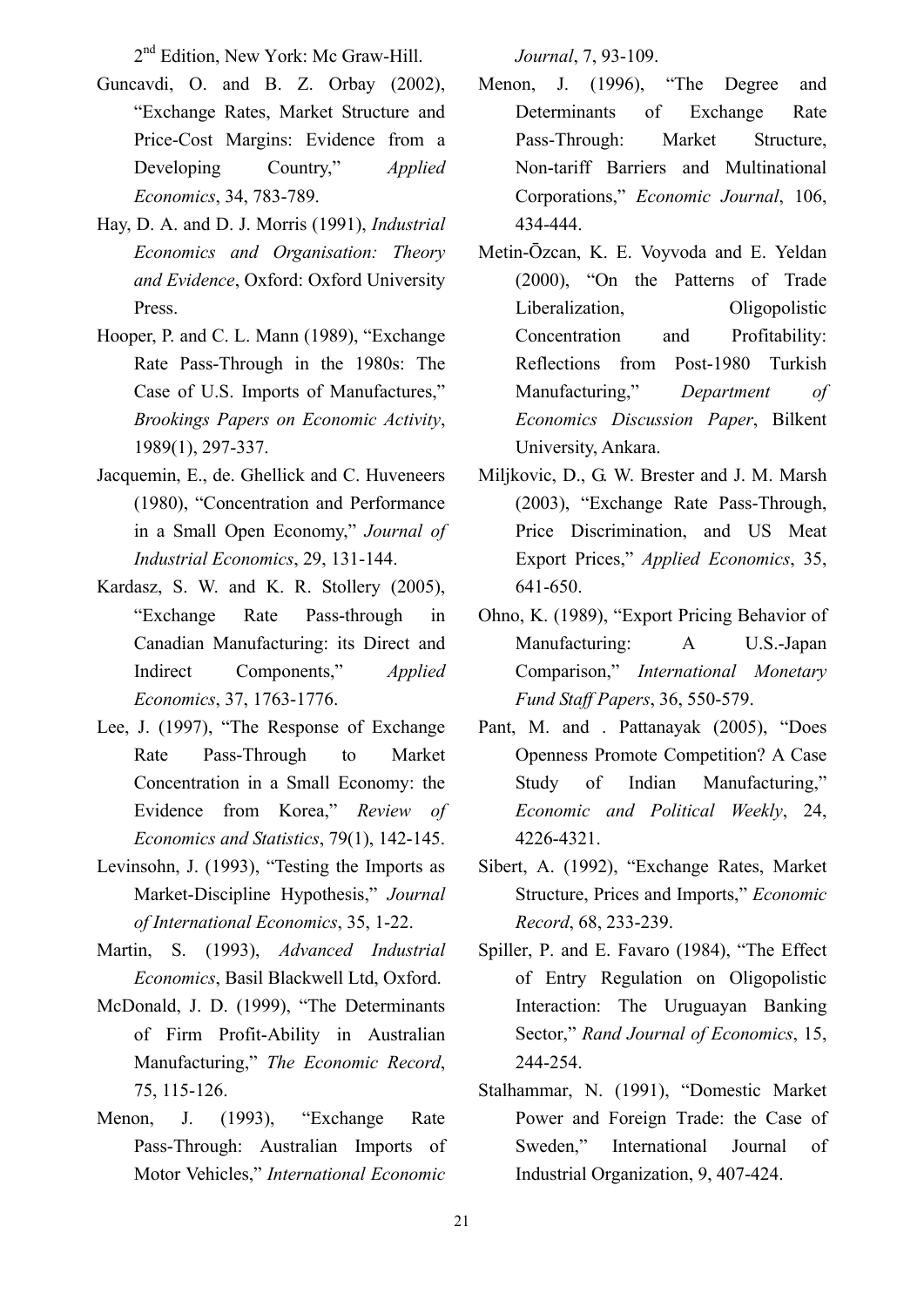- Tange, T. (1997), "Exchange Rates and Export Prices of Japanese Manufacturing," *Journal of Policy Modeling*, 19(2), 195-206.
- Tsui, H. C. (2002), "The Interaction of Market Structures and External Exposure Effects on Profit Margins: An Empirical Analysis of Taiwan," *Journal of Economic Development*, 27(1), 107-123.
- Venables, A. J. (1990), "Microeconomic Implications of Exchange Rate Variations," *Oxford Review of Economic Policy*, 6(3), 18-27.
- Wang, K. L. (1997), "The Influence of Increased Foreign Competition on Profitability and Concentration in the Taiwan Petrochemistry Industry," Academia Economic Papers, 25, 45-68.
- Wang, K. L. and C. S. Wu (1999), "Exchange Rate Pass-Through and Industry Characteristics: the Case of Taiwan's Exports of Midstream Petrochemical Products," in: Takatoshi Ito, Anne O. Krueger, (Eds.), Changes in Exchange Rates in Rapidly Developing Countries: Theory, Practice, and Policy Issues, University of Chicago Press, Chicago, 211-230.
- Wooldridge, J. M. (2002), *Econometric Analysis of Cross Section and Panel Data*, Cambridge, MA: MIT Press.
- Yang, J. (1997), "Exchange Rate Pass-Through in U.S. Manufacturing Industries," *Review of Economics and Statistics*, 79(1), 95-104.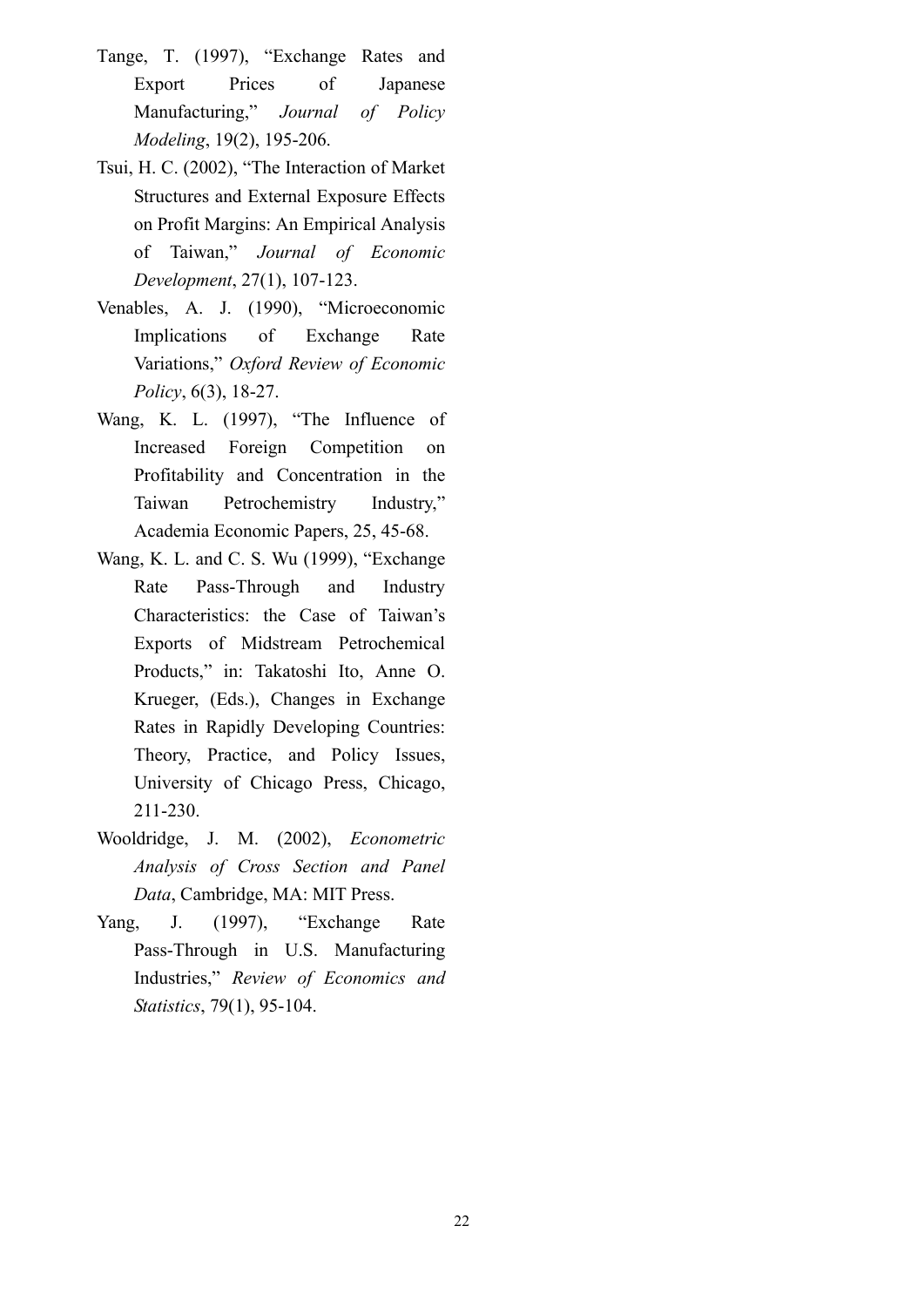## 附錄 **A**

本國廠商 *i* 在追求利潤極大化的一階條 件下,可得:

$$
\frac{\partial \pi_i^d}{\partial x_i^h} = P^d + x_i^h \frac{\partial P^d}{\partial X^d} \left( 1 + \frac{\partial \sum_{k=1, k \neq i}^{n} x_k^h}{\partial x_i^h} + \frac{\partial X^m}{\partial x_i^h} \right) \quad (A-1)
$$

$$
-A(r^h)^{1-s} (e \cdot r^m)^s = 0
$$
  

$$
\frac{\partial \pi_i^d}{\partial x_i^e} = e \cdot P^w + x_i^e \left( \frac{\partial e}{\partial X^w} \cdot P^w + \frac{\partial P^w}{\partial X^w} \cdot e \right)
$$

$$
\times \left( 1 + \frac{\partial \sum_{k=1, k \neq i}^{n} x_k^e}{\partial x_i^e} + \frac{\partial X^f}{\partial x_i^e} \right) \quad (A-2)
$$

$$
-A(r^h)^{1-s} (e \cdot r^m)^s = 0
$$
  
\n
$$
\vec{\mathbf{X}} (\mathbf{A} - \mathbf{1}) \vec{\mathbf{y}} \times \vec{\mathbf{w}} \vec{\mathbf{y}} \vec{\mathbf{z}} \vec{\mathbf{z}} \vec{\mathbf{z}} \vec{\mathbf{z}} \cdot \vec{\mathbf{z}}
$$
  
\n
$$
P^d + P^d \frac{x_i^h}{X^d} \frac{X^d}{P^d} \frac{\partial P^d}{\partial X^d}
$$
  
\n
$$
\times \left(1 + \frac{\partial \sum_{k=1, k \neq i}^{n} x_k^h}{\partial x_i^h} \frac{x_i^h}{X^h - x_i^h} - \frac{X^h - x_i^h}{X_i^h} \frac{\partial X^m}{\partial x_i^h} \frac{x_i^h}{X^m} \frac{X^m}{x_i^h}\right)
$$
  
\n
$$
= A(r^h)^{1-s} (e \cdot r^m)^s
$$

 $(A-3)$  $\diamondsuit$  ε<sup>d</sup> = -( $\partial X^d / \partial P^d$ )( $P^d / X^d$ )代表本國市場 價格需求彈性絕對值;  $\left( \!\!\! {\partial {\sum\nolimits_{k = 1,\,k \ne i}^n} x_k^h\,}/\,{\partial x_i^h} \right)\!\!\cdot\!\left[ {x_i^h\,}/({X^h} - x_i^h)\right]$ *i h*<sub>If</sub>  $\mathbf{v}$ *h i h i n*  $k=1, k\neq i$  $\alpha$  =  $\left( \partial {\sum_{k=1, \, k\neq i}^n} x_k^h \, / \, \partial x_i^h \right)$   $\cdot$   $\left[ x_i^h \, / (X^h - x_i^h) \right]$  代 表 在本國市場裡,本國廠商之間的猜測彈性;  $\beta$  ≡ (∂ χ ´´´ / ∂ x '` ) · (x '' / χ ´´' ) 代 表 在 本 國 市 場 裡,本國廠商對外國廠商的猜測彈性,則式 (A-3)可轉換成:

$$
P^d \left[ 1 - \frac{1}{\varepsilon^d} \left( (1 - \alpha) \frac{x_i^h}{X^d} + \alpha \frac{X^h}{X^d} + \beta \frac{X^m}{X^d} \right) \right]
$$
 (A-4)

 $= A(r^h)^{1-s} (e \cdot r^m)^s$ 

 為了進一步獲得本國廠商在本國市場 的內銷加權平均值,因此,在式(A-4)等號 而邊同乘 $x_i^h / X^h$ ,再將本國所有廠商內銷 量加總,可得:

$$
P^d \left\{ 1 - \frac{1}{\varepsilon^d} \left[ (1 - \alpha) \sum_{i=1}^n \left( \frac{x_i^h}{X^h} \right)^2 \frac{X^h}{X^d} + \alpha \frac{X^h}{X^d} + \beta \frac{X^m}{X^d} \right] \right\}
$$
  
=  $A(r^h)^{1-s} (e \cdot r^m)^s$ 

$$
\vec{\mathbf{f}}_{\lambda}(A-5)\mathbf{J}_{\lambda}\hat{\mathbf{f}}_{\lambda} = \mathbf{f}_{\lambda}\hat{\mathbf{f}}_{\lambda}\hat{\mathbf{f}}_{\lambda} : \nP^{d}\left\{1-\frac{1}{\varepsilon^{d}}\left\{(1-MR)\left[H^{d}(1-\alpha)+\alpha\right]+\beta\cdot MR\right\}\right\} (A-6)
$$

 $= A(r^h)^{1-s} (e \cdot r^m)^s$ 其 中, MR ≡  $X''' / X^d$  代 表 進 口 比 ;  $\equiv \sum_{i=1}^{n}$  $H^d$  =  $\sum_{i=l}^n (x_i^h/X^h)^2$  代表本國內銷市場產業 集中度。

同樣地,外國廠商 *j* 在追求利潤極大化的一 階條件下,可得:

$$
\frac{\partial \pi_j^w}{\partial x_j^f} = e \cdot P^w + x_j^f \left( \frac{\partial e}{\partial X^w} \cdot P^w + \frac{\partial P^w}{\partial X^w} \cdot e \right)
$$

$$
\times \left( 1 + \frac{\partial \sum_{l=1, l \neq j}^{n^w} x_l^f}{\partial x_j^f} + \frac{\partial X^e}{\partial x_j^f} \right) - e \cdot c^w = 0
$$
(A-7)

血

$$
\frac{\partial \pi_j^w}{\partial x_j^m} = P^d + x_j^m \frac{\partial P^d}{\partial X^d} \left( 1 + \frac{\partial \sum_{l=1, l \neq j}^{n^w} x_l^m}{\partial x_j^m} + \frac{\partial X^h}{\partial x_j^m} \right) (A-8)
$$

$$
-e \cdot c^{w} = 0
$$
  
\n
$$
\vec{\mathbf{x}}(A-8) \vec{\mathbf{y}} \times \vec{\mathbf{w}} \times \vec{\mathbf{g}} \hat{\mathbf{g}} \hat{\mathbf{a}} :
$$
  
\n
$$
P^{d} + P^{d} \frac{x_{j}^{m}}{X^{d}} \frac{X^{d}}{P^{d}} \frac{\partial P^{d}}{\partial X^{d}}
$$
  
\n
$$
\times \left(1 + \frac{\partial \sum_{l=1, l \neq j}^{n^{w}} x_{j}^{m}}{\partial x_{j}^{m}} \frac{x_{j}^{m}}{X^{m} - x_{j}^{m}} \frac{X^{m} - x_{j}^{m}}{x_{j}^{m}} + \frac{\partial X^{h}}{\partial x_{j}^{m}} \frac{x_{j}^{m}}{X^{h}} \frac{X^{h}}{x_{j}^{m}}\right)
$$
  
\n
$$
= e \cdot c^{w}
$$

 (A-9)  $\oint$   $\gamma^w \equiv \left( \frac{\partial \sum_{l=1, l \neq j}^{n^w} x_l^m / \partial x_j^m \right) \cdot [x_j^m / (X^m - x_j^m)]$ *n*  $l=l, l \neq j$  $\gamma^w \equiv \left( \partial \sum_{l=1, l \neq j}^{n^w} x_l^m / \partial x_j^m \right) \cdot \left[ x_j^m / (X^m - x_j^m) \right]$ 代表在本國市場裡,外國廠商之間的猜測彈 性;  $\delta^w = (\partial X^h / \partial x_j^m) \cdot (x_j^m / X^h)$ *m j <sup>w</sup> <sup>h</sup>* ⋅∂∂≡δ // *XxxX* 代表在本國市 場裡,外國廠商對本國廠商的猜測彈性,則 式(A-9)可轉換成: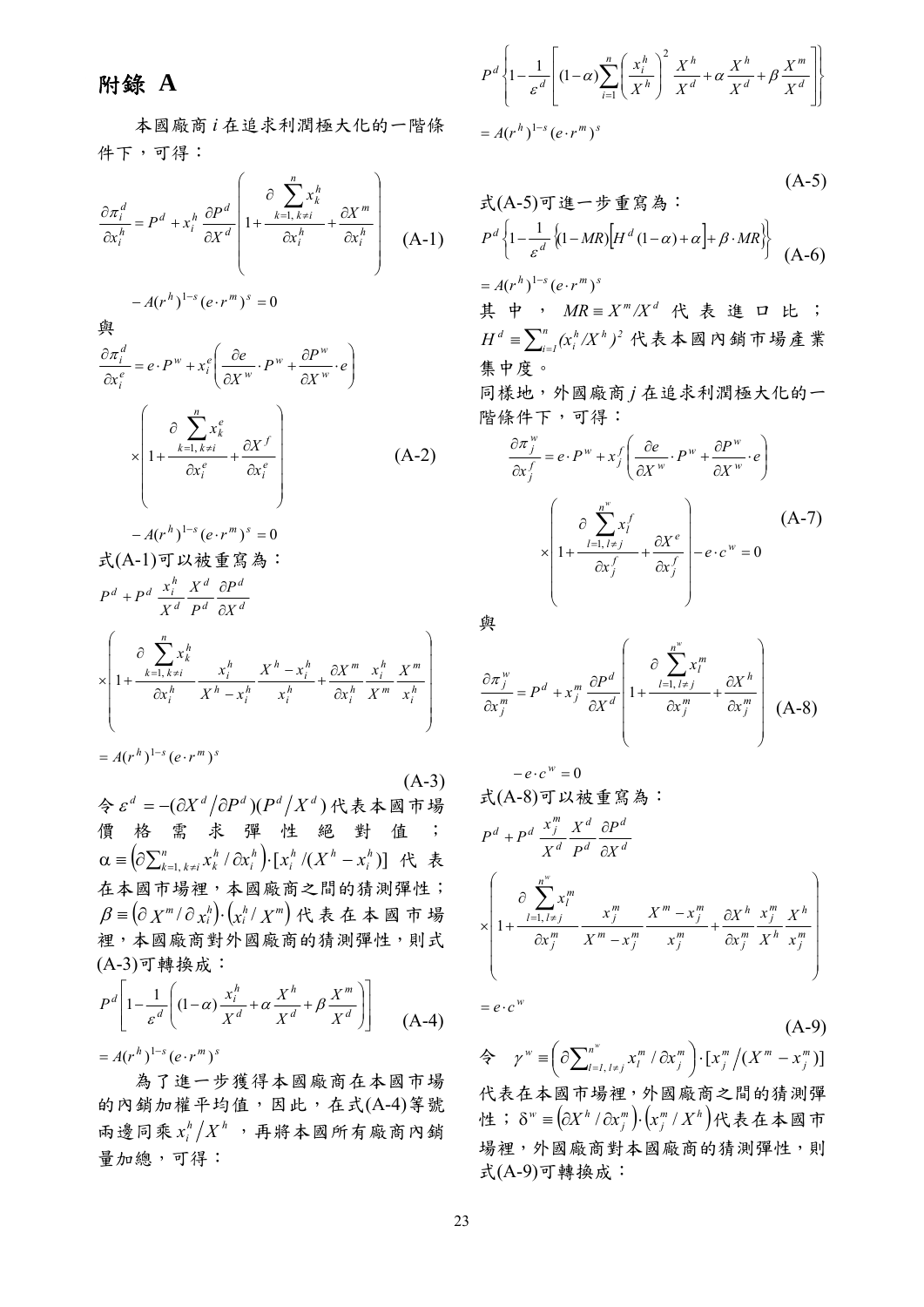$$
P^d \left\{ 1 - \frac{1}{\varepsilon^d} \left[ (1 - \gamma^w) \frac{x_j^m}{X^d} + \gamma^w \frac{X^m}{X^d} + \delta^w \frac{X^h}{X^d} \right] \right\} = e \cdot c^w
$$
\n(A-10)

 為了進一步獲得外國廠商在本國市場 的外銷加權平均值,因此,在式(A-10)等號 而邊同乘 $x_j^m$ / $X^m$ ,再將外國所有廠商外銷 量加總,可得:

$$
P^d \left\{ 1 - \frac{1}{\varepsilon^d} \left[ \left( 1 - \gamma^w \right) \sum_{j=1}^{n^w} \left( \frac{x_j^m}{X^m} \right)^2 \frac{X^m}{X^d} + \gamma^w \frac{X^m}{X^d} + \delta^w \frac{X^h}{X^d} \right] \right\}
$$
  
=  $e \cdot c^w$ 

$$
\vec{\mathbf{X}}(\mathbf{A}\text{-}11)\,\vec{\mathbf{y}}\,\underline{\mathbf{t}} - \vec{\mathbf{y}}\,\underline{\mathbf{f}}\,\underline{\mathbf{g}}\,\underline{\mathbf{A}}\,:\n P^d \left\{ 1 - \frac{1}{\varepsilon^d} \left\{ MR \cdot \left[ H^m \cdot (1 - \gamma^w) + \gamma^w \right] + (1 - MR) \cdot \delta^w \right\} \right\}
$$
\n
$$
= e \cdot c^w
$$
\n(A-11)

 (A-12) 其中,  $H^m = \sum_{j=1}^{n^w} (x_j^m / X^m)^2$  代表外國廠商在 本國市場的進口集中度。  $H^m \equiv \sum_{j=1}^n (x_j^m / X^m)$  $(x^m_i/X^m)^2$ 

Gollop  $\bar{\mathcal{F}}$  Roberts (1979), Spiller  $\bar{\mathcal{F}}$ Favaro (1984), Gelfand 和 Spiller (1987)與 Hay 和 Morris (1991)主張當不同廠商對於市 場資訊的掌握不對稱時,他們的猜測彈性亦 可能會不同。事實上,本國廠商在本國市場 通常較外國廠商擁有較好的資訊,因此假設  $\gamma^w = 0$ 與 $\delta^w = 0$ 。然後,對式(A-12)進一步 運算,可得:

$$
P^{d}\left(1-\frac{1}{\varepsilon^{d}}MR\cdot H^{m}\right)=e\cdot c^{w}
$$
\n
$$
\frac{1}{\varepsilon^{d}}\mathbb{E}\left(A-6\right)\mathbb{E}\left(\mathbb{E}\mathbb{E}\mathbb{E}\left(A-13\right)\right)\quad\text{and}\quad\frac{1}{\varepsilon^{d}}=\left[A(r^{h})^{1-s}\left(e\cdot r^{m}\right)^{s}-e\cdot c^{w}\right]
$$
\n
$$
\div\left\{MR\cdot H^{m}\cdot A(r^{h})^{1-s}\left(e\cdot r^{m}\right)^{s}\right.\right.
$$
\n
$$
\left.-e\cdot c^{w}\left\{(1-MR)[H^{d}(1-\alpha)+\alpha]+ \beta\cdot MR\right\}
$$
\n
$$
\frac{1}{\varepsilon^{d}}\mathbb{E}\left(A-14\right)\mathbb{E}\left(A-14\right)\right.\left.\left.\left.\left.\left.\mathbb{E}\left(A-14\right)\right|\mathbb{E}\right\{\mathbb{E}\left(A-6\right)\right\}\right)\quad\text{and}\quad\frac{1}{\varepsilon^{d}}=\left\{MR\cdot H^{m}\cdot A(r^{h})^{1-s}\left(e\cdot r^{m}\right)^{s}\right.\right.
$$
\n
$$
-e\cdot c^{w}\left\{(1-MR)[H^{d}(1-\alpha)+\alpha]+ \beta\cdot MR\right\}
$$
\n
$$
\div\left\{MR\cdot H^{m}-\left\{(1-MR)[H^{d}(1-\alpha)+\alpha]+ \beta\cdot MR\right\}\right\}
$$

$$
(A-15)
$$

對式(A-13)進一步運算,可得:

$$
PCM^h = \{(1 - MR)[H^d (1 - \alpha) + \alpha] + \beta \cdot MR\}
$$
  
\n
$$
\times [A(r^h)^{1-s} (e \cdot r^m)^s - e \cdot c^w]
$$
  
\n
$$
\div \{MR \cdot H^m \cdot A(r^h)^{1-s} (e \cdot r^m)^s
$$
  
\n
$$
-e \cdot c^w \{(1 - MR)[H^d (1 - \alpha) + \alpha] + \beta \cdot MR\}
$$
  
\n(A-16)

其中,  $PCM^h = [P^d - A(r^h)^{1-s} (e \cdot r^m)^s]/P^d$  代 表本國廠商在本國市場的加權平均價格成 本差異比。

### **附錄 B**

$$
\vec{x} (A-2) \vec{v} \times \vec{w} \quad \vec{g} \quad \vec{g} \quad \dot{\vec{s}}.
$$
\n
$$
e \cdot P^w + e \cdot P^w \frac{x_i^e}{X^w} \left( \frac{\partial e}{\partial X^w} \cdot \frac{X^w}{e} + \frac{\partial P^w}{\partial X^w} \cdot \frac{X^w}{P^w} \right)
$$
\n
$$
\times \left( 1 + \frac{\partial \sum_{k=1, k \neq i}^{n} x_k^e}{\partial x_i^e} \frac{X^e - x_i^e}{X^e - x_i^e} + \frac{\partial X^f}{\partial x_i^e} \frac{x_i^e}{X^f} \frac{X^f}{X_i^e} \right)
$$
\n
$$
= A(r^h)^{1-s} (e \cdot r^m)^s
$$
\n(B-1)

 $\hat{\mathcal{S}} \varepsilon^e = -(\partial X^w / \partial e)(e/X^w)$ 代表外國市場匯 率 需 求 彈 性 絕 對 值 ;  $\varepsilon^{w}$  = - $(\partial X^{w}/\partial P^{w})(P^{w}/X^{w})$ 代表外國市場價 格需求彈性絕對值;  $\Bigl(\!\partial{\sum}^n_{k=l,\,k\neq i}{x^e_k \,/\, \partial x^e_i}\Bigr) \!\cdot\! \bigl[x^e_i\,/(X^e-x^e_i)\bigr]$ *i*  $e$ *u* $ve$ *i e i n*  $k=1, k\neq i$ *e*  $\alpha^w = \left(\partial \sum_{k=1, k \neq i}^n x_k^e / \partial x_i^e\right) \cdot \left[x_i^e / (X^e - x_i^e)\right]$  代 表 在外國市場裡,本國廠商之間的猜測彈性;  $\left( \partial X^{\mathit{f}} \left/ \partial x^{\mathit{e}}_{\mathit{i}} \right) \!\!\cdot\! \left( \!x^{\mathit{e}}_{\mathit{i}} \left/ X^{\mathit{f}} \right. \right) \right)$ *e*  $\beta^{\,\text{w}} = \big(\!\!\:\partial X^{\,f}\big/\partial x^{\,e}_{i}\big) \!\!\cdot \! \big(x^{\,e}_{i}\big/\!\!\:X^{\,f}\big)$  代 表 在 外 國 市 場 裡,本國廠商對外國廠商的猜測彈性,則式 (B-1)可轉換成:

$$
e \cdot P^{w} - e \cdot P^{w} \left( \frac{1}{\varepsilon^{e}} + \frac{1}{\varepsilon^{w}} \right)
$$
  
 
$$
\times \left[ (1 - \alpha^{w}) \frac{x_{i}^{e}}{X^{w}} + \alpha^{w} \frac{X^{e}}{X^{w}} + \beta^{w} \frac{X^{f}}{X^{w}} \right]
$$
(B-2)

 $= A(r^h)^{1-s} (e \cdot r^m)^s$ 

 為了進一步獲得本國廠商在外國市場 的外銷加權平均值,因此,在式(B-2)等號兩 邊同乘 $x_i^e/X^e$ ,再將本國所有廠商外銷量 加總,可得: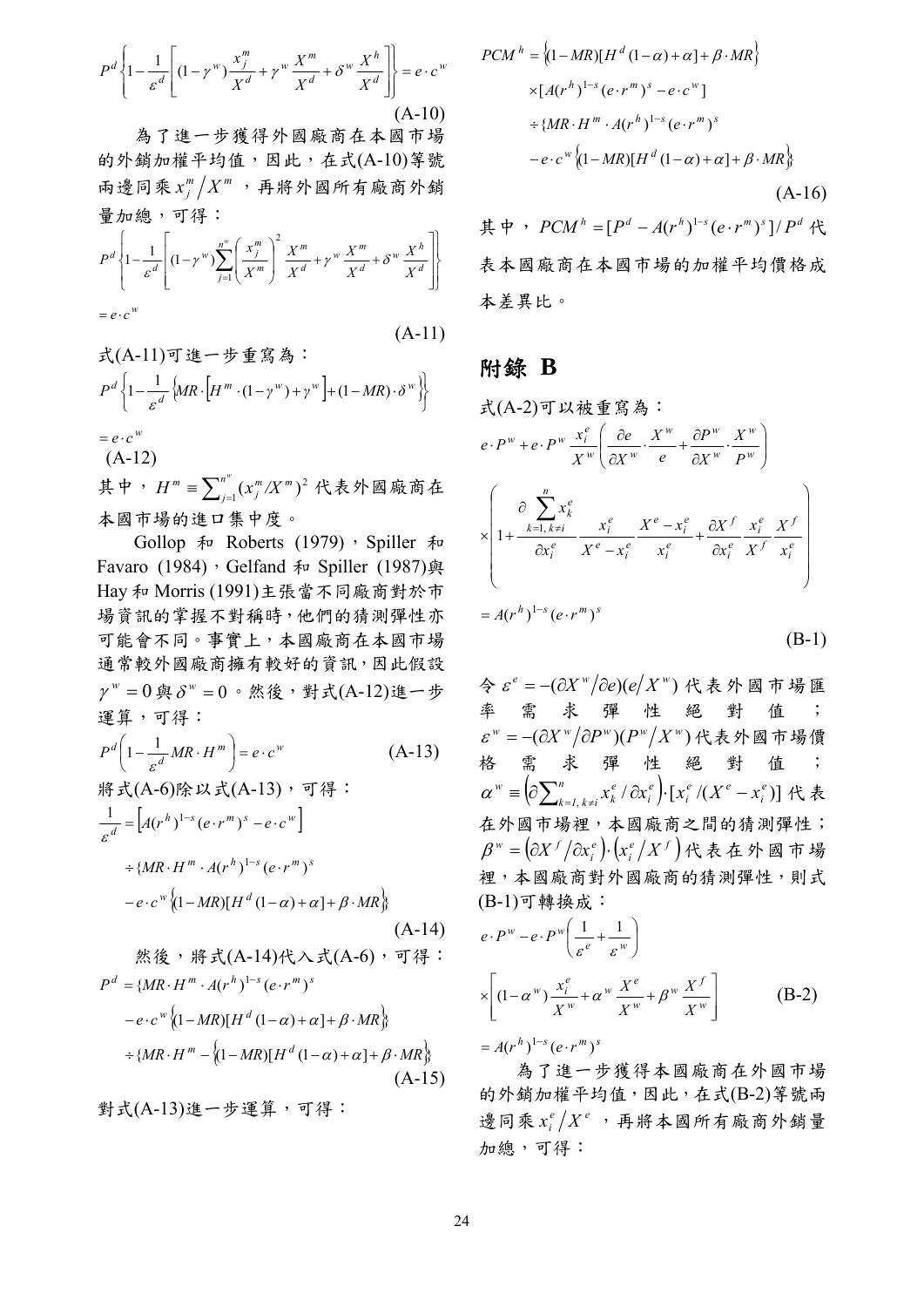$$
e \cdot P^{w} - e \cdot P^{w} \left( \frac{1}{\varepsilon^{e}} + \frac{1}{\varepsilon^{w}} \right)
$$
  
\n
$$
\times \left[ (1 - \alpha^{w}) \sum_{i=1}^{n} \left( \frac{x_{i}^{e}}{X^{e}} \right)^{2} \frac{X^{e}}{X^{w}} + \alpha^{w} \frac{X^{e}}{X^{w}} + \beta^{w} \frac{X^{f}}{X^{w}} \right]
$$
  
\n
$$
= A(r^{h})^{1-s} (e \cdot r^{m})^{s}
$$
(B-3)

$$
\vec{x}(B-3)\vec{v} \cdot \vec{z} - \vec{y} \cdot \vec{z} \cdot \vec{z}
$$
\n
$$
e \cdot P^w - e \cdot P^w \left( \frac{1}{\varepsilon^e} + \frac{1}{\varepsilon^w} \right)
$$
\n
$$
\times \left\{ \left[ H^e (1 - \alpha^w) + \alpha^w \right] \cdot ER \cdot \frac{X^T}{X^w} + \beta^w \cdot \left( 1 - \frac{X^e}{X^w} \right) \right\}
$$
\n
$$
= A(r^h)^{1-s} (e \cdot r^m)^s
$$
\n(B-4)

其中,  $ER \equiv X^e / X^T$  代表出口比;  $\equiv\sum_{i=1}^n(x_i^e/X^e)^2$ 代表本國廠商在外國市 場的出口集中度。  $H^e \equiv \sum_{i=1}^n (x_i^e / X^e)^2$ 

 同樣地,本國廠商在外國市場通常較外 圆廠商擁有較差的資訊,因此假設 $\alpha^w = 0$  $\mathbb{R}$  β<sup>*w*</sup> = 0(Gollop 和 Roberts, 1979; Spille 和 Favaro, 1984; Gelfand 和 Spiller, 1987; Hay和 Morris, 1991)。然後,對式(B-4)進一步運 算,可得:

$$
e \cdot P^w \left[ 1 - \left( \frac{1}{\varepsilon^e} + \frac{1}{\varepsilon^w} \right) H^e \cdot ER \cdot \frac{X^T}{X^w} \right] = A(r^h)^{1-s} \left( e \cdot r^m \right)^s
$$
\n(B-5)

$$
\begin{aligned}\n& \left| \mathbf{F} \right| &\stackrel{\text{def}}{=} \mathbf{F} \mathbf{F} \mathbf{F} \mathbf{F} \mathbf{F} \mathbf{F} \mathbf{F} \mathbf{F} \mathbf{F} \mathbf{F} \mathbf{F} \mathbf{F} \mathbf{F} \mathbf{F} \mathbf{F} \mathbf{F} \mathbf{F} \mathbf{F} \mathbf{F} \mathbf{F} \mathbf{F} \mathbf{F} \mathbf{F} \mathbf{F} \mathbf{F} \mathbf{F} \mathbf{F} \mathbf{F} \mathbf{F} \mathbf{F} \mathbf{F} \mathbf{F} \mathbf{F} \mathbf{F} \mathbf{F} \mathbf{F} \mathbf{F} \mathbf{F} \mathbf{F} \mathbf{F} \mathbf{F} \mathbf{F} \mathbf{F} \mathbf{F} \mathbf{F} \mathbf{F} \mathbf{F} \mathbf{F} \mathbf{F} \mathbf{F} \mathbf{F} \mathbf{F} \mathbf{F} \mathbf{F} \mathbf{F} \mathbf{F} \mathbf{F} \mathbf{F} \mathbf{F} \mathbf{F} \mathbf{F} \mathbf{F} \mathbf{F} \mathbf{F} \mathbf{F} \mathbf{F} \mathbf{F} \mathbf{F} \mathbf{F} \mathbf{F} \mathbf{F} \mathbf{F} \mathbf{F} \mathbf{F} \mathbf{F} \mathbf{F} \mathbf{F} \mathbf{F} \mathbf{F} \mathbf{F} \mathbf{F} \mathbf{F} \mathbf{F} \mathbf{F} \mathbf{F} \mathbf{F} \mathbf{F} \mathbf{F} \mathbf{F} \mathbf{F} \mathbf{F} \mathbf{F} \mathbf{F} \mathbf{F} \mathbf{F} \mathbf{F} \mathbf{F} \mathbf{F} \mathbf{F} \mathbf{F} \mathbf{F} \mathbf{F} \mathbf{F} \mathbf{F} \mathbf{F} \mathbf{F} \mathbf{F} \mathbf{F} \mathbf{F} \mathbf{F} \mathbf{F} \mathbf{F} \mathbf{F} \mathbf{F} \mathbf{F} \mathbf{F} \mathbf{F} \mathbf{F} \mathbf{F} \mathbf{F} \mathbf{F} \math
$$

 $= e \cdot c^w$ 

(B-6)  $\Leftrightarrow$   $\gamma \equiv \left( \frac{\partial \sum_{l=1, l \neq j}^{n^*} x_l^f / \partial x_j^f \right) \cdot [x_j^f / (X^f - x_j^f)]$ *n*  $l=l, l \neq j$  $\gamma$  ≡  $\left( \partial \sum_{l=1, l \neq j}^{n^w} x_l^f / \partial x_j^f \right) \cdot [x_j^f / (X^f - x_j^f)]$  代 表在外國市場裡,外國廠商之間的猜測彈 性; $\delta = (\partial X^e / \partial x_j^f) \cdot (x_j^f / X^e)$ *f δ*≡(∂X<sup>e</sup> / ∂x<sup>f</sup> ) · (x<sup>f</sup> / X<sup>e</sup>)代表在外國市場 裡,外國廠商對本國廠商的猜測彈性,則式 (B-6)可轉換成:

$$
e \cdot P^{w} \left\{ 1 - \left( \frac{1}{\varepsilon^{e}} + \frac{1}{\varepsilon^{w}} \right) \left[ (1 - \gamma) \frac{x_{j}^{f}}{X^{w}} + \gamma \frac{X^{f}}{X^{w}} + \delta \frac{X^{e}}{X^{w}} \right] \right\} = e \cdot c^{w}
$$
\n(B-7)

 為了進一步獲得外國廠商在外國市場 的內銷加權平均值,因此,在式(B-7)等號兩  $\frac{1}{2}$  同乘 $x_j^f$  /  $X^f$  , 再將外國所有廠商在外國 市場的內銷量加總,可得:

$$
e \cdot P^{w} \left\{ 1 - \left( \frac{1}{\varepsilon^{e}} + \frac{1}{\varepsilon^{w}} \right) \left[ (1 - \gamma) \sum_{j=1}^{n^{w}} \left( \frac{x_{j}^{f}}{X^{f}} \right)^{2} \frac{X^{f}}{X^{w}} + \gamma \frac{X^{f}}{X^{w}} + \delta \frac{X^{T}}{X^{w}} \right] \right\}
$$
  
\n
$$
= e \cdot c^{w}
$$
  
\n
$$
\vec{\mathbf{x}} \cdot (\mathbf{B} - 8) \vec{\mathbf{v}} \cdot \vec{\mathbf{t}} \mathbf{t} - \vec{\mathbf{v}} \cdot \vec{\mathbf{t}} \vec{\mathbf{g}} \cdot \vec{\mathbf{a}} \cdot \vec{\mathbf{a}} \cdot \vec{\mathbf{b}}
$$
  
\n
$$
e \cdot P^{w} \left\{ 1 - \left( \frac{1}{\varepsilon^{e}} + \frac{1}{\varepsilon^{w}} \right) \left[ H^{f} \cdot (1 - \gamma) + \gamma \right] \cdot (1 - \frac{X^{e}}{X^{w}}) + \gamma \cdot ER \cdot \frac{X^{T}}{X^{w}} \right] \right\}
$$
  
\n
$$
= e \cdot c^{w}
$$
  
\n
$$
(B-9)
$$

其中,  $H^f = \sum_{j=1}^{n^w} (x_j^f / X^f)^2$ 代表外國廠商在 外國市場的內銷產業集中度。  $H^f \equiv \sum_{j=1}^n (x_j^f/X^j)$  $(x_j^f/X^f)^2$ 

$$
|\mathcal{F} \cdot \mathcal{F}(B-5)| \mathcal{F} \cdot \mathcal{F} \cdot \mathcal{F}(B-9) \cdot \nabla |\mathcal{F} \cdot \mathcal{F}|
$$
\n
$$
\frac{1}{\varepsilon^{e}} + \frac{1}{\varepsilon^{w}} = [A(r^{h})^{1-s} (e \cdot r^{m})^{s} - e \cdot c^{w}]
$$
\n
$$
\div \{[H^{f} \cdot (1-\gamma) + \gamma] \cdot [1 - (X^{e}/X^{w})] + \delta \cdot ER \cdot (X^{T}/X^{w}) \} \times A(r^{h})^{1-s} (e \cdot r^{m})^{s} - H^{e} \cdot ER \cdot (X^{T}/X^{w}) \cdot e \cdot c^{w} \}
$$
\n
$$
(\text{B-10})
$$
\n
$$
|\mathcal{F} \cdot \mathcal{F}|
$$
\n
$$
e \cdot P^{w} = \{[H^{f} \cdot (1-\gamma) + \gamma] \cdot [1 - (X^{e}/X^{w})] + \delta \cdot ER \cdot (X^{T}/X^{w}) \} \times A(r^{h})^{1-s} (e \cdot r^{m})^{s} - H^{e} \cdot ER \cdot (X^{T}/X^{w}) \cdot e \cdot c^{w} \}
$$
\n
$$
\div \{[H^{f} \cdot (1-\gamma) + \gamma] \cdot [1 - (X^{e}/X^{w})] + \delta \cdot ER \cdot (X^{T}/X^{w}) \} - H^{e} \cdot ER \cdot (X^{T}/X^{w}) \}
$$

$$
(B-11)
$$

對式(B-11) 進一步運算,可得:

$$
PCM^{w} = \{H^{e} \cdot ER \cdot (X^{T}/X^{w}) \cdot [A(r^{h})^{1-s} (e \cdot r^{m})^{s} - e \cdot c^{w}]\}
$$

$$
\div \{\left[H^{f} \cdot (1-\gamma) + \gamma\right] \cdot \left[1 - (X^{e}/X^{w})\right] + \delta \cdot ER \cdot (X^{T}/X^{w})\}
$$

$$
\times A(r^{h})^{1-s} (e \cdot r^{m})^{s} - H^{e} \cdot ER \cdot (X^{T}/X^{w}) \cdot e \cdot c^{w}
$$

(B-12) 其 中,  $PCM^{w} = [e \cdot P^{w} - A(r^{h})^{1-s} (e \cdot r^{m})^{s}]$ /(e·P<sup>w</sup>)代表本國廠商在外國市場的加權平 均價格成本差異比。

由於 $PCM$ <sup>d</sup>為本國廠商的內外銷加權 平均價格成本差異比,因此

$$
PCM^{d} = \frac{X^{h}}{X^{T}} \cdot PCA^{h} + \frac{X^{e}}{X^{T}} \cdot PCA^{w}
$$
 (B-13)  
18.14  $\forall$  (B-10) 10.14  $\forall$  (B-12) 11.14  $\forall$  (B-13) 12.15  $\forall$  (B-13) 13.16  $\forall$  (B-14)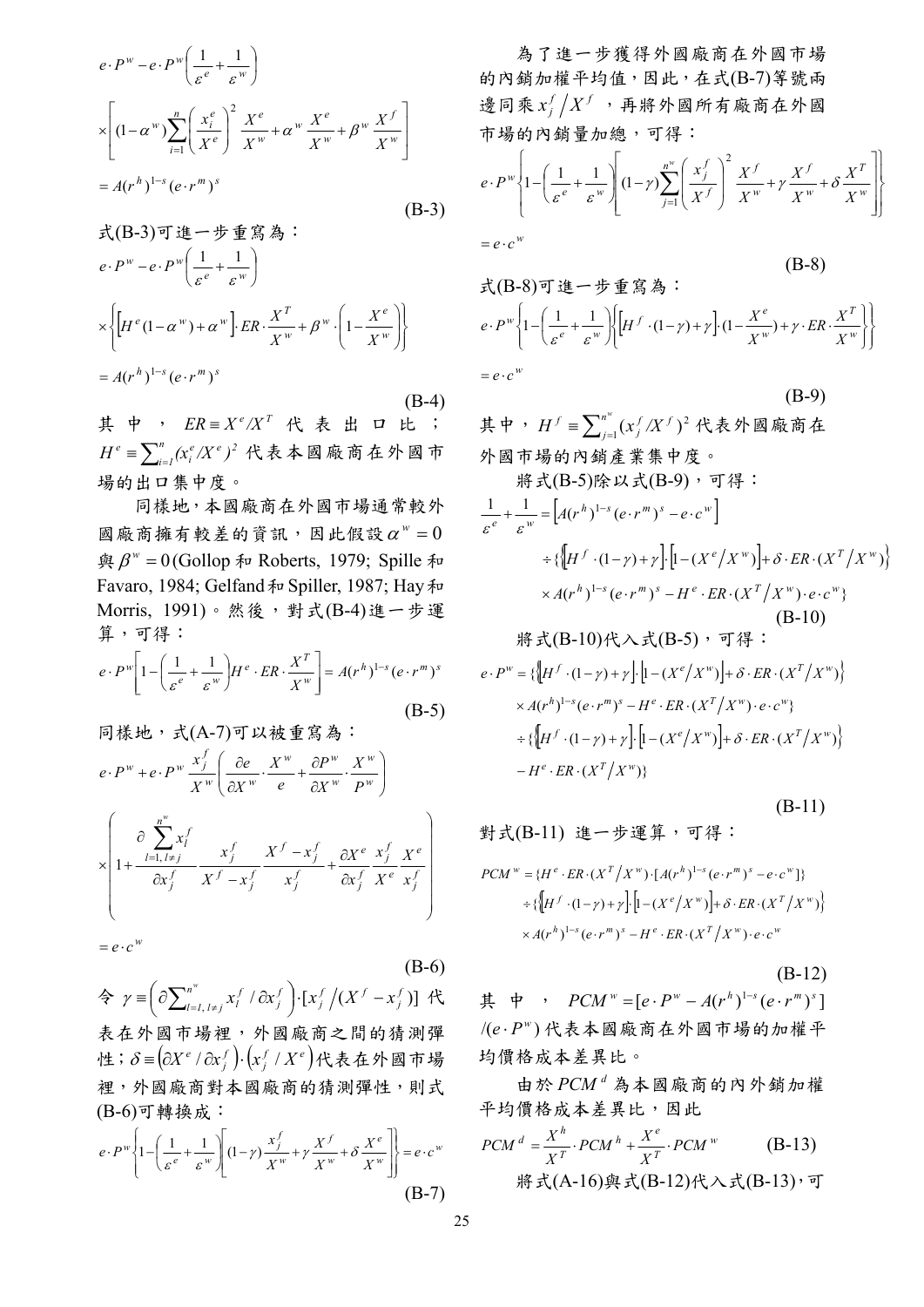$$
\mathcal{H} :
$$
\n
$$
PCM^d = (1 + \phi - OP)
$$
\n
$$
\times \{(1 - MR)[H^d (1 - \alpha) + \alpha] + \beta \cdot MR\}
$$
\n
$$
\times [A(r^h)^{1-s} (e \cdot r^m)^s - e \cdot c^w]
$$
\n
$$
\div \{MR \cdot H^m \cdot A(r^h)^{1-s} (e \cdot r^m)^s
$$
\n
$$
-e \cdot c^w \{(1 - MR)[H^d (1 - \alpha) + \alpha] + \beta \cdot MR\}
$$
\n
$$
+ H^e \cdot ER \cdot (X^e / X^w)
$$
\n
$$
\times [A(r^h)^{1-s} (e \cdot r^m)^s - e \cdot c^w]
$$
\n
$$
\times \{ \{[H^f \cdot (1 - \gamma) + \gamma] \cdot [1 - (X^e / X^w)]
$$
\n
$$
+ \delta \cdot ER \cdot (X^T / X^w) \cdot A(r^h)^{1-s} (e \cdot r^m)^s
$$
\n
$$
-H^e \cdot ER \cdot (X^T / X^w) \cdot e \cdot c^w
$$
\n(B-14)

其中,  $\phi = X^m / X^T$  代表進口量與本國廠商 總產量之比; $OP \equiv (X^e + X^m) / X^T$  代表開 放程度 (Metin-Ozcan, et al., 2000)。

 由於台灣石化業的原料向來需要依賴 進口,在自給不足的情況下,出口量較少, 且台灣為小國,出口量占國際市場總需求量 極小。為簡化起見,假設 $X^e / X^w = 0$ ,因此, 式(B-14)可改寫為:

$$
PCMd = (1 + \phi - OP) \{(1 - MR)[Hd(1 - \alpha) + \alpha] + \beta \cdot MR\}
$$
  
\n
$$
\times [A(rh)1-s(e \cdot rm)s - e \cdot cw]
$$
  
\n
$$
\div \{MR \cdot Hm \cdot A(rh)1-s(e \cdot rm)s
$$
  
\n
$$
-e \cdot cw \{(1 - MR)[Hd(1 - \alpha) + \alpha] + \beta \cdot MR\}
$$
  
\n(B-15)

又PCM<sup>™</sup>為外國廠商在本國市場的加 權平均價格成本差異比,因此

$$
PCM^{m} = \frac{P^{d} - e \cdot c^{w}}{P^{d}}
$$
  
\n
$$
= MR \cdot H^{m} [A(r^{h})^{1-s} (e \cdot r^{m})^{s} - e \cdot c^{w}]
$$
  
\n
$$
\div \{MR \cdot H^{m} \cdot A(r^{h})^{1-s} (e \cdot r^{m})^{s}
$$
  
\n
$$
-e \cdot c^{w} \{(1 - MR)[H^{d}(1 - \alpha) + \alpha] + \beta \cdot MR\}
$$
  
\n
$$
\mathcal{F}(B-16) \overline{\mathbf{J}} \circ \mathbf{E} - \mathcal{F} \circ \mathbf{E} \circ \mathbf{A} \circ \mathbf{I}.
$$

$$
\frac{PCM^{m}}{MR \cdot H^{m}} = \left[ A(r^{h})^{1-s} (e \cdot r^{m})^{s} - e \cdot c^{w} \right]
$$
  
 
$$
\div \{MR \cdot H^{m} \cdot A(r^{h})^{1-s} (e \cdot r^{m})^{s}
$$
  
 
$$
-e \cdot c^{w} \{ (1 - MR)[H^{d} (1 - \alpha) + \alpha] + \beta \cdot MR \}
$$
  
 
$$
(B-17)
$$
  
 
$$
\frac{18}{17} \times (B-17) \cdot \frac{18}{17} \times (B-15) \cdot \overline{q} \cdot \frac{18}{17}
$$

$$
PCMd = \frac{PCMm}{MR \cdot Hm} (1 + \phi - OP)
$$
  
×  $\{(1 - MR) \cdot [Hd \cdot (1 - \alpha) + \alpha] + \beta \cdot MR\}$  (B-18)

## 附錄 **C**

*PCM<sup>d</sup>* 方程式

$$
\mathbf{LCM}^{m} = PCM^{n} + \frac{CD}{P^{d}}
$$
\n
$$
\mathbf{FCM}^{m} = PCM^{h} + \frac{CD}{P^{d}}
$$
\n
$$
\mathbf{F} = \left[ A(r^{h})^{1-s} (e \cdot r^{m})^{s} - e \cdot c^{w} \right] \cdot \mathbf{R}
$$
\n
$$
\mathbf{F} = \mathbf{R} \cdot \mathbf{R} \cdot \mathbf{R}
$$
\n
$$
\mathbf{R} \cdot \mathbf{R} \cdot \mathbf{R} \cdot \mathbf{R} \cdot \mathbf{R}
$$
\n
$$
\mathbf{L} \cdot \mathbf{R} \cdot (\mathbf{A} - 13) \cdot \mathbf{F} \cdot \mathbf{R} \cdot \mathbf{R}
$$
\n
$$
\mathbf{L} \cdot \mathbf{R} \cdot \mathbf{R} \cdot \mathbf{R}
$$
\n
$$
\mathbf{L} \cdot \mathbf{R} \cdot \mathbf{R} \cdot \mathbf{R}
$$
\n
$$
\mathbf{L} \cdot \mathbf{R} \cdot \mathbf{R} \cdot \mathbf{R}
$$
\n
$$
\mathbf{L} \cdot \mathbf{R} \cdot \mathbf{R} \cdot \mathbf{R}
$$
\n
$$
\mathbf{L} \cdot \mathbf{R} \cdot \mathbf{R} \cdot \mathbf{R}
$$
\n
$$
\mathbf{L} \cdot \mathbf{R} \cdot \mathbf{R} \cdot \mathbf{R}
$$
\n
$$
\mathbf{L} \cdot \mathbf{R} \cdot \mathbf{R} \cdot \mathbf{R}
$$
\n
$$
\mathbf{L} \cdot \mathbf{R} \cdot \mathbf{R} \cdot \mathbf{R}
$$
\n
$$
\mathbf{L} \cdot \mathbf{R} \cdot \mathbf{R}
$$
\n
$$
\mathbf{L} \cdot \mathbf{R} \cdot \mathbf{R}
$$
\n
$$
\mathbf{L} \cdot \mathbf{R} \cdot \mathbf{R}
$$
\n
$$
\mathbf{L} \cdot \mathbf{R} \cdot \mathbf{R}
$$
\n
$$
\mathbf{L} \cdot \mathbf{R} \cdot \mathbf{R}
$$
\n
$$
\mathbf{L} \cdot \mathbf{R} \cdot \mathbf{R}
$$
\n
$$
\mathbf{L} \cdot
$$

⎟ ⎟ ⎠ ⎞

$$
\frac{1}{3}\frac{1}{3}\frac{1}{3}\frac{1}{3}\frac{1}{3}\frac{1}{3}\frac{1}{3}\frac{1}{3}\frac{1}{3}\frac{1}{3}\frac{1}{3}\frac{1}{3}\frac{1}{3}\frac{1}{3}\frac{1}{3}\frac{1}{3}\frac{1}{3}\frac{1}{3}\frac{1}{3}\frac{1}{3}\frac{1}{3}\frac{1}{3}\frac{1}{3}\frac{1}{3}\frac{1}{3}\frac{1}{3}\frac{1}{3}\frac{1}{3}\frac{1}{3}\frac{1}{3}\frac{1}{3}\frac{1}{3}\frac{1}{3}\frac{1}{3}\frac{1}{3}\frac{1}{3}\frac{1}{3}\frac{1}{3}\frac{1}{3}\frac{1}{3}\frac{1}{3}\frac{1}{3}\frac{1}{3}\frac{1}{3}\frac{1}{3}\frac{1}{3}\frac{1}{3}\frac{1}{3}\frac{1}{3}\frac{1}{3}\frac{1}{3}\frac{1}{3}\frac{1}{3}\frac{1}{3}\frac{1}{3}\frac{1}{3}\frac{1}{3}\frac{1}{3}\frac{1}{3}\frac{1}{3}\frac{1}{3}\frac{1}{3}\frac{1}{3}\frac{1}{3}\frac{1}{3}\frac{1}{3}\frac{1}{3}\frac{1}{3}\frac{1}{3}\frac{1}{3}\frac{1}{3}\frac{1}{3}\frac{1}{3}\frac{1}{3}\frac{1}{3}\frac{1}{3}\frac{1}{3}\frac{1}{3}\frac{1}{3}\frac{1}{3}\frac{1}{3}\frac{1}{3}\frac{1}{3}\frac{1}{3}\frac{1}{3}\frac{1}{3}\frac{1}{3}\frac{1}{3}\frac{1}{3}\frac{1}{3}\frac{1}{3}\frac{1}{3}\frac{1}{3}\frac{1}{3}\frac{1}{3}\frac{1}{3}\frac{1}{3}\frac{1}{3}\frac{1}{3}\frac{1}{3}\frac{1}{3}\frac{1}{3}\frac{1}{3}\frac{1}{3}\frac{1}{3}\frac{1}{3}\frac{1}{3}\frac{1}{3}\frac{1}{3}\frac{1}{3}\frac{1}{3}\frac{1}{3}\frac{1}{3}\frac{1}{3}\frac{1}{3}\frac{1}{3}\frac{1}{3}\frac{1}{3}\frac{1}{3}\frac{1}{3}\frac{1}{3}\frac{1}{3}\frac{1}{3}\frac{1}{3}\frac{1}{3}\frac{1}{3}\frac
$$

$$
\frac{\partial PCM}{\partial e}^{d} = -\frac{(1+\phi-OP) \cdot [s \cdot A(r^{h})^{1-s} (r^{m})^{s} \cdot e^{s-1} - c^{w}]}{P^{d}}
$$
  
> 0 if s < e \cdot c^{w} / [A(r^{h})^{1-s} (e \cdot r^{m})^{s}]  

$$
\leq 0 \quad \text{if } s \geq e \cdot c^{w} / [A(r^{h})^{1-s} (e \cdot r^{m})^{s}]
$$
(C-5)

與

$$
\frac{\partial PCM^{d}}{\partial s} = -\frac{1}{P^{d}} \cdot (1 + \phi - OP) \cdot A(r^{h})^{1-s} (e \cdot r^{m})^{s}
$$

$$
\times \log \left[ \frac{(1 - s) \cdot e \cdot r^{m}}{s \cdot r^{h}} \right]
$$

$$
< 0 \quad \text{if } s < \frac{e \cdot r^{m}}{(e \cdot r^{m} + r^{h})}
$$

$$
\ge 0 \quad \text{if } s \ge \frac{e \cdot r^{m}}{(e \cdot r^{m} + r^{h})}
$$
(C-6)

*OP* 方程式 式(C-3)可重寫為: ⎟ ⎠ <sup>⎞</sup> <sup>⎜</sup> ⎝ <sup>⎛</sup> *PCM OP* −⋅⋅⋅−+= *cdHMR <sup>m</sup> d d* ε <sup>φ</sup> <sup>1</sup> )1( (C-7)